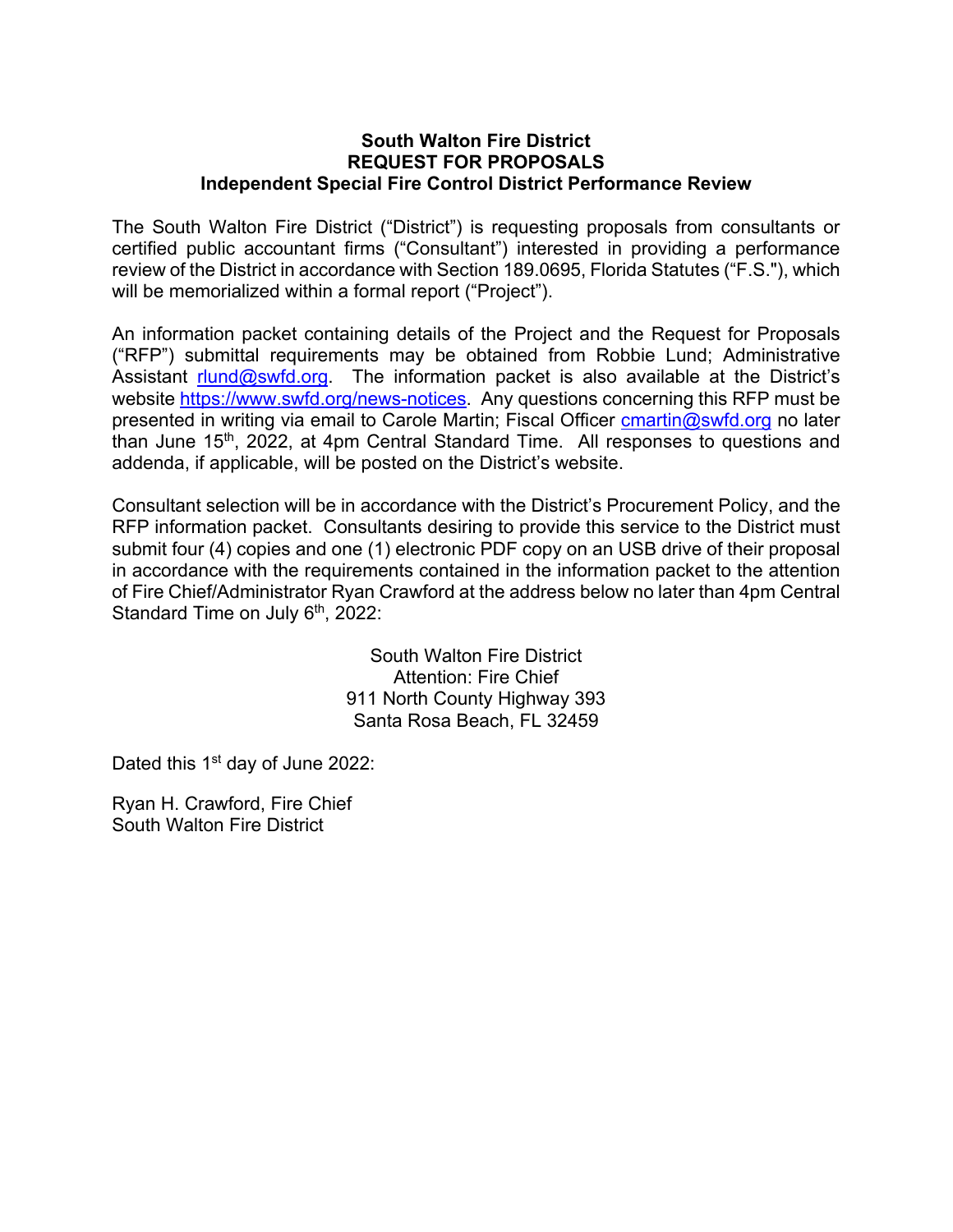# **South Walton Fire District**

# *REQUEST FOR PROPOSALS*

# *Independent Special Fire Control District Performance Review*

The South Walton Fire District ("District") is requesting proposals from consultants or certified public accountant firms ("Consultant") interested in providing a performance review of the District in accordance with Section 189.0695, Florida Statutes ("F.S."), which will be memorialized within a formal report ("Project").

# **A. District Background**

The District is a self‐governing independent special fire control district, located in Walton County, established by the Florida Legislature and operating in accordance with Chapter 2000‐491, as amended, ("Charter"), and Chapters 189 and 191, F.S. It is an independent governmental unit whose primary source of operating funds is Ad Valorem Taxes which are budgeted at \$21.8 million for the 2021‐2022 fiscal year. The total operating expense budget is \$25.8 million for the 2021‐2022 fiscal year.

The District operates from five (5) fire stations and employs 185 people. The District provides services in the following functional areas:

- a) Fire Suppression
- b) Fire Prevention, Technical, and Plan Review
- c) Technical Rescue Response
- d) EMS First Response BLS Level
- e) EMS First Response ALS Level
- f) EMS Transport BLS Level
- g) EMS Transport ALS Level
- h) Beach Safety / Surf Rescue
- i) Public Fire and Life Safety Education
- j) Fleet & Emergency Vehicle Maintenance
- k) Emergency Communications/911 Public Safety Answering Point
- l) Training and Professional Development
- m) Support Services (Information Technologies, Facilities Maintenance)

# **B. Performance Review Background**

In 2021, Section 189.0695, F.S., was created and requires all independent special fire control districts to conduct a performance review every five years beginning October 1, 2022. With the exception of independent special fire control districts located within a rural area of opportunity, all independent special fire control districts must contract with an independent entity to conduct the performance review. The independent entity must have at least five (5) years of experience conducting comparable reviews of organizations similar in size and function to the independent special fire control district under review, must conduct the review according to applicable industry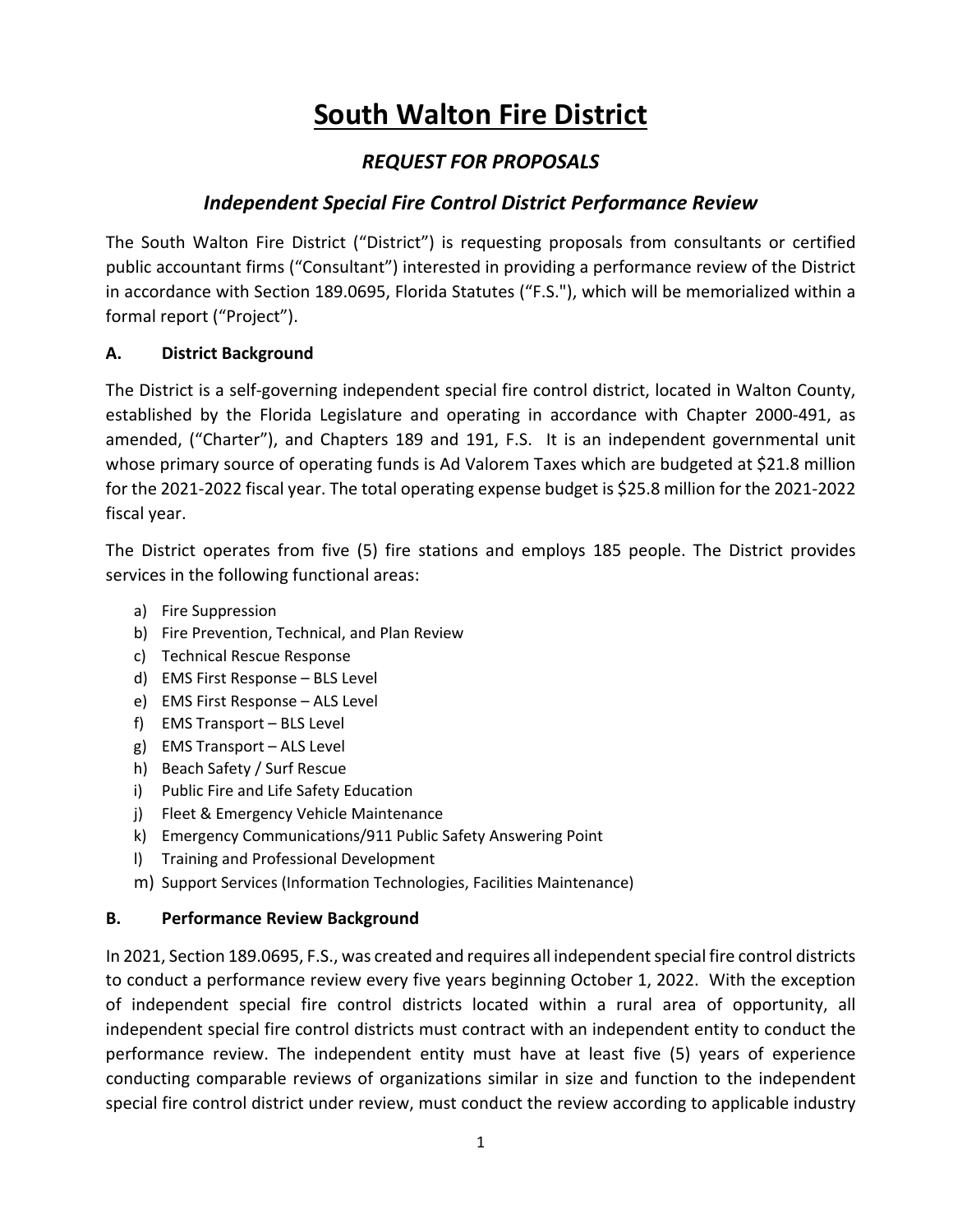best practices, and may not have any affiliation with or financial involvement in the reviewed independent special fire control district. The completed performance review will be filed with the District's governing board, the Auditor General, the President of the Senate, and the Speaker of the House of Representatives no later than July 1, 2023.

# **C. Scope of Work**

The successful Consultant will perform a performance review which is defined as an evaluation of the District and its programs, activities, and functions. The term includes research and analysis of the following:

- The special district's purpose and goals as stated in its charter.
- The special district's goals and objectives for each program and activity, the problem or need that the program or activity was designed to address, the expected benefits of each program and activity, and the performance measures and standards used by the special district to determine if the program or activity achieves the district's goals and objectives.
- The delivery of services by the special district, including alternative methods of providing those services that would reduce costs and improve performance, including whether revisions to the organization or administration will improve the efficiency, effectiveness, or economical operation of the special district.
- A comparison of similar services provided by the county and municipal governments located wholly or partially within the boundaries of the special district, including similarities and differences in services, relative costs and efficiencies, and possible service consolidations.
- The revenues and costs of programs and activities of the special district, using data from the current year and the previous three (3) fiscal years.
- The extent to which the special district's goals and objectives have been achieved, including whether the goals and objectives are clearly stated, measurable, adequately address the statutory purpose of the special district, provide sufficient direction for the district's programs and activities, and may be achieved within the district's adopted budget.
- Any performance measures and standards of the special district's programs and activities using data from the current year and the previous three (3) fiscal years, including whether the performance measures and standards:
	- o Are relevant, useful, and sufficient to evaluate the costs of the programs and activities.
	- o Are being met.
	- o Should be revised.
- Factors that have contributed to any failure to meet the special district's performance measures and standards or achieve the district's goals and objectives, including a description of efforts taken by the special district to prevent such failure in the future.
- Recommendations for statutory or budgetary changes to improve the special district's program operations, reduce costs, or reduce duplication, including the potential benefits to be achieved and the potential adverse consequences of the proposed changes.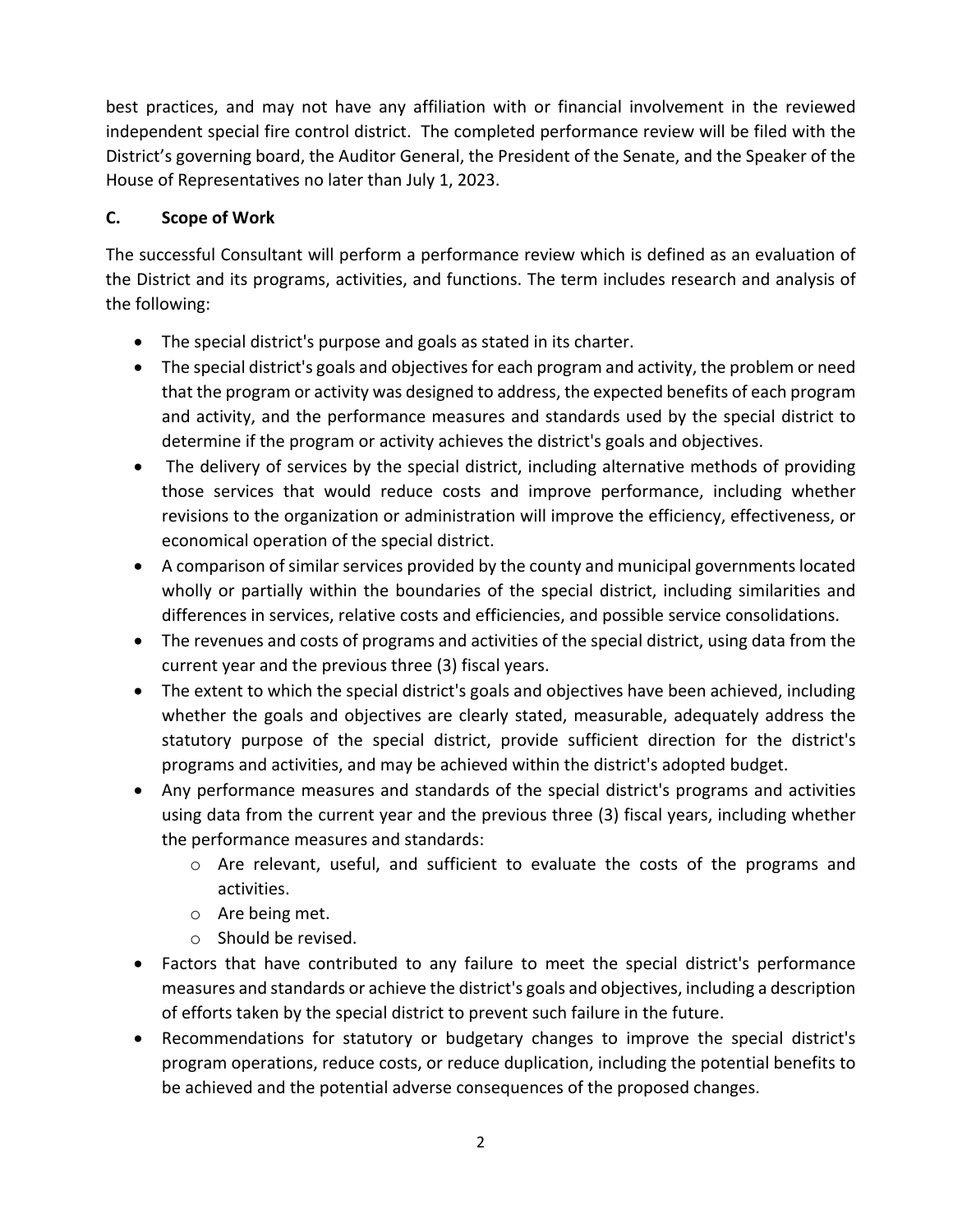The performance review must be conducted in accordance with the applicable industry best practices (including but not limited to the National Fire Protection Association, Center for Public Safety Excellence, and the Insurance Services Office).

Although the Consultant is being hired to complete a performance review required by Section 189.0695, F.S., the Consultant's client will be the District and not the Florida Legislature. As a result, the District's Fire Chief/Administrator will approve the report prior to being submitted to the State.

The Consultant's evaluation will be documented in a draft report, which shall include a section on each paragraph provided in Section 189.0695(1)(a)-(i), F.S. The Consultant shall provide the draft report to the District and have a meeting with the District's Fire Chief/Administrator and appropriate staff to discuss the draft report, including the results, conclusions, observations, and recommendations. The Consultant may be required to revise the draft report to address the issues raised during the meeting. The District shall have at least two (2) weeks to review the draft report and submit responding comments to the Consultant. If timely received, the Consultant shall include the District's responding comments in the Consultant's final report, which shall be included in a separate section of the final report. Upon competition of the final report, the Consultant shall provide an electronic copy, which must be ADA compliant, and five (5) printed and bound copies of the final report to the District. In addition, all relevant electronic files will be provided in their native format on a USB drive.

If requested, the Consultant will deliver a final presentation to the District's Board of Fire Commissioners. In addition, the Consultant will submit the final report to the State Auditor, Florida Senate President, and Florida House of Representatives Speaker no later than seven (7) days from the presentation to the Board of Fire Commissioners, if requested, or submission of the final report to the District, whichever is later.

The District intends that the Project should be completed within 36 weeks of the execution of the contract.

# **D. Price**

The District will pay a fixed fee to be paid upon the receipt and approval of the final report by the District. The stated fee shall include all costs associated with completion of the Project and there shall be no hidden costs.

Full disclosure of nature and amount of all fees and charges is mandatory. The District shall not be responsible for the reimbursement of any costs not specifically set forth in the Consultant's proposal. The District reserves the right to accept or reject any part or all of the Consultant's fee schedule. Any reimbursement of expenses approved by the District shall be in accordance with the District's per diem policy for consultants.

# **E. General Project Schedule**

A summary schedule for Consultant selection for the Project is presented below. Dates may be changed at the discretion of the District.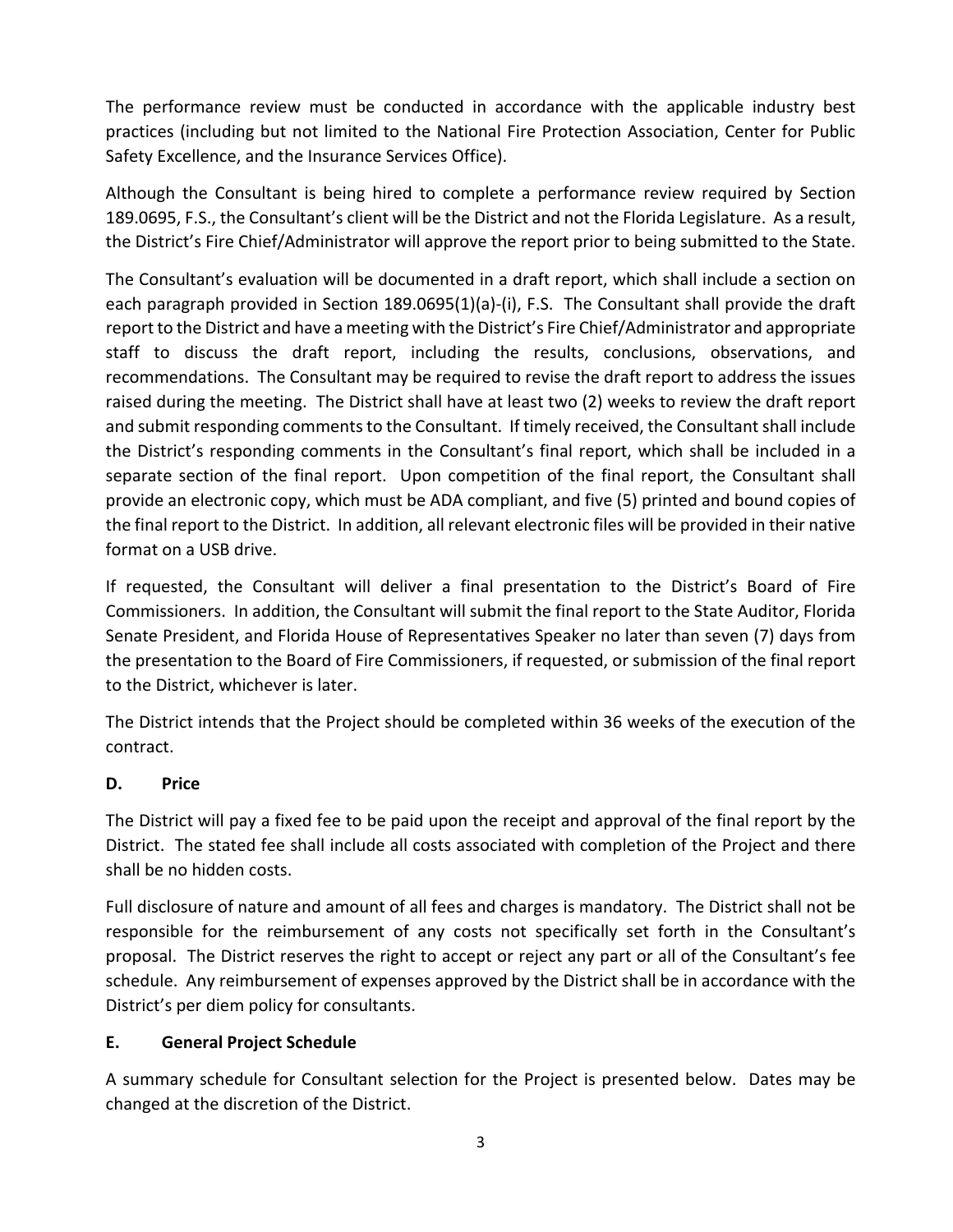| Milestone                                                                  | <b>Expected Date of Completion</b> |  |
|----------------------------------------------------------------------------|------------------------------------|--|
| Advertise for Consultant RFP                                               | June 1, 2022                       |  |
| <b>Final Date for Questions</b>                                            | June 15, 2022                      |  |
| Proposals Submittals Due to the District                                   | July 6, 2022                       |  |
| Selection Committee Meeting to Consider<br><b>Consultant Rankings</b>      | July 13, 2022                      |  |
| Selection Committee Meeting to Interview<br>Ranked Consultants (If needed) | July 27, 2022                      |  |
| <b>Consultant Selection</b>                                                | August 8, 2022 (Board Action)      |  |

All Selection Committee meetings are publicly noticed, and members comply with Florida's Sunshine Law. Upon review of the proposals, the Selection Committee may schedule presentations and interviews. The Selection Committee's ranking and a recommendation to select a Consultant will be presented to the District Board of Fire Commissioners ("Board") for consideration. Proof of insurance from the selected Consultant meeting the requirements of the contract, described below, is required at the time of Board's approval of the selection.

The District reserves the right to delay scheduled dates if determined to be in the best interest of the District. Any changes, delays, or addenda related to this Request for Proposals ("RFP") will be posted on the District's website.

# **F. Consultant Selection Process**

Consultant selection shall be in accordance with the District's Procurement Policy (adopted December 12<sup>th</sup> 2019). The District's Procurement Policy can be viewed in its entirety on the District's website at https://www.swfd.org/SWFD/media/data/pdf/SOG-207-Procurement-Policy.pdf A copy of the District's contract proposed for the Project is included in this RFP. The Project contract contains minimum insurance requirements that must be satisfied for the contract to be executed by the District. The contents of the proposal of the successful Consultant will be incorporated into a

written agreement in terms acceptable to the District at its absolute discretion. By submitting a proposal, Consultant agrees to all the terms and conditions of this RFP and those included in the District's Project contract. If Consultant desires to propose a change to a term or condition of this RFP or the District's contract, Consultant must submit its request by submitting a question as provided for below.

This selection process is intended to result in execution of a contract with one prime Consultant for work required in the Project. Two (2) or more Consultants may combine for the purpose of responding to this RFP provided that one Consultant is designated as the "Prime" Consultant and the other as a subconsultant and that the RFP was made without collusion and is in all respects, fair and in good faith.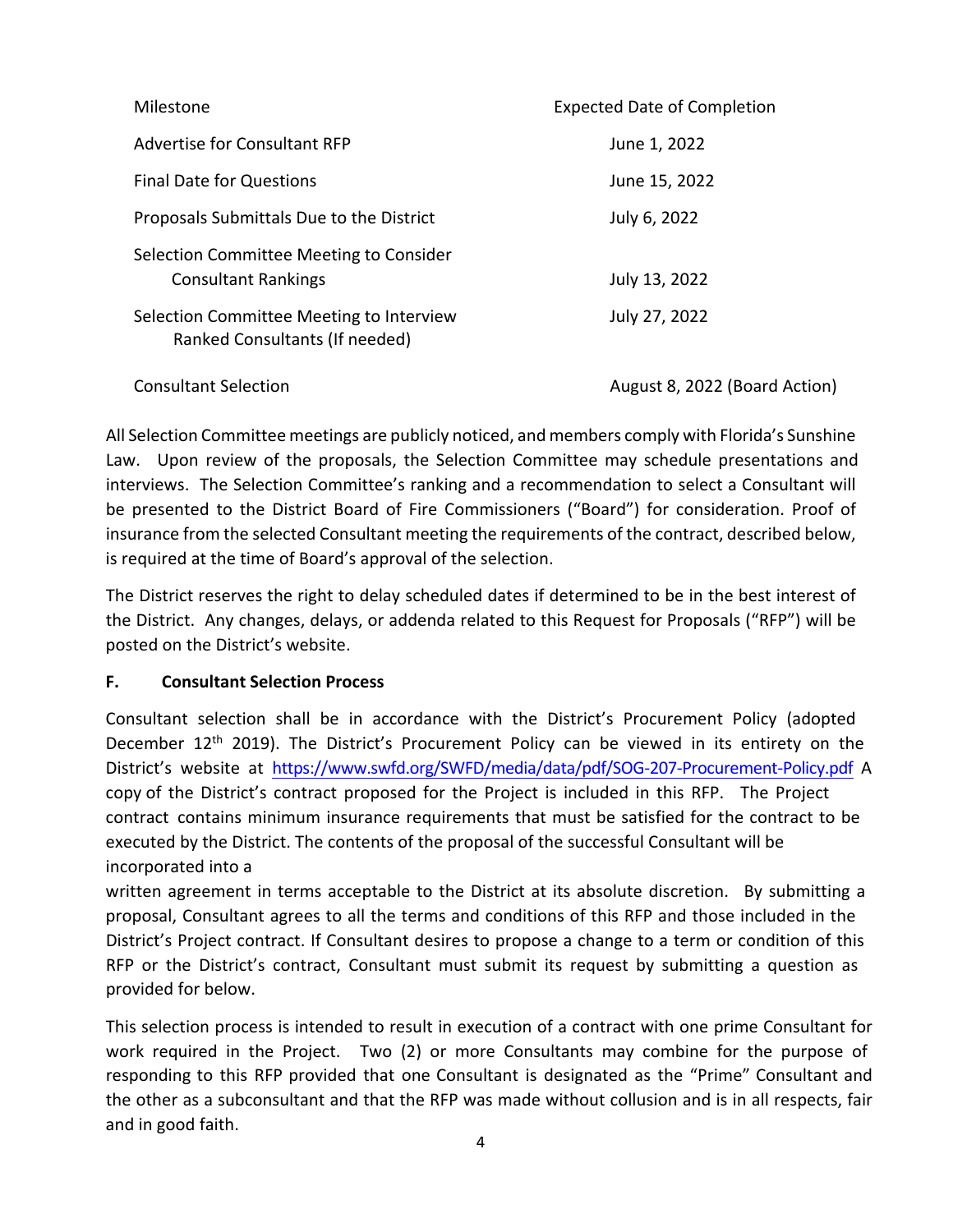After issuance of this RFP, prospective Consultants or their agents, representatives or persons acting at the request of such Consultant are prohibited from contacting members of the District's Board, the Fire Chief, or any member of the Selection Committee concerning this RFP until after the final recommendation is presented to the Board for approval or when the solicitation has been canceled or terminated. Any questions concerning this RFP must be presented in writing via email to Carole Martin; Fiscal Officer, *cmartin@swfd.org* no later than June 15, 2022. Consultants are responsible to review the District's website for the District's responses to any questions timely submitted or any addenda issued.

# **G. Consultant Minimum Requirements**

The Consultant must have at least five (5) years of experience conducting comparable reviews of organizations similar in size and function to the District and must also have no affiliation with or financial involvement in the District. By submission of a proposal, the Consultant attests to these Consultant minimum standards.

# **H. RFP Minimum Requirements**

The proposal must (at a minimum) include the following:

1. Legal name, address, phone number and email of Consultant;

2. Principal office locations of submitting Consultant and any proposed partners/subconsultants;

3. Legal form of company, i.e., partnership, corporation, joint venture, (if joint venture, identify the members);

4. Briefly state understanding of the Project and provide a positive commitment to perform the work;

5. Describe approach to the Project and proposed timeline;

6. Describe Consultant's ability to produce the final product and innovative concepts that may enhance value and quality and favorable cost containment approaches or additional or alternative ideas that may be successful if implemented;

7. Qualifications and professional experience for Consultant's "Project Manager" who is proposed to serve as point of contact for the Project, including experience of comparable reviews of organizations similar in size and function to the District;

8. Qualifications and professional experience of other key personnel who will be assigned to conduct project services listed above, and the location of the office to which they are assigned, including experience of comparable reviews of organizations similar in size and function to the District per key personnel;

9. Current and projected workloads for proposed key staff during proposed project timeframe;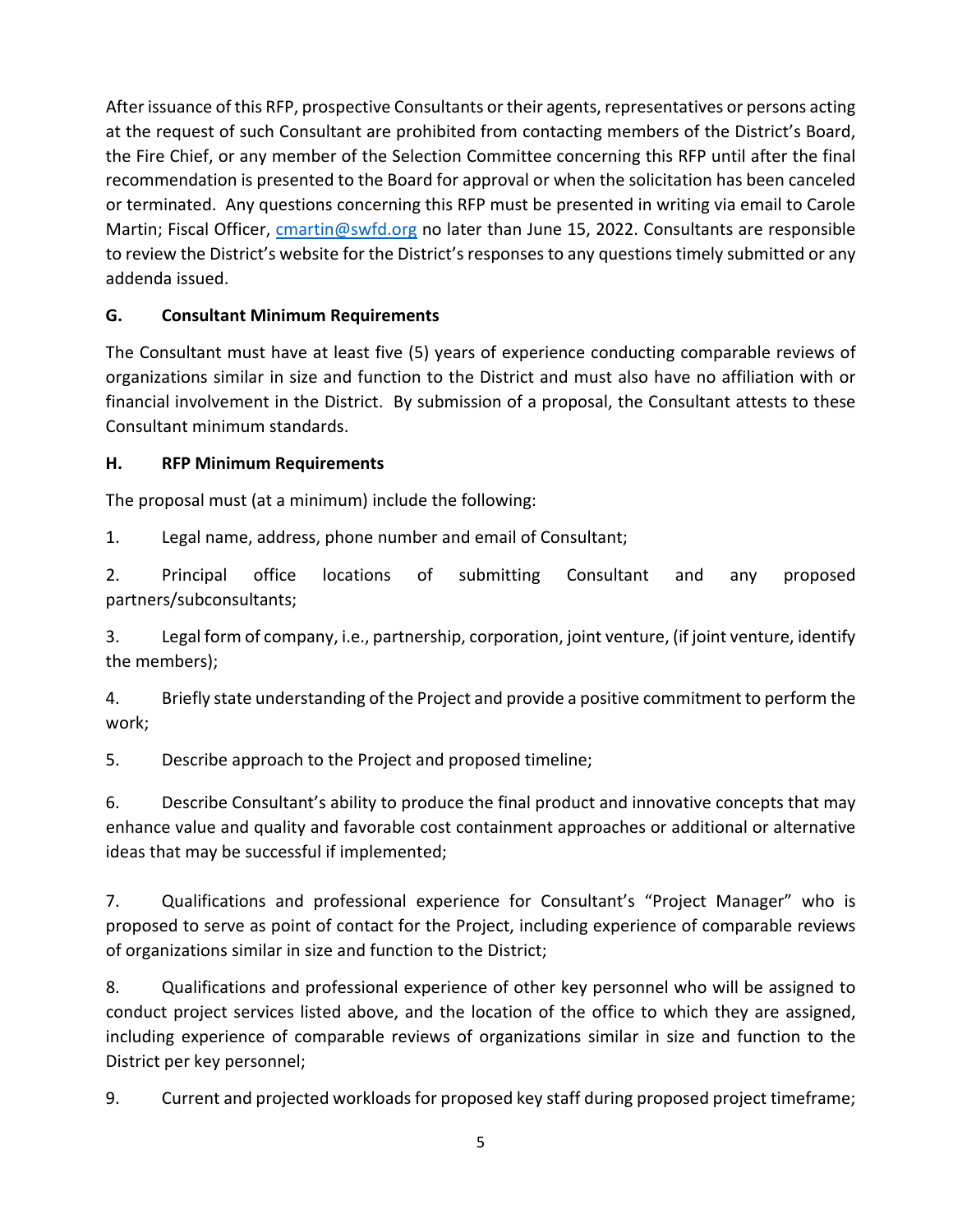10. Description and examples of a minimum of three (3) projects completed by Consultant similar to the Project for organizations similar in size and function to the District, including whether the project was for a Florida local government, description of the project, budget, and duration/completion time information;

11. A matrix, using the Experiences Summary Matrix included within this RFP showing the projects listed in RFP Requirements 10 and included within the References Form in rows on the left side of the matrix and the key personnel (in response to RFP Requirements 7 and 8) in columns on the top of the matrix to create a matrix, using an "X" to indicate which projects the key personnel were involved in at the intersections of the rows and columns in the matrix;

12. List of at least three (3) clients that the District can contact as references with respect to Consultant's work performance on projects similar to the Project, using the Reference Form included within this RFP;

13. Summary and disposition of any individual cases of litigation, judgments and/orlegal actions, entered against Consultant or subconsultant(s) for breach of contract for work performed for any local, state, federal, public, or private entity, by any state or federal court, within the last five (5) years, or if no judgment was entered, please also include any litigation that has been filed against Consultant or its subconsultants for breach of contract for work performed for any local, state, federal, public, or private entity, by any state or federal court, within the last five (5) years;

- 14. Detailed cost for the Project; and
- 15. Required forms:
	- Key Personnel Form;
	- Experiences Summary Matrix;
	- Signed Sworn Statement under Section 287.133(3)(a), Florida Statutes, on Public Entity Crimes;
	- Reference Forms; and
	- E‐Verify Affidavit.

For RFP Requirements 7 and 8, Consultant should also include for the Project Manager and key personnel, any experience, by person, in: emergency service master planning, strategic planning, fiscal analysis, incident analysis, cooperative services analysis, EMS delivery, staffing assessments, and benchmarking, if applicable.

The proposal shall be limited to no more than twenty‐five (25) one‐sided pages for all requested information described herein including the required forms listed in RFP Requirement 15 above. Front and back covers, transmittal letter, and section dividers are excluded from the twenty‐five (25) page limit. All pages shall be standardized 8  $\frac{1}{2}$  x 11 inches in size, margins not less than 1-inch, standard black text and minimum twelve (12) point font size.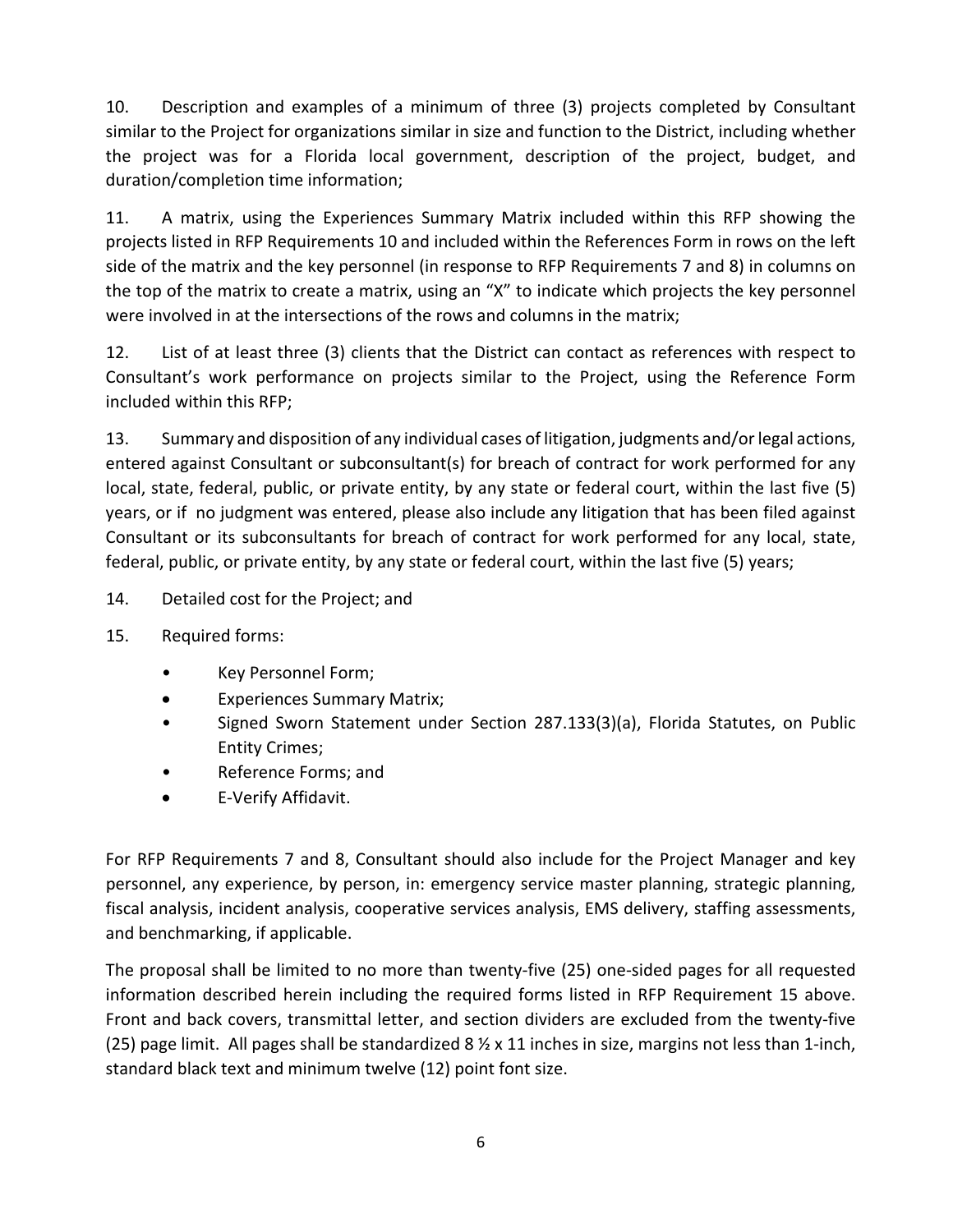Consultants desiring to provide these professional services to the District must submit eight (8) paper copies (one (1) copy shall be unbound) and one (1) electronic PDF copy on a USB drive of their proposal in accordance with the requirements contained in this RFP to:

> South Walton Fire District Attention: Fire Chief/Administrator 911 North County Highway 393 Santa Rosa Beach, FL 32459

The proposal may be submitted by U.S. Mail (postage paid), courier service, or by hand delivery. Proposals must be identified with "RFP ‐ Independent Special Fire Control District Performance Review -- Do Not Open" marked on the sealed package. If sent via courier service, they must be placed in a sealed envelope properly identified within the courier package. A Consultant's proposal must be received no later than July 6<sup>th</sup>, 2022, at 4pm Central Standard Time at the above referenced address. It is the Consultant's responsibility to assure that its proposal is delivered to the District prior to the above deadline. The District will not be responsible for any lost or late arriving proposals sent via the U.S. Postal Service or other delivery services. Late submittals will not be opened or considered. Proposals that are incomplete, conditional, obscure, or do not conform to the requirements contained in this RFP may be deemed nonresponsive at the sole option of the District. The District reserves the right to reject all responses and not grant any award resulting from this RFP. If awarded, no contract will be formed between the Consultant and the District until an agreement is executed by both parties.

Upon submittal of its proposal, the Consultant agreesto be bound by all terms and conditions of the RFP. Neither the District nor its representatives will be liable for any expenses incurred in connection with preparation of a response to this RFP.

# **I. RFP Evaluation Criteria**

| Criteria                                             | Weighting |
|------------------------------------------------------|-----------|
| Consultant (team) Competence/Qualifications/Services | 25 points |

*Consultant Competence/Qualifications/Services section shall address:*

- *Team capability to perform the work;*
- *Consultant's location(s) and Consultant's years of experience;*
- *Consultant's commitment of time and resources to the District; and*
- *Any litigation against the Consultant and/or subconsultants.*

Similar Experience and Past Professional Accomplishments 25 points

*The Similar Experience and Past Professional Accomplishments section shall address:*

*Prior experience providing professional services by Consultant as well as each of its*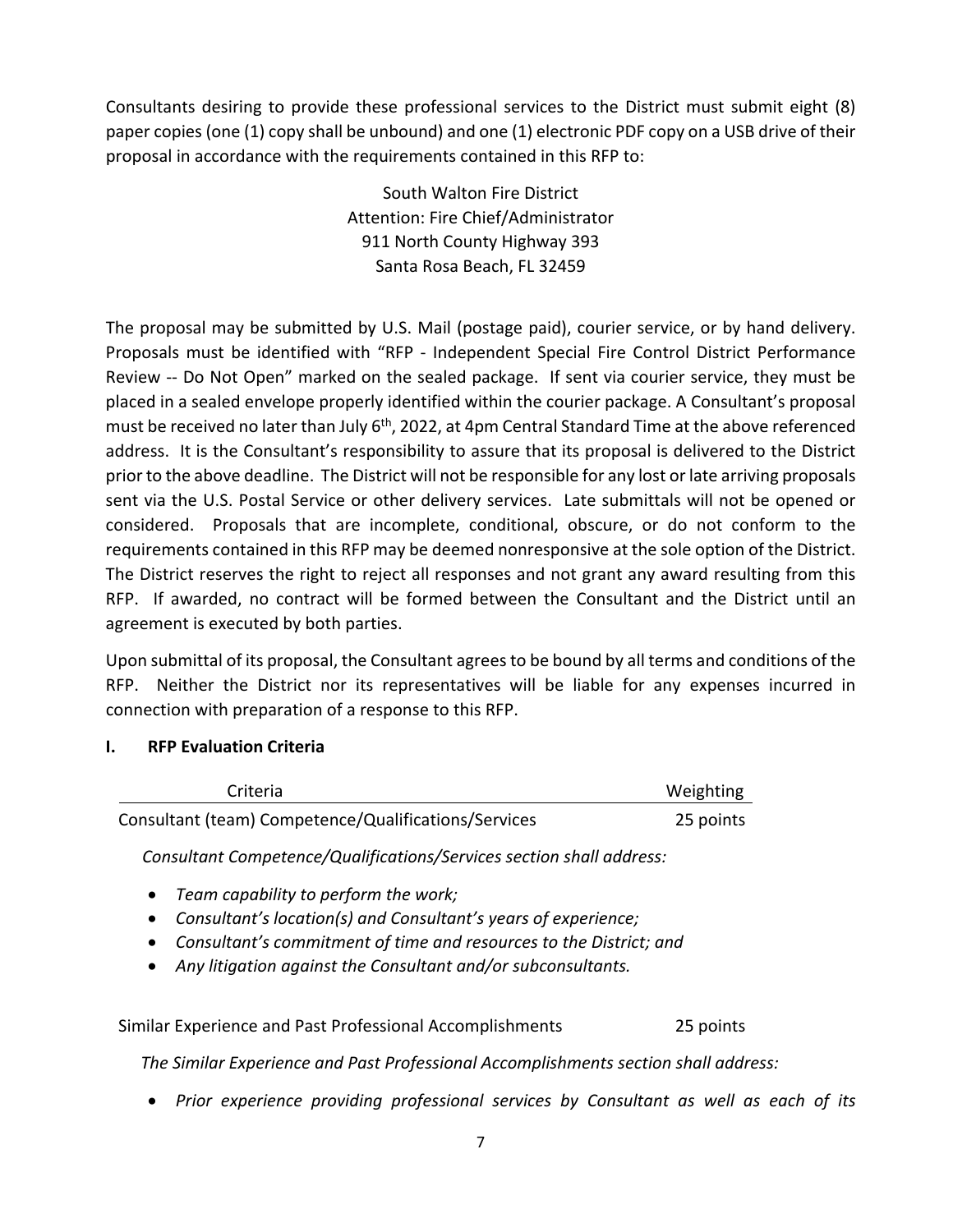*subconsultants;* 

- *Related governmental work including references for the Project Manager and key personnel (in addition to the mandatory Reference Form), including whether Consultant has experience working with Florida local governments, and past performance;*
- *Experience of Project Manager and key personnel to be assigned to the District, including demonstrated knowledge and understanding of the types of services to be performed; and*
- *Consultant's current or past projects with detailed Information on schedule adherence, quality of work, and project cost control.*

Project Approach and Understanding 25 points

*The Project Approach and Understanding section shall address:*

- *Consultant's approach to the Project and proposed timeline; and*
- *Ability of Consultant to produce the final product and innovative conceptsthat may enhance value and quality and favorable cost containment approaches or additional or alternative ideas that may be successful if implemented*

Price 25 points

*The Price section shall address the Consultant's proposed Project cost.* 

TOTAL 100 points and the set of the set of the set of the set of the set of the set of the set of the set of the set of the set of the set of the set of the set of the set of the set of the set of the set of the set of the

# **J. Procurement Policy and Protests**

Consultants are hereby placed on notice of the existence of the Procurement Policy, and is considered to be on constructive notice of all provisions contained therein. A copy is available at the District Office at 911 North County Highway 393, Santa Rosa Beach, FL 32459, and on the District's website a https://www.swfd.org/SWFD/media/data/pdf/SOG-207-Procurement-Policy.pdf Notice of all District decisions concerning a competitive solicitation or award, shall be electronically posted on the District's website. By submitting a proposal, Consultants agree to the process set forth in these instructions.

# 1. Notice of Protest/Formal Written Protest

A Consultant adversely affected by this RFP shall file a notice of protest, in writing, seventy‐two (72) hours prior to the date and time on which proposals are to be received and shall file a formal written protest within ten (10) days after filing the notice of protest.

Any Consultant adversely affected by the District's decision concerning this RFP or award, or any Consultant adversely affected by the District's decision to reject all proposals, shall file a formal written protest within seventy-two (72) hours after the District's electronic posting of the notice of decision on its website.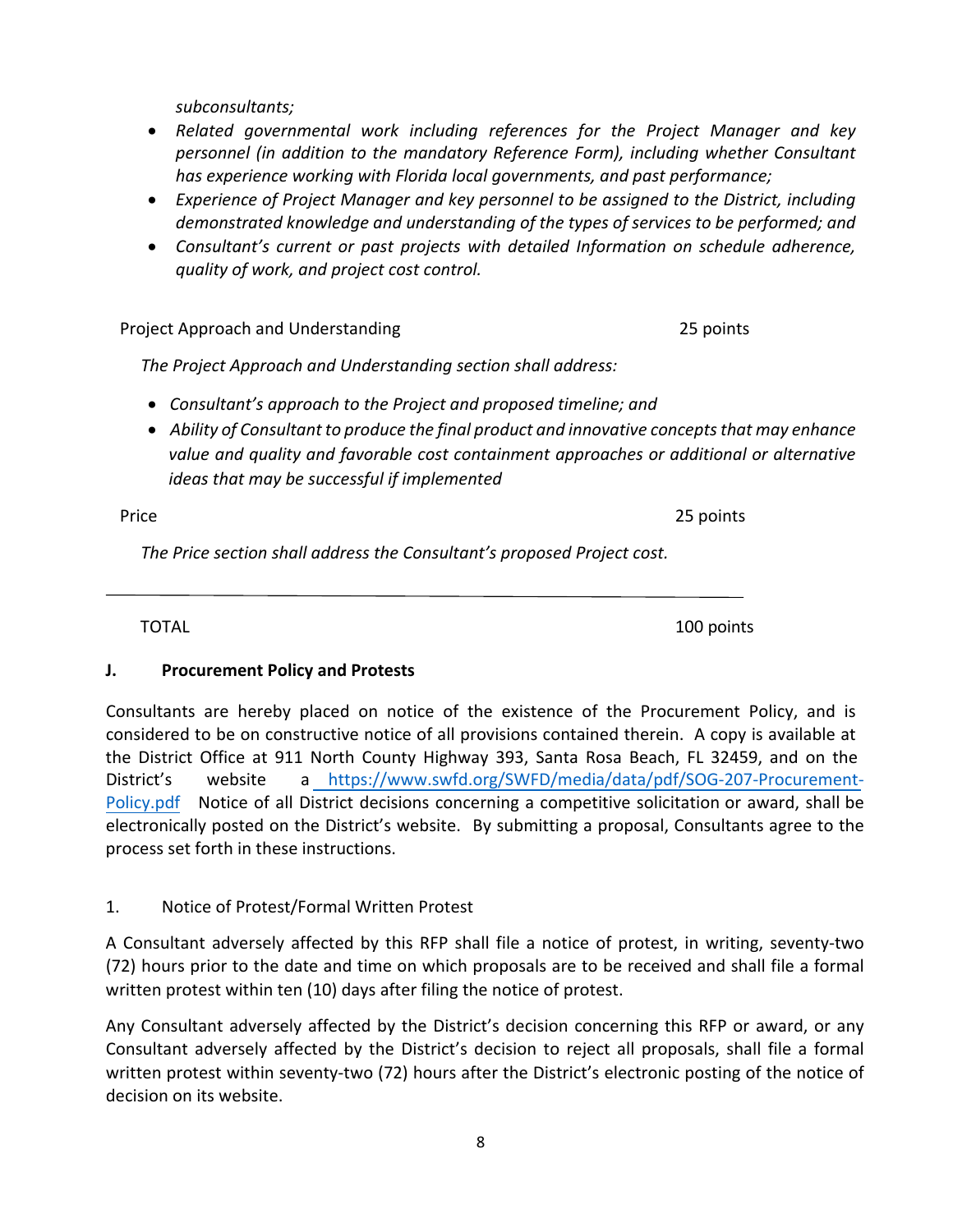No time will be added to the above time limits for mail service.

# 2. Contents of Formal Written Protest

The formal written protest shall be printed or typewritten, and shall contain:

a) The name and address of the Consultant filing the protest and an explanation of how they are adversely affected;

b) A statement of how and when the RFP or notice of District decision or intended decision was received;

c) A statement of all disputed issues of material fact, and if there are none, a statement so indicating;

d) A concise statement of the ultimate facts alleged, as well as the rules or statutes which entitle the protestor to relief;

- e) A demand for relief; and
- f) Any other information material to the protest.

# 3. Filing

All notice of protests and formal written protests shall be filed with the District's Administrative Assistant, Robbie Lund, Monday through Friday, excluding holidays, during normal business hours. Filings may be submitted via hand delivery, U.S. Mail, or other delivery/courier service. Filings will not be accepted via email. A notice of protest or formal written protest is not timely filed unless received by the District within the prescribed time limit. Failure to file a notice of protest, if required, or a formal written protest within the time prescribed in these instructions shall constitute a waiver of all claims.

4. Stay of Procurement

Upon receipt of a formal written protest that has been timely filed, the RFP or contract award process shall be stayed until the subject of the protest is resolved by final action by the Board, unless the Fire Chief/Administrator, with the concurrence of the Board, sets forth in writing particular facts and circumstances that require the continuation of the contract solicitation process through award without delay in order to avoid an immediate and seriousthreat or lossto the public health, safety, property, or welfare. Notice that a contract solicitation has been stayed shall be given by either electronic mail or U.S. mail to all Consultants.

# *5.* Resolution of Formal Written Protest

The Fire Chief/Administrator, or his designee, shall consider and investigate all written protests in a timely manner. The District shall provide an opportunity for the protestor to meet with the Fire Chief/Administrator, or his designee, to resolve the protest by mutual agreement within seven (7) days, excluding Saturday, Sunday, and holidays, of receipt of a formal written protest. The District may grant extensions of time to conduct this meeting for good cause shown.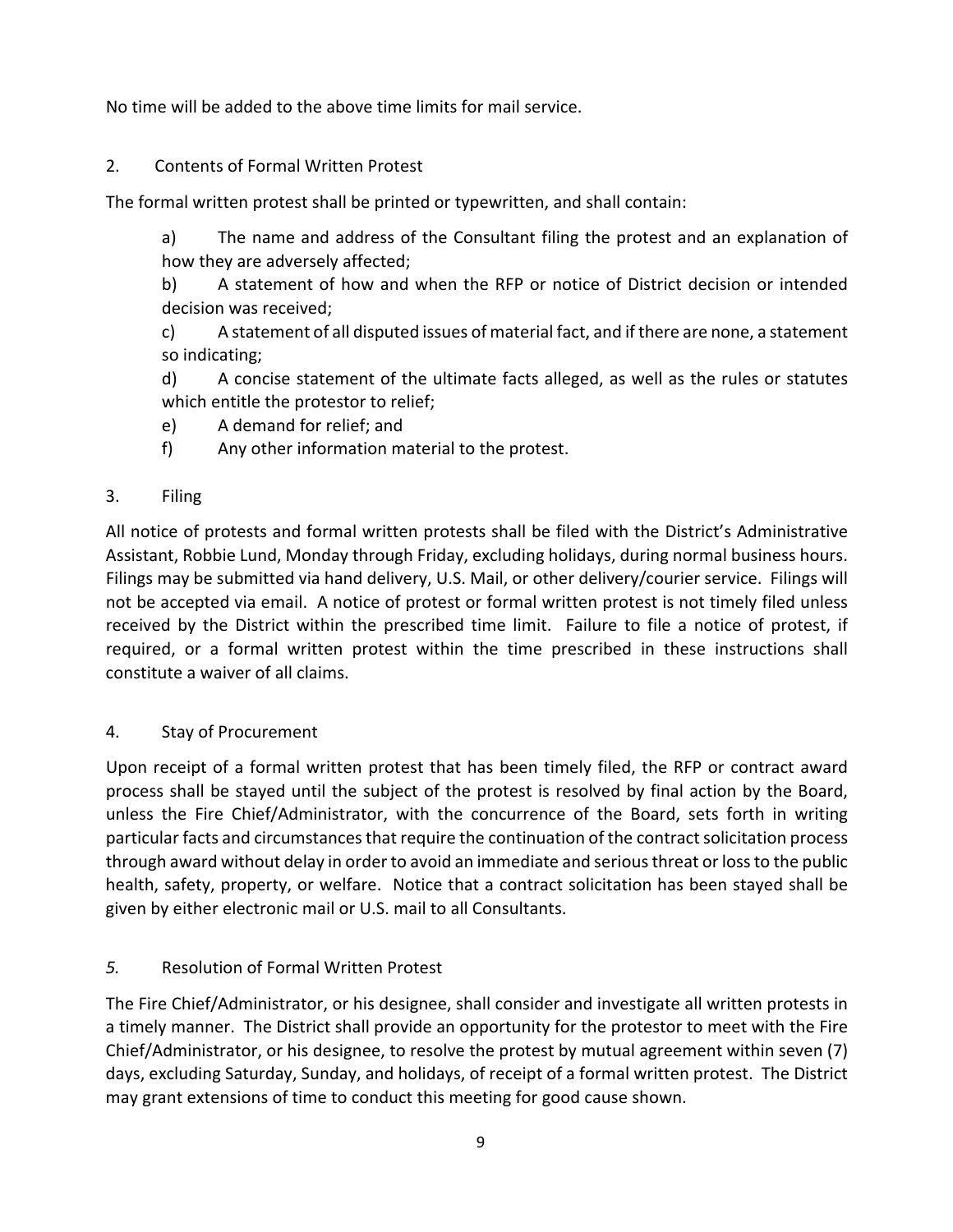If the subject of a protest is not resolved pursuant to this meeting, the Fire Chief/Administrator shall certify in writing that there was no resolution. The Fire Chief/Administrator will make a recommendation to the Board, and the Board will then make a final decision to either uphold the recommendation, reject the recommendation, and send it back for further action, reject all proposals, or do something other than what the Fire Chief/Administrator has recommended.

# **K. Public Availability of Records**

Once opened, all proposals will become the property of the District and, at the sole discretion of the District, may not be returned to Consultant. Any information, reports, or other materials given to, prepared, or submitted in response to this RFP will be subject to the provisions of Chapter 119, F.S., Public Records Act. Any Consultant claiming that its proposal contains information that is exempt from Chapter 119, F.S., must clearly segregate and mark that specific information and provide the specific statutory citation for such exemption. Section 119.071(1)(b), F.S., exempts sealed proposals from inspection, examination, and duplication until such time as the District issues a notice of intended decision or within thirty (30) days after the proposal opening, whichever comes first. This exemption is not waived by the public opening of the proposals. Any questions regarding the application of Chapter 119, F.S., to this RFP can be directed to the District's public records custodian by telephone at (850) 267-1298, or by email at rlund@swfd.org.

# **L. Additional Requirements**

# 1. Scrutinized Companies

Pursuant to Section 287.135, F.S., a company that, at the time of bidding or submitting a proposal for a new contract or renewal of an existing contract, is on the Scrutinized Companies that Boycott Israel List, or is engaged in a boycott of Israel, shall be ineligible for, and may not bid on, submit a proposal for, or enter into or renew a contract with an agency or local governmental entity for goods or services of any amount. Consultant may not submit a bid if it is on the aforementioned list. By submitting a proposal, the Consultant must certify that it is not on the aforementioned list.

# 2. Public Entity Crimes

Pursuant to Subsections 287.133(2)(a) and (3)(a), F.S., a person or an affiliate who has been placed on the convicted vendor list following a conviction for public entity crime may not submit a bid on a contract to provide any goods or services or for the construction or repair of public building or public work to a public entity, may not submit bids, proposals, or replies on leases of real property to a public entity, may not be awarded or perform work as a contractor, supplier, subconsultant, or consultant under a contract with any public entity, and may not transact business with any public entity in excess of the threshold amount provided in Section 287.017, F.S., for category two for a period of thirty-six (36) months from the date of being placed on the convicted vendors list. Consultant shall submit with its proposal a properly executed and notarized Public Entity Crimes Statement.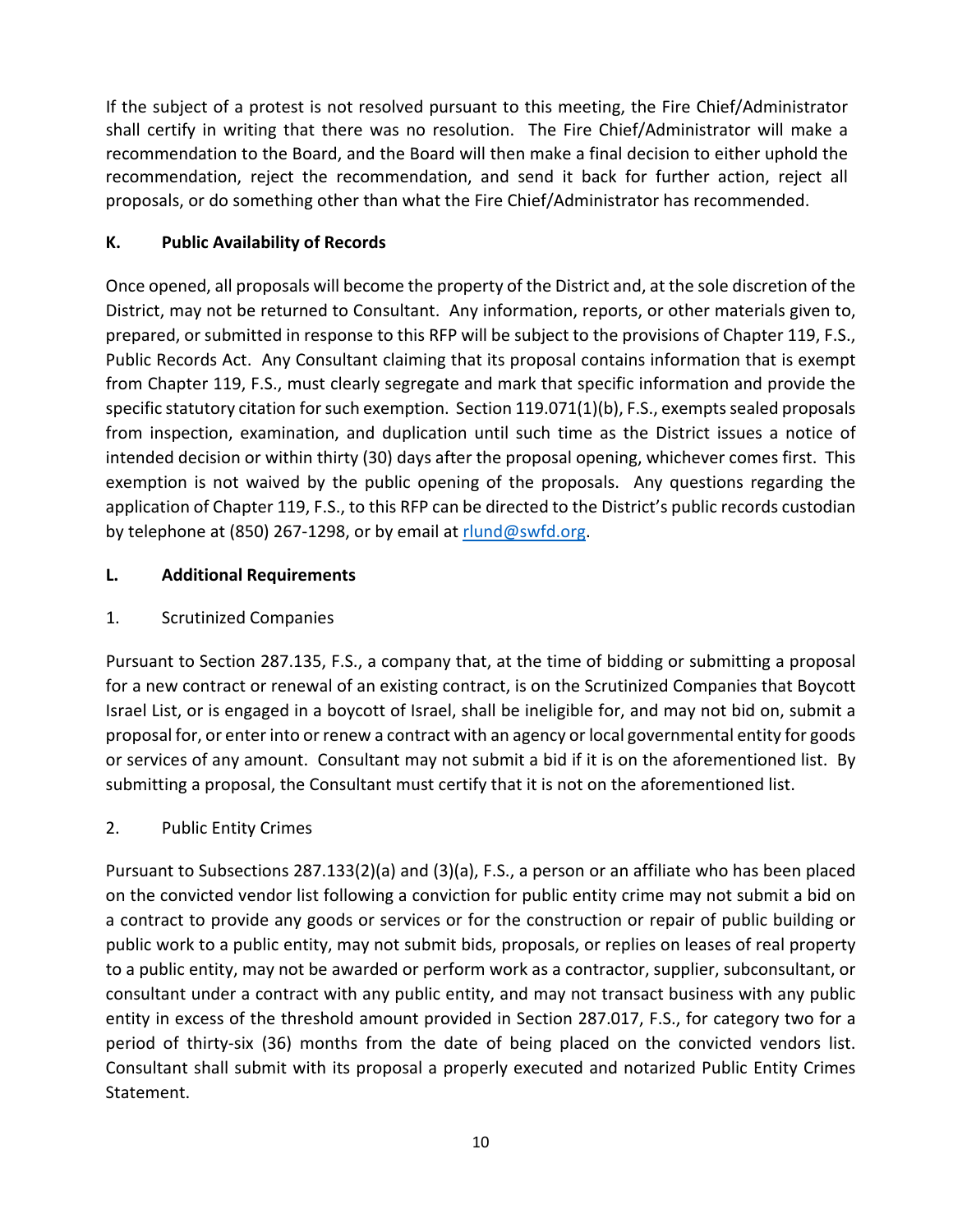# 3. Equal Employment Opportunity

The District, in accordance with the provisions of Title VI of the Civil Rights Act of 1964 (78 Stat. 252) and the Regulations of The Department of Commerce (15 CFR, Part 8) issued pursuant to such act, hereby notifies all Consultants that it will affirmatively ensure that in any contract entered into pursuant to this RFP, minority business enterprises will be afforded full opportunity to submit proposals in response to this RFP and will not be discriminated against on the grounds of race, color, or national origin in consideration for an award.

# 4. Conflicts of Interest

The award under this RFP is subject to the provisions of Chapter 112, F.S., as amended, governing conflicts of interest. All Consultants must disclose with their proposal the name of any officer, director, or agent who is also a public employee. Further, all Consultants must disclose the name of any public employee who owns, directly or indirectly, an interest of five percent (5%) or more in Consultant's firm or any of its branches.

# 5. Participation in E‐Verify System

In accordance with Section 448.095, F.S., beginning January 1, 2021, every public employer, contractor, and subconsultant shall register with and use the E‐Verify System to verify the work authorization status of all newly hired employees. The submission of an executed affidavit from the Consultant and any subconsultants stating it is in compliance with Section 448.095, F.S., and all employees hired on and after January 1, 2021, have had their work authorization status verified through the E‐Verify system shall satisfy this requirement. Any contract awarded pursuant to this RFP shall be terminated by the District if the District has a good faith belief that the successful Consultant or subconsultant thereof has knowingly violated this requirement.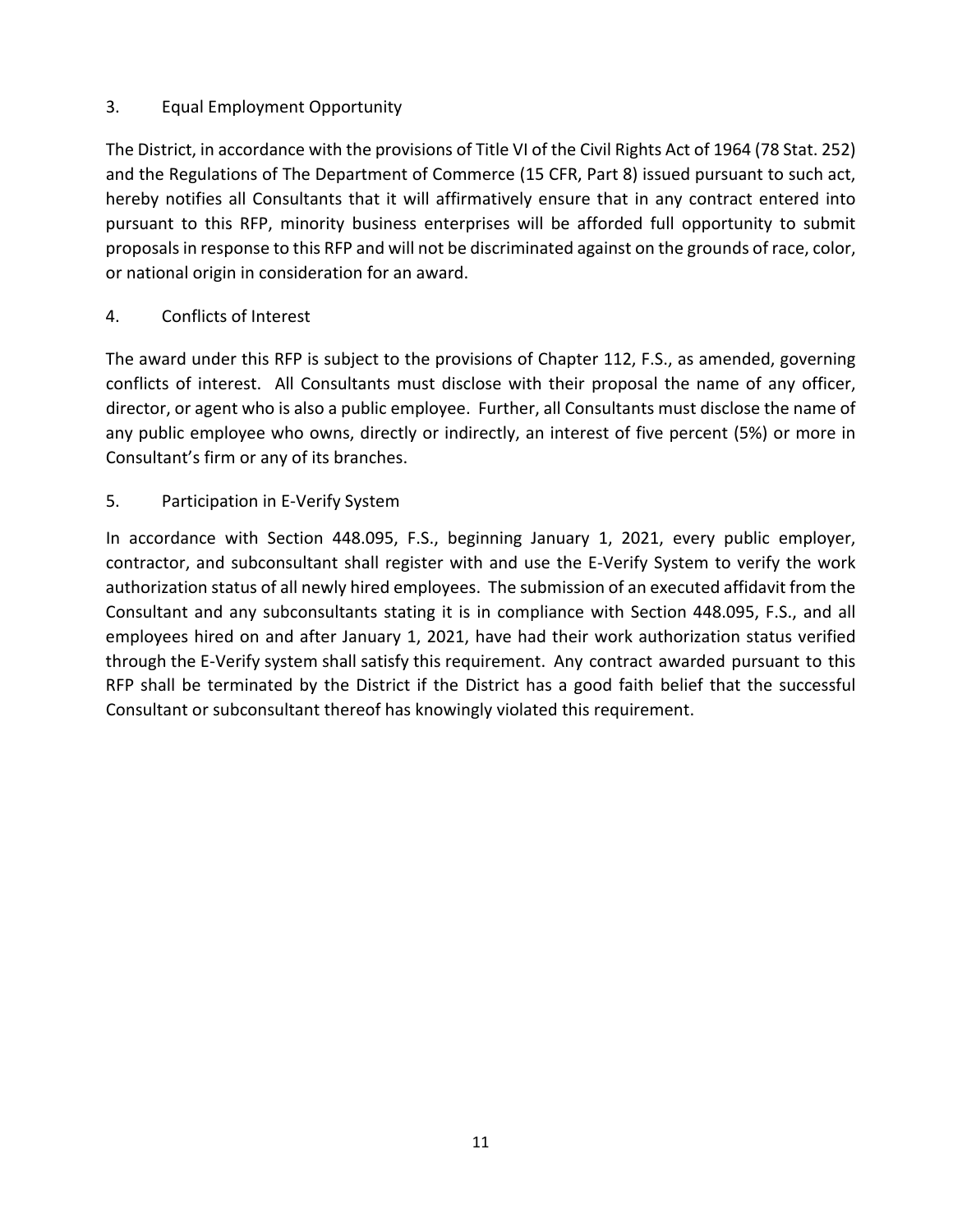# **PROJECT MANAGER AND PROJECT TEAM/KEY PERSONNEL**

**for**

#### **Independent Special Fire Control District Performance Review**

The Consultant's proposed Project Manager and key project team/key personnel are to be indicated below. Each person must be identified with their job classification, area of expertise, work location, and employer.

| Person's | Job            | Area of   | Employer | Office Location |
|----------|----------------|-----------|----------|-----------------|
| Name     | Classification | Expertise |          |                 |
|          |                |           |          |                 |
|          |                |           |          |                 |
|          |                |           |          |                 |
|          |                |           |          |                 |
|          |                |           |          |                 |
|          |                |           |          |                 |
|          |                |           |          |                 |
|          |                |           |          |                 |
|          |                |           |          |                 |
|          |                |           |          |                 |
|          |                |           |          |                 |
|          |                |           |          |                 |
|          |                |           |          |                 |
|          |                |           |          |                 |
|          |                |           |          |                 |
|          |                |           |          |                 |
|          |                |           |          |                 |
|          |                |           |          |                 |
|          |                |           |          |                 |
|          |                |           |          |                 |
|          |                |           |          |                 |
|          |                |           |          |                 |
|          |                |           |          |                 |
|          |                |           |          |                 |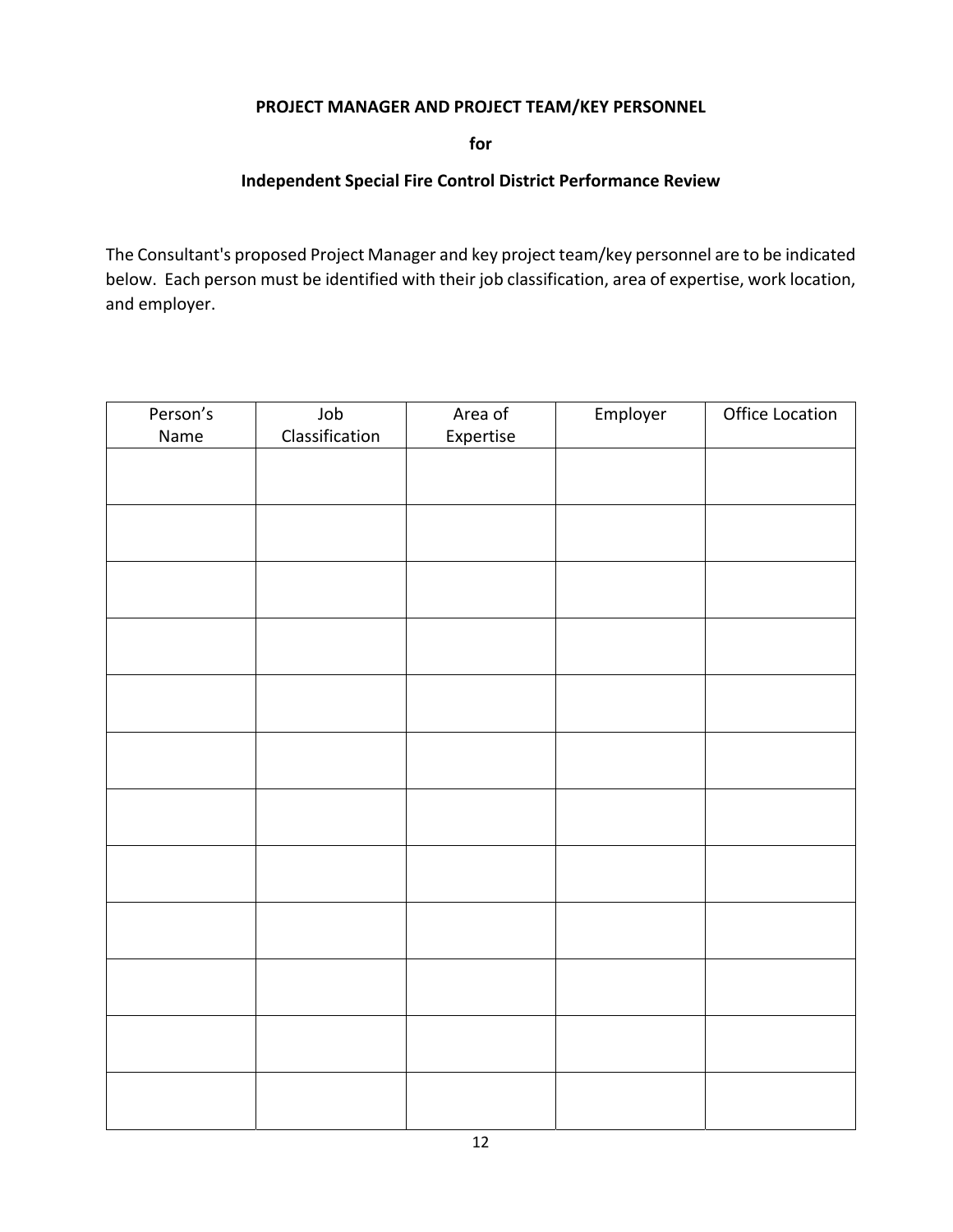# **EXPERIENCES SUMMARY MATRIX**

| <b>Project Manager/Key</b><br><b>Personnel Name</b> | Project 1 from<br>Qualification<br><b>Requirements</b><br>${\bf 10}$ | Project 2 from<br>Qualification<br><b>Requirements</b><br>${\bf 10}$ | Project 3 from<br>Qualification<br><b>Requirements</b><br>${\bf 10}$ | Project 4 from<br>Qualification<br><b>Requirements</b><br>10 (if included) | <b>Project 5 from</b><br>Qualification<br><b>Requirements</b><br>10 (if included) |
|-----------------------------------------------------|----------------------------------------------------------------------|----------------------------------------------------------------------|----------------------------------------------------------------------|----------------------------------------------------------------------------|-----------------------------------------------------------------------------------|
|                                                     |                                                                      |                                                                      |                                                                      |                                                                            |                                                                                   |
|                                                     |                                                                      |                                                                      |                                                                      |                                                                            |                                                                                   |
|                                                     |                                                                      |                                                                      |                                                                      |                                                                            |                                                                                   |
|                                                     |                                                                      |                                                                      |                                                                      |                                                                            |                                                                                   |
|                                                     |                                                                      |                                                                      |                                                                      |                                                                            |                                                                                   |
|                                                     |                                                                      |                                                                      |                                                                      |                                                                            |                                                                                   |
|                                                     |                                                                      |                                                                      |                                                                      |                                                                            |                                                                                   |
|                                                     |                                                                      |                                                                      |                                                                      |                                                                            |                                                                                   |
|                                                     |                                                                      |                                                                      |                                                                      |                                                                            |                                                                                   |
|                                                     |                                                                      |                                                                      |                                                                      |                                                                            |                                                                                   |
|                                                     |                                                                      |                                                                      |                                                                      |                                                                            |                                                                                   |
|                                                     |                                                                      |                                                                      |                                                                      |                                                                            |                                                                                   |
|                                                     |                                                                      |                                                                      |                                                                      |                                                                            |                                                                                   |
|                                                     |                                                                      |                                                                      |                                                                      |                                                                            |                                                                                   |
|                                                     |                                                                      |                                                                      |                                                                      |                                                                            |                                                                                   |

Please use an "X" to indicate which projects the Project Manager and Key Personnel were involved in.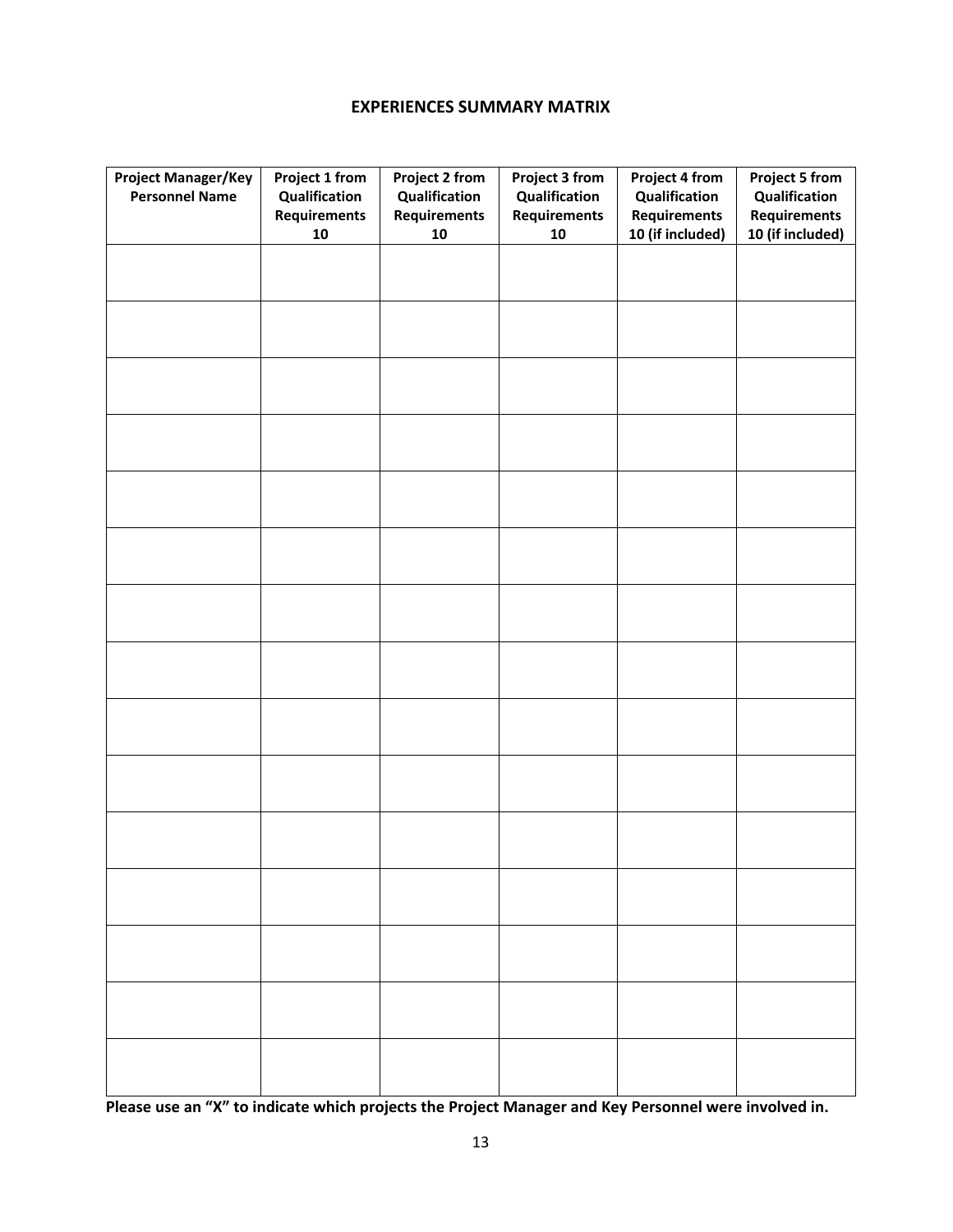#### SWORN STATEMENT PURSUANT TO SECTION 287.133(3)(a), FLORIDA STATUTES, ON PUBLIC ENTITY CRIMES

THIS FORM MUST BE SIGNED AND SWORN TO IN THE PRESENCE OF A NOTARY PUBLIC OR OTHER OFFICIAL AUTHORIZED TO ADMINISTER OATHS.

| <b>This</b>                                       | sworn | statement                                                                | is | submitted                           | to | South | Walton | Fire | District | by |
|---------------------------------------------------|-------|--------------------------------------------------------------------------|----|-------------------------------------|----|-------|--------|------|----------|----|
|                                                   |       |                                                                          |    | (Print individual's name and title) |    |       |        |      |          |    |
| for                                               |       |                                                                          |    |                                     |    |       |        |      |          |    |
| (Print name of entity submitting sworn statement) |       |                                                                          |    |                                     |    |       |        |      |          |    |
| whose business address is                         |       |                                                                          |    |                                     |    |       |        |      |          |    |
|                                                   |       | and (if applicable) its Federal Employer Identification Number (FEIN) is |    |                                     |    |       |        |      |          |    |

2. I understand that a "public entity crime" as defined in Paragraph 287.133(1)(g), Florida Statutes, means a violation of any state or federal law by a person with respect to and directly related to the transaction of business with any public entity or with an agency or political subdivision of any other state or of the United States, including, but not limited to, any bid or contract for goods or services to be provided to any public entity or an agency or political subdivision of any other state or of the United States and involving antitrust, fraud, theft, bribery, collusion, racketeering, conspiracy, or material misrepresentation.

(If the entity has no FEIN, include the Social Security Number of the individual signing this sworn statement:

- 3. I understand that "convicted" or "conviction" as defined in Paragraph 287.133(1)(b), Florida Statutes, means a finding of guilt or a conviction of a public entity crime, with or without an adjudication of guilt, in any federal or state trial court of record relating to charges brought by indictment or information after July 1, 1989, as a result of a jury verdict, nonjury trial, or entry of a plea of guilty or nolo contendere.
- 4. I understand that an "affiliate" as defined in Paragraph 287.133(1)(a), Florida Statutes, means:
	- a) A predecessor or successor of a person convicted of a public entity crime; OR

\_\_\_\_\_\_\_\_\_\_\_\_\_\_\_\_\_\_\_\_\_\_\_\_\_\_\_\_\_\_\_\_\_).

b) An entity under the control of any natural person who is active in the management of the entity and who has been convicted of a public entity crime. The term "affiliate" includes those officers, directors, executives, partners, shareholders, employees, members, and agents who are active in the management of an affiliate. The ownership by one person of shares constituting a controlling interest in another person, or a pooling of equipment or income among persons when not for fair market value under an arm's length agreement, shall be a prima facie case that one person controls another person. A person who knowingly enters into a joint venture with a person who has been convicted of a public entity crime in Florida during the preceding 36 months shall be considered an affiliate.

5. I understand that a "person" as defined in Paragraph 287.133(1)(e), Florida Statutes, means any natural person or entity organized under the laws of any state or of the United States with the legal power to enter into a binding contract and which bids or applies to bid on contracts let by a public entity, or which otherwise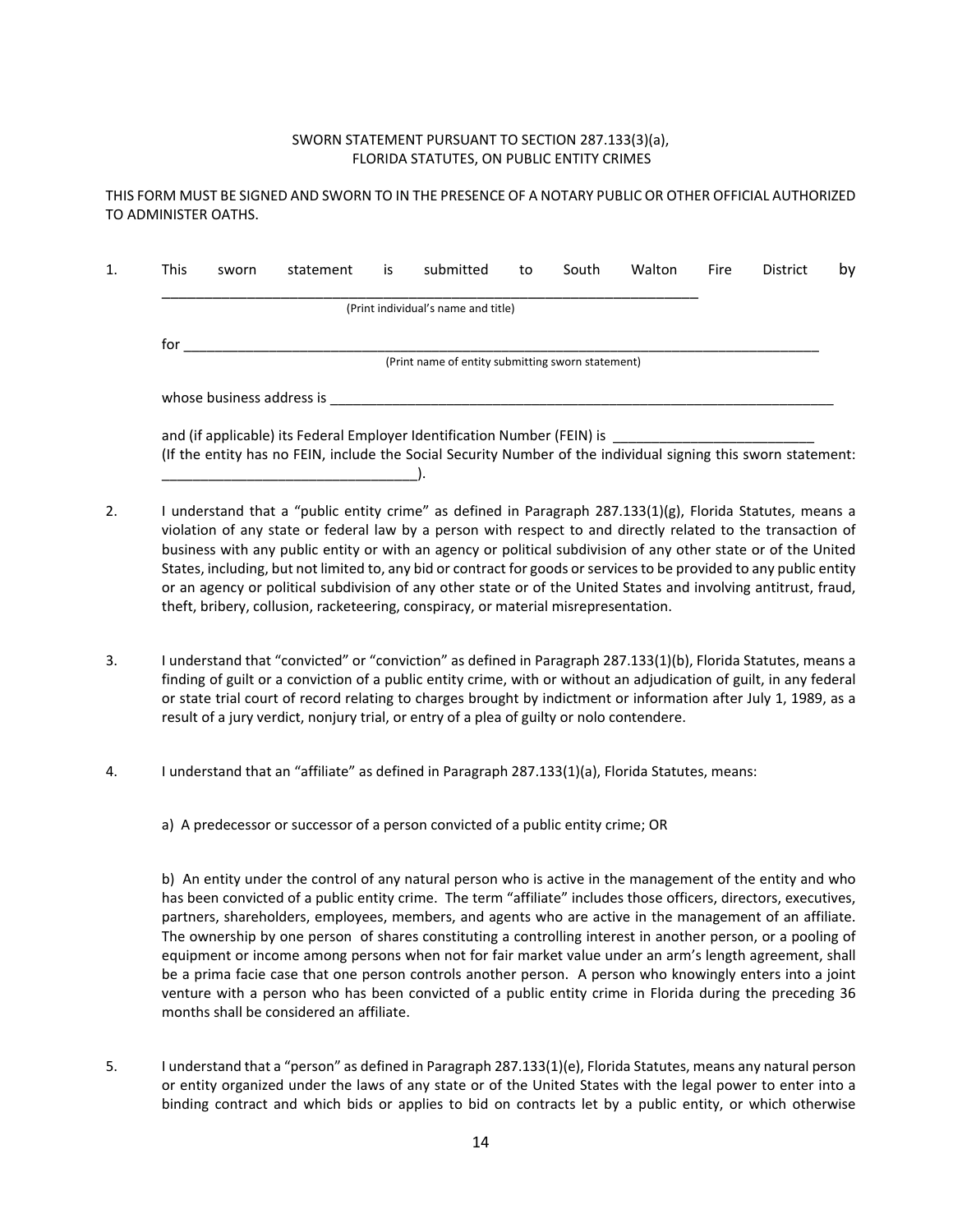transacts or applies to transact business with a public entity. The term "person" includes those officers, directors, executives, partners, shareholders, employees, members, and agents who are active in management of an entity.

6. Based on information and belief, the statement which I have marked below is true in relation to the entity submitting this sworn statement. **(Indicate which statement applies.)**

 Neither the entity submitting this sworn statement, nor any of its officers, directors, executives, partners, shareholders, employees, members, or agents who are active in the management of the entity, nor any affiliate of the entity has been charged with and convicted of a public entity crime subsequent to July 1, 1989.

 The entity submitting this sworn statement, or one or more of its officers, directors, executives, partners, shareholders, employees, members, or agents who are active in the management of the entity, or an affiliate of the entity has been charged with and convicted of a public entity crime subsequent to July 1, 1989.

 The entity submitting this sworn statement, or one or more of its officers, directors, executives, partners, shareholders, employees, members, or agents who are active in the management of the entity, or an affiliate of the entity has been charged with and convicted of a public entity crime subsequent to July 1, 1989. However, there has been a subsequent proceeding before a Hearing Officer of the State of Florida, Division of Administrative Hearings and the Final Order entered by the Hearing Officer determined that it was not in the public interest to place the entity submitting this sworn statement on the convicted vendor list**. (Attach a copy of the Final Order.)**

I UNDERSTAND THE SUBMISSION OF THIS FORM TO THE CONTRACTING OFFICER FOR THE PUBLIC ENTITY IDENTIFIED IN PARAGRAPH 1 (ONE) ABOVE IS FOR THAT PUBLIC ENTITY ONLY AND THIS FORM IS VALID THROUGH DECEMBER 31 OF THE CALENDAR YEAR IN WHICH IT IS FILED. I ALSO UNDERSTAND I AM REQUIRED TO INFORM THE PUBLIC ENTITY PRIOR TO ENTERING INTO A CONTRACT IN EXCESS OF THE THRESHOLD AMOUNT PROVIDED IN SECTION 287.017, FLORIDA STATUTES, FOR CATEGORY TWO OF ANY CHANGE IN THE INFORMATION CONTAINED IN THIS FORM.

\_\_\_\_\_\_\_\_\_\_\_\_\_\_\_\_\_\_\_\_\_\_\_\_\_\_\_\_\_\_\_\_\_\_\_\_\_\_\_\_\_\_\_\_\_\_\_\_

|                                                                                                                 | (Signature)        |                                                                                                           |  |  |
|-----------------------------------------------------------------------------------------------------------------|--------------------|-----------------------------------------------------------------------------------------------------------|--|--|
| STATE OF THE STATE OF THE STATE OF                                                                              |                    |                                                                                                           |  |  |
| <b>COUNTY OF</b>                                                                                                |                    |                                                                                                           |  |  |
|                                                                                                                 |                    | The foregoing instrument was acknowledged before me by means of $\Box$ physical presence or $\Box$ online |  |  |
| notarization, this by the by the by the box of the box of the box of the box of the box of the box of the box o |                    | 0f                                                                                                        |  |  |
|                                                                                                                 |                    | a company organized                                                                                       |  |  |
| under the laws of the State of                                                                                  |                    | , on behalf of the company, who is personally known                                                       |  |  |
| to me or has produced                                                                                           | as identification. |                                                                                                           |  |  |

15

 $\overline{\phantom{a}}$  , and the contract of the contract of the contract of the contract of the contract of the contract of the contract of the contract of the contract of the contract of the contract of the contract of the contrac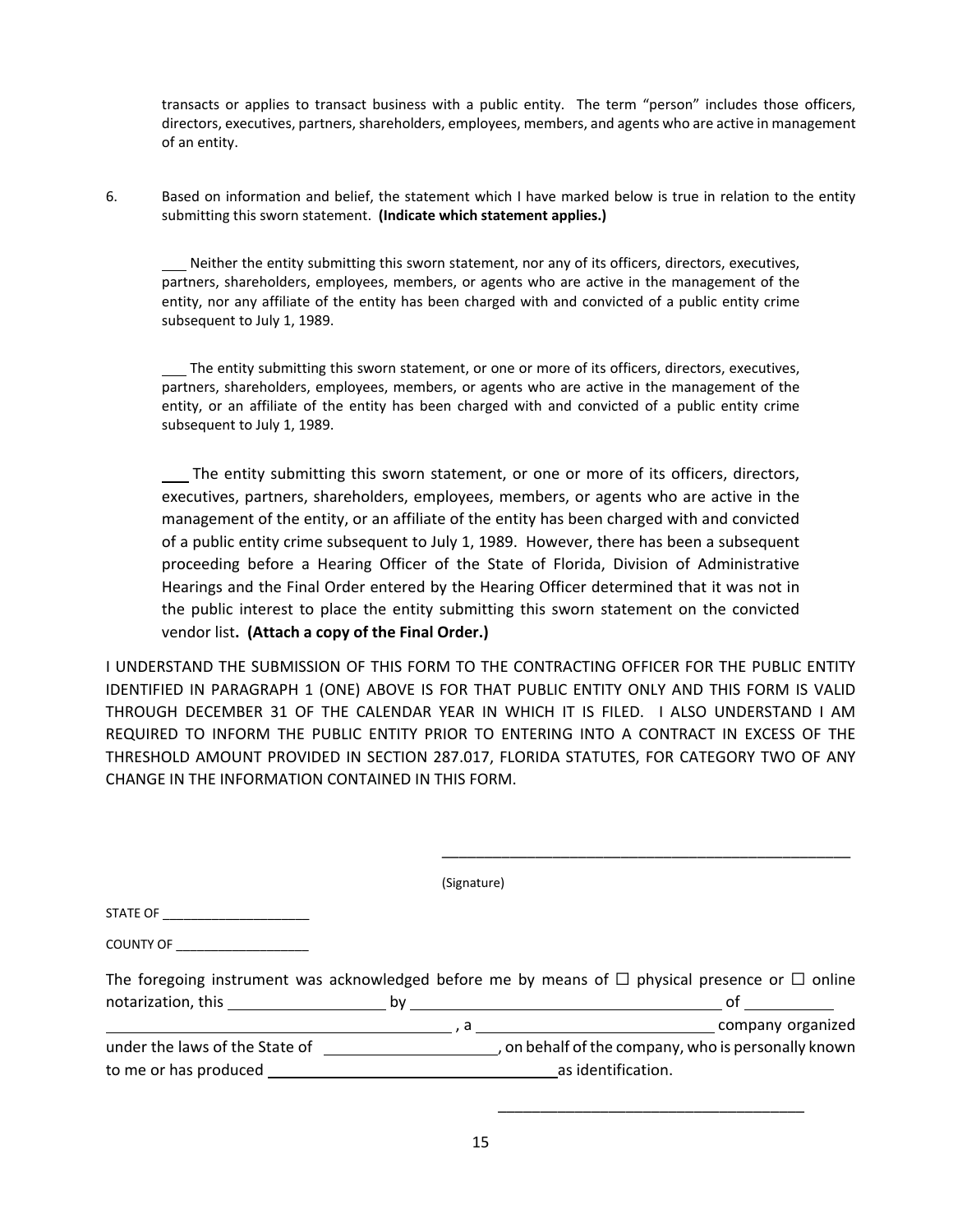Notary Public

Name (Printed)\_\_\_\_\_\_\_\_\_\_\_\_\_\_\_\_\_\_\_\_\_\_\_

My commission expires \_\_\_\_\_\_\_\_\_\_\_\_\_\_\_\_\_\_\_\_\_\_\_\_\_\_\_\_\_\_\_\_\_\_.

(Printed typed or stamped Commissioned name of Notary Public)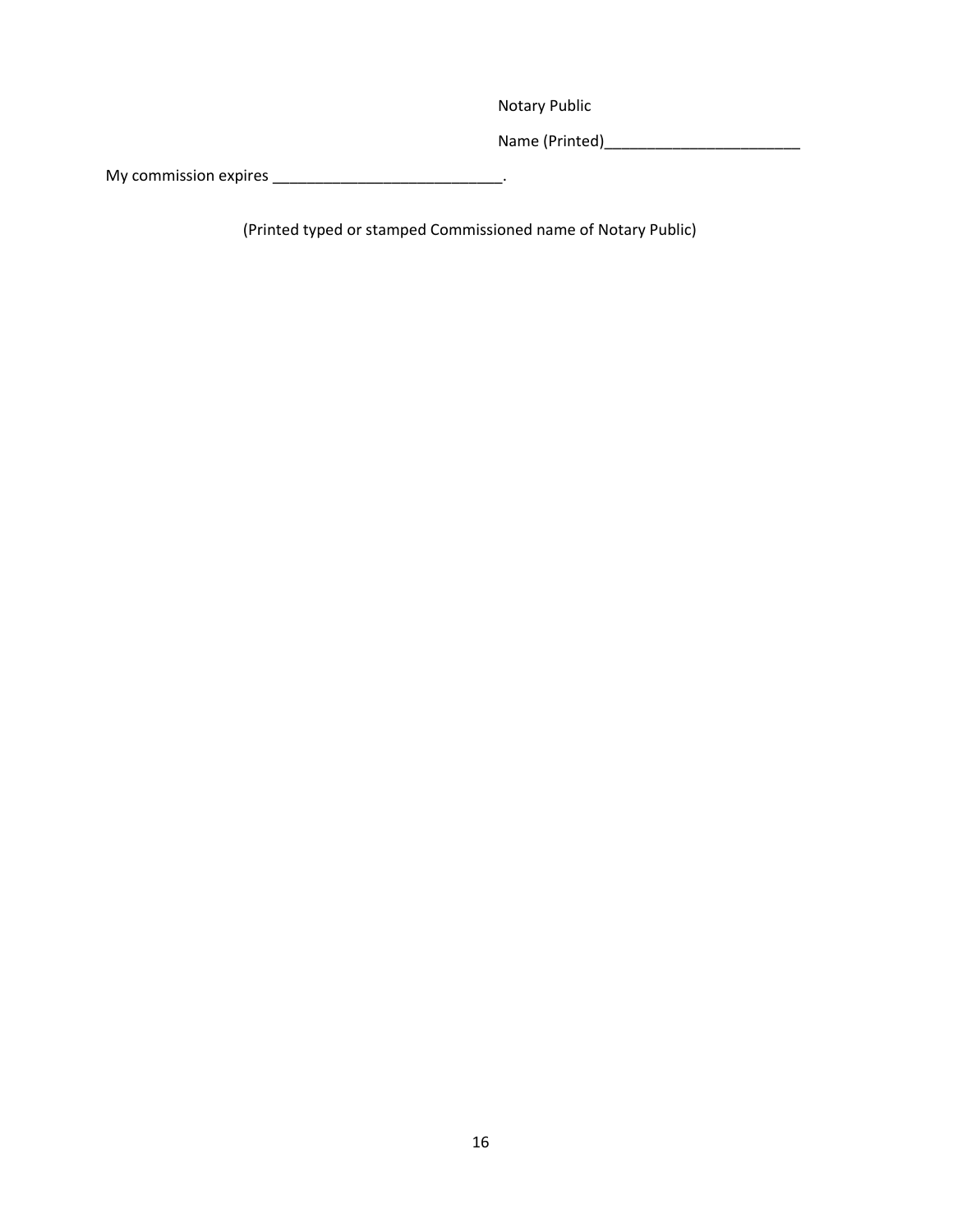# **REFERENCES**

| Consultant must provide a minimum of three (3) references that meet the requirements in the RFP.                                                                                                                               |
|--------------------------------------------------------------------------------------------------------------------------------------------------------------------------------------------------------------------------------|
|                                                                                                                                                                                                                                |
| Consultant Name: experience and a series of the series of the series of the series of the series of the series of the series of the series of the series of the series of the series of the series of the series of the series |
|                                                                                                                                                                                                                                |
|                                                                                                                                                                                                                                |
|                                                                                                                                                                                                                                |
|                                                                                                                                                                                                                                |
|                                                                                                                                                                                                                                |
| Reference Email Address: Note and the Contract of the Contract of the Contract of the Contract of the Contract of the Contract of the Contract of the Contract of the Contract of the Contract of the Contract of the Contract |
| Reference Phone No.: No. 2008 Committee Committee Committee Committee Committee Committee Committee Committee                                                                                                                  |
| Project Name: 1990 Contract Contract Contract Contract Contract Contract Contract Contract Contract Contract Contract Contract Contract Contract Contract Contract Contract Contract Contract Contract Contract Contract Contr |
|                                                                                                                                                                                                                                |
| Consultant Project Manager: National Consultant Project Manager: National Consultant Project Manager:                                                                                                                          |
|                                                                                                                                                                                                                                |
|                                                                                                                                                                                                                                |
|                                                                                                                                                                                                                                |
|                                                                                                                                                                                                                                |
|                                                                                                                                                                                                                                |
|                                                                                                                                                                                                                                |
|                                                                                                                                                                                                                                |
|                                                                                                                                                                                                                                |
|                                                                                                                                                                                                                                |
|                                                                                                                                                                                                                                |
|                                                                                                                                                                                                                                |
|                                                                                                                                                                                                                                |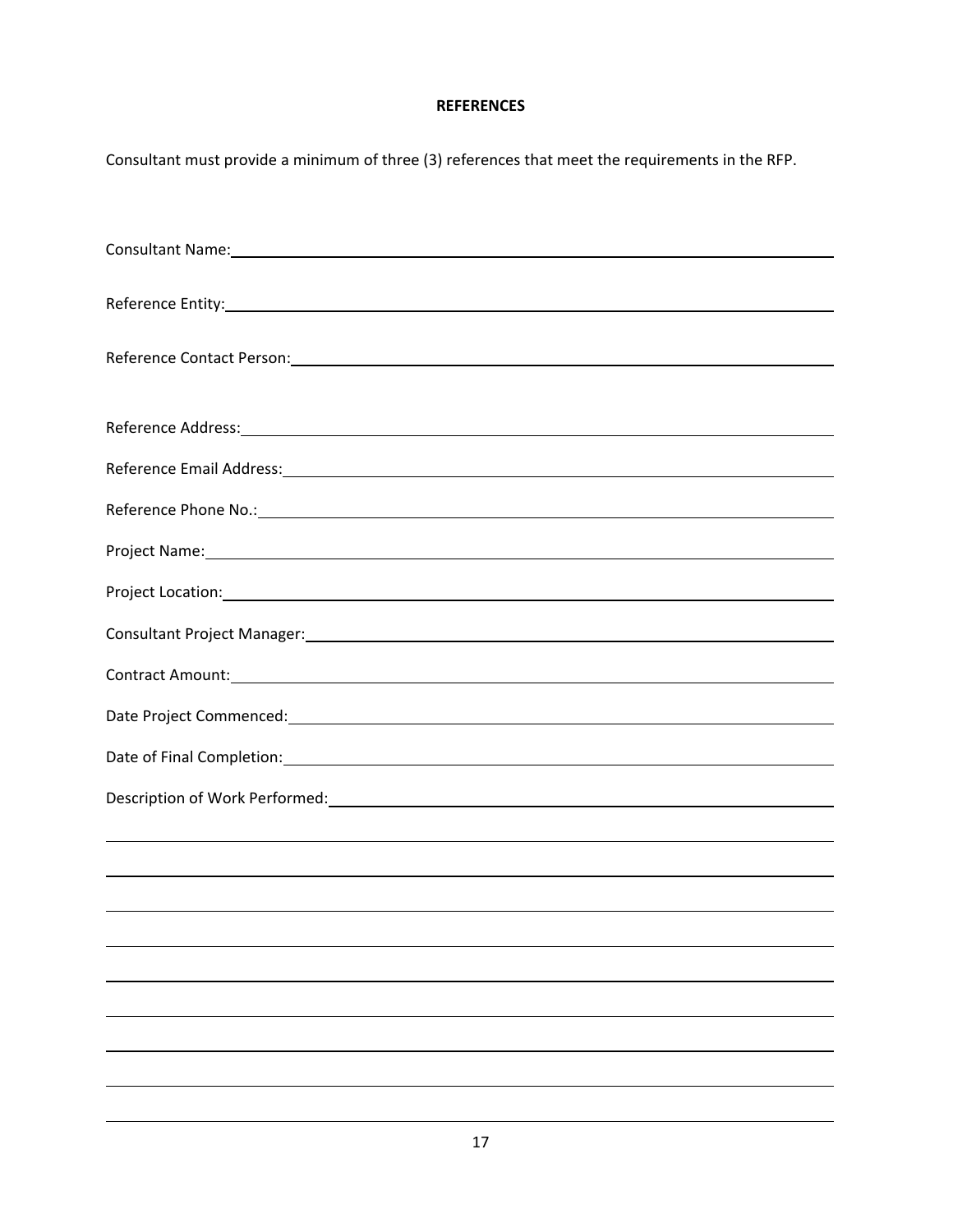#### CONSULTANT E‐VERIFY

#### AFFIDAVIT

I hereby certify that [insert Consultant company name] does not employ, contract with, or subcontract with an unauthorized alien, and is otherwise in full compliance with Section 448.095, Florida Statutes.

All employees hired on or after January 1, 2021, have had their work authorization status verified through the E‐Verify system.

A true and correct copy of [insert Consultant company name] proof of registration in the E‐Verify system is attached to this Affidavit.

Print Name:

STATE OF \_\_\_\_\_\_\_\_\_\_\_\_\_\_\_\_\_\_\_\_\_

COUNTY OF \_\_\_\_\_\_\_\_\_\_\_\_\_\_\_\_\_\_\_

|                    | The foregoing instrument was acknowledged before me by means of $\Box$ physical presence or $\Box$ online |                             |
|--------------------|-----------------------------------------------------------------------------------------------------------|-----------------------------|
| notarization, this | b٧                                                                                                        | 0t                          |
| a                  | company organized under the laws of the State of                                                          | , on behalf of the company, |
|                    | who is personally known to me or has produced                                                             | as                          |
| identification.    |                                                                                                           |                             |

Notary Public

Name (Printed)\_\_\_\_\_\_\_\_\_\_\_\_\_\_\_\_\_\_\_\_\_\_\_

\_\_\_\_\_\_\_\_\_\_\_\_\_\_\_\_\_\_\_\_\_\_\_\_\_\_\_\_\_\_\_\_\_\_\_\_

My commission expires \_\_\_\_\_\_\_\_\_\_\_\_\_\_\_\_\_\_\_\_\_\_\_\_\_\_\_\_\_\_\_\_\_.

(Printed typed or stamped Commissioned name of Notary Public)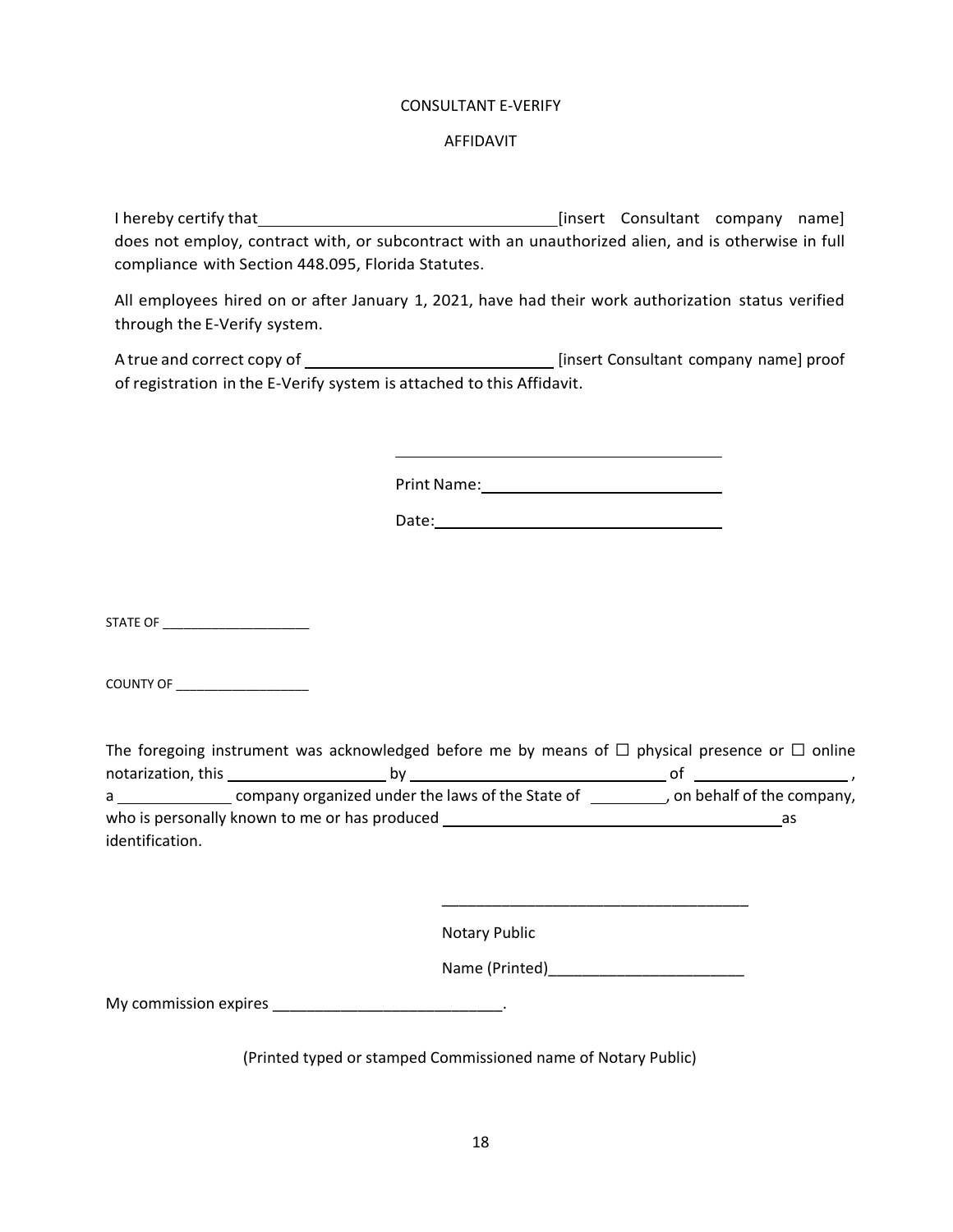#### SUBCONSULTANT E‐VERIFY

#### AFFIDAVIT

I hereby certify that [insert Subconsultant company name] does not employ, contract with, or subcontract with an unauthorized alien, and is otherwise infull compliance with, Section 448.095, Florida Statutes.

All employees hired on or after January 1, 2021, have had their work authorization statusverified through the E‐Verify system.

A true and correct copy of [insert Subconsultant company name]proof ofregistration in the E‐Verify system is attached to this Affidavit.

Print Name:

STATE OF \_\_\_\_\_\_\_\_\_\_\_\_\_\_\_\_\_\_\_\_\_

COUNTY OF

|                    | The foregoing instrument was acknowledged before me by means of $\Box$ physical presence or $\Box$ online |    |                    |
|--------------------|-----------------------------------------------------------------------------------------------------------|----|--------------------|
| notarization, this | bv                                                                                                        | O1 |                    |
| a                  | company organized under the laws of the State of                                                          |    | , on behalf of the |
|                    | company, who is personally known to me or has produced                                                    |    |                    |
| as identification. |                                                                                                           |    |                    |

 $\overline{\phantom{a}}$  , and the contract of the contract of the contract of the contract of the contract of the contract of the contract of the contract of the contract of the contract of the contract of the contract of the contrac

Notary Public

Name (Printed)\_\_\_\_\_\_\_\_\_\_\_\_\_\_\_\_\_\_\_\_\_\_\_

My commission expires \_\_\_\_\_\_\_\_\_\_\_\_\_\_\_\_\_\_\_\_\_\_\_\_\_\_\_\_\_\_\_\_.

(Printed typed or stamped Commissioned name of Notary Public)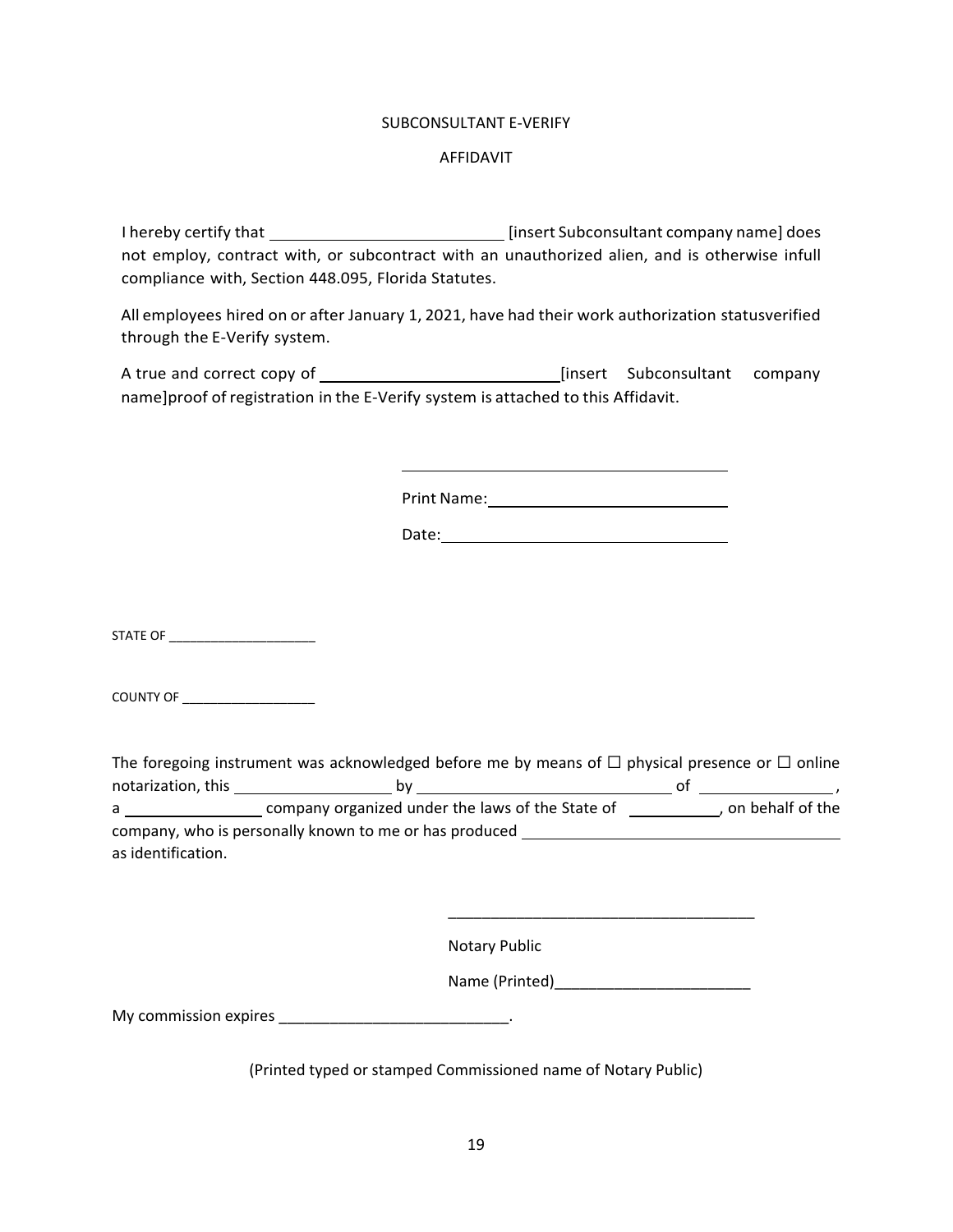Contract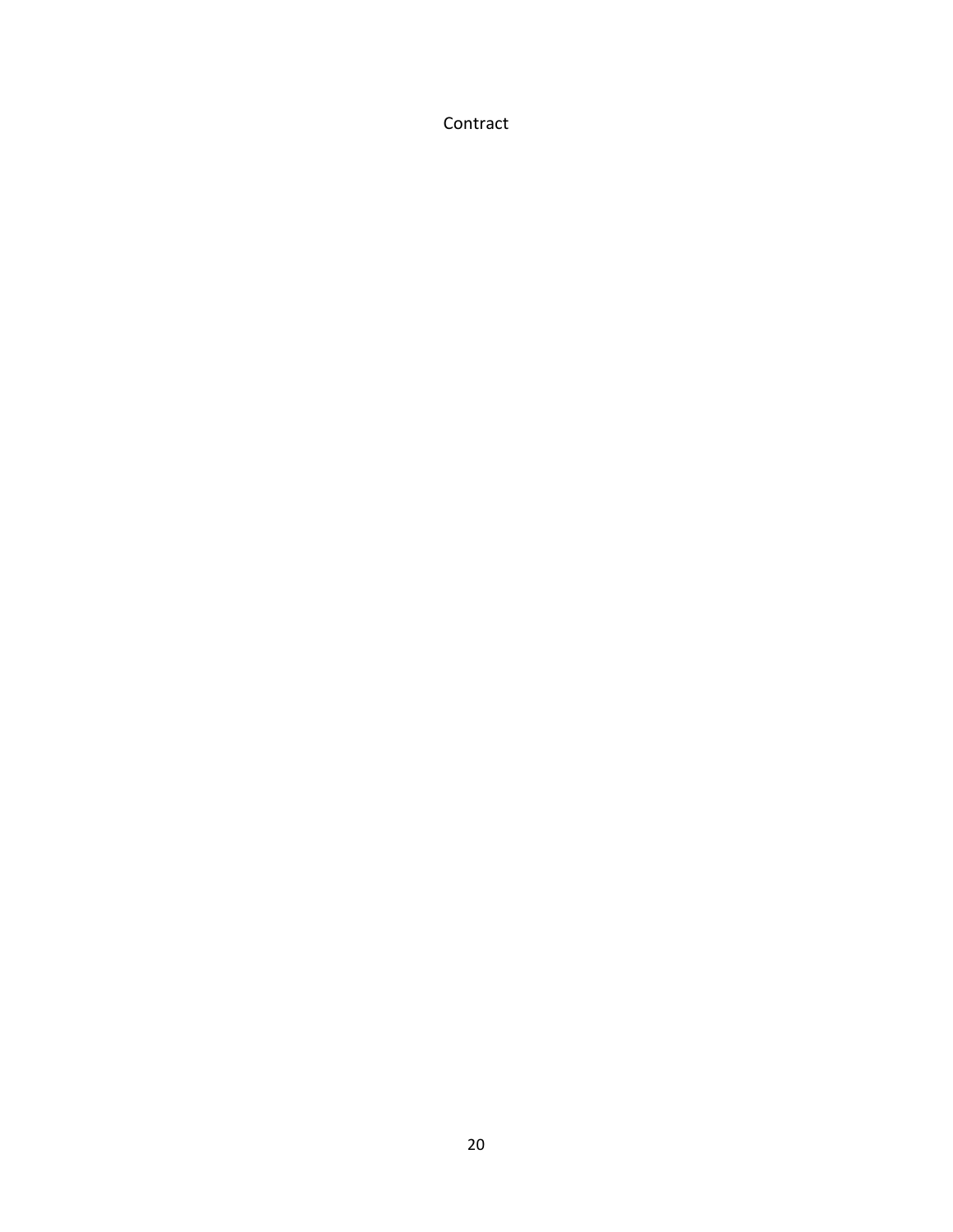# **PROFESSIONAL SERVICES AGREEMENT BETWEEN THE SOUTH WALTON FIRE DISTRICT AND [insert Consultant's name] FOR INDEPENDENT SPECIAL FIRE CONTROL DISTRICT PERFORMANCE REVIEW**

THIS AGREEMENT is made this \_\_\_\_ day of \_\_\_\_\_, 2022 ("Effective Date") between [insert Consultant's name], a [insert type of entity], (the "Consultant"), whose address is , and the South Walton Fire District (the "District"), an independent special fire control district operating in accordance with Chapter 2000-491, and "as amended" if applicable ("Charter") and Chapters 189 and 191, Florida Statutes, whose address is 911 North County Highway 393, Santa Rosa Beach, FL 32459.

WHEREAS, beginning October 1, 2022, Section 189.0695, Florida Statutes, requires all independent special fire control districts to have a performance review conducted as more fully described in the Scope of Services, attached as Exhibit A, by an independent entity ("Project"); and

WHEREAS, Section 189.0695, Florida Statutes, requires that the independent entity selected to perform the Project must have at least five (5) years of experience conducting comparable reviews of organizations similar in size and function to the independent special fire control district under review, must conduct the review according to applicable industry best practices, and may not have any affiliation with or financial involvement in the reviewed independent special fire control district; and

WHEREAS, Section 189.0695, Florida Statutes, requires that the performance review will be filed with the independent special fire control district's governing board, the Auditor General, the President of the Senate, and the Speaker of the House of Representatives no later than July 1, 2023, and

WHEREAS, the District has selected Consultant in accordance with the Charter, SWFD's Procurement Policy 2019.01 Purchasing of Goods and Services ("Procurement Policy"), and the Project Request for Proposal information packet; and

 WHEREAS, Consultant desires to conduct the Project and has the experience, staff, and resources to complete the Project; and

WHEREAS, the Consultant and District have agreed upon a scope of services, schedule, and fee for the Project; and

1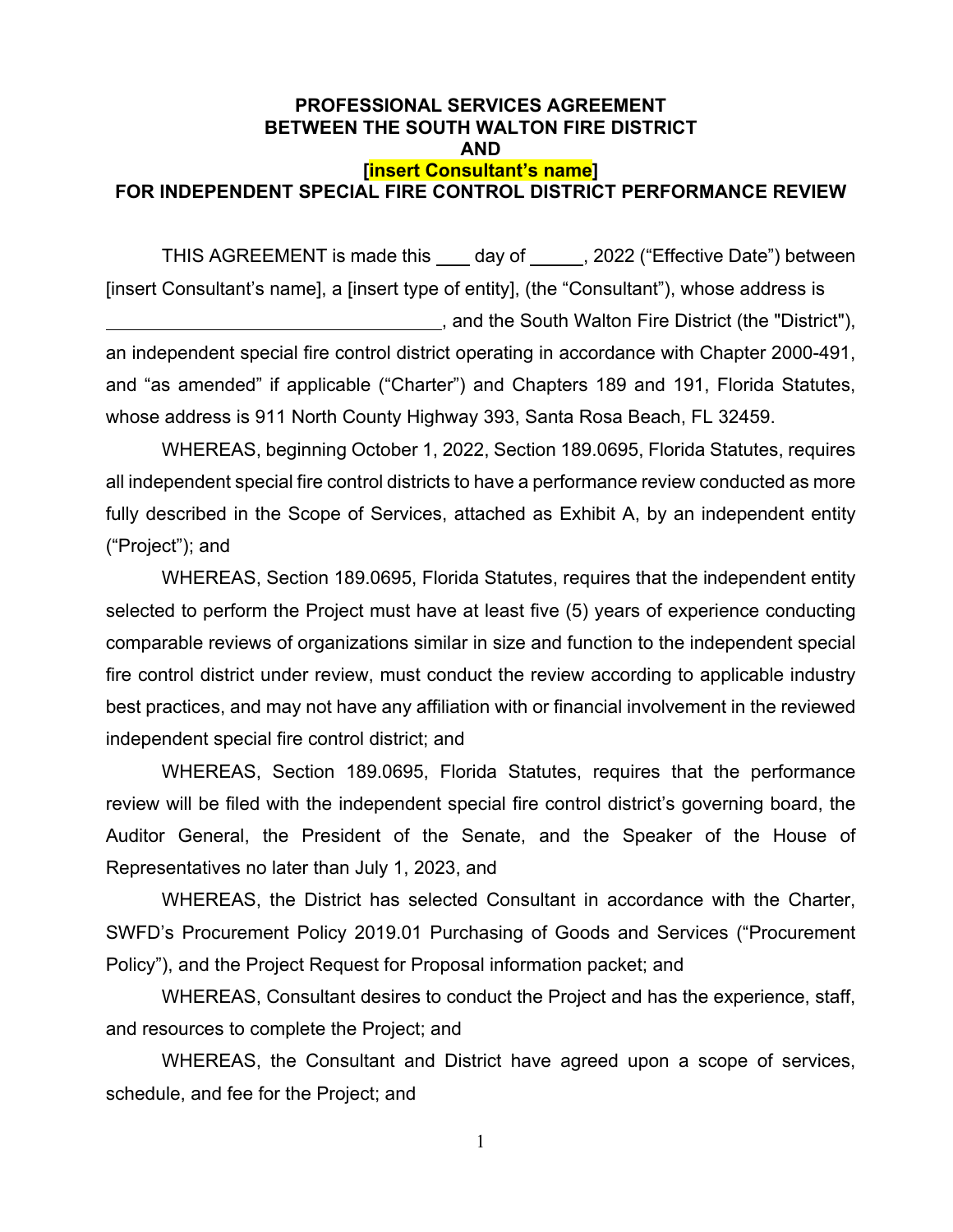WHEREAS, the Consultant agrees that the Consultant's client is the District and not the Florida Legislature.

NOW, THEREFORE, in consideration of the mutual covenants and conditions contained herein, the Consultant and the District agree as follows.

#### **SECTION 1. WHEREAS CLAUSES**

The foregoing whereas clauses are hereby incorporated into this Agreement and made a part hereof.

#### **SECTION 2. ENGAGEMENT OF CONSULTANT**

- A. The District hereby agrees to engage Consultant and Consultant hereby agrees to perform the professional services to the District as set forth in the Scope of Services, attached as Exhibit A, as directed and approved by the District.
- B. Key personnel and subconsultants shall not be assigned to or removed from the Project by Consultant without the prior written approval of the District. Both parties agree that replacement of key personnel and subconsultants must be with equal or more qualified persons and must be approved by the District before a new member works on the Project.
- C. For purposes of this Agreement, successful completion of the Project means the approval of the final report by the District's Fire Chief/Administrator and submission of the final report to the State Auditor, Florida Senate President, and Florida House of Representatives Speaker by the Consultant.

# **SECTION 3. SCOPE OF SERVICES AND THE CONSULTANT'S RESPONSIBILITY**

Consultant shall complete the Scope of Services, which includes the Project tasks, timelines, and deliverables. Any modification to the Scope of Services must be approved in writing by the District. In addition to the services set forth in the Scope of Services, the Consultant shall perform the following:

- A. Consultant shall secure at its own expense, all personnel, facilities, and equipment required to perform the services necessary to complete the Project.
- B. Consultant shall maintain an adequate and competent professional staff appropriately certified/licensed and operating within the State of Florida.
- C. Consultant shall designate in writing a single representative with whom the District shall coordinate Project work, which shall be the Project Manager listed in the proposal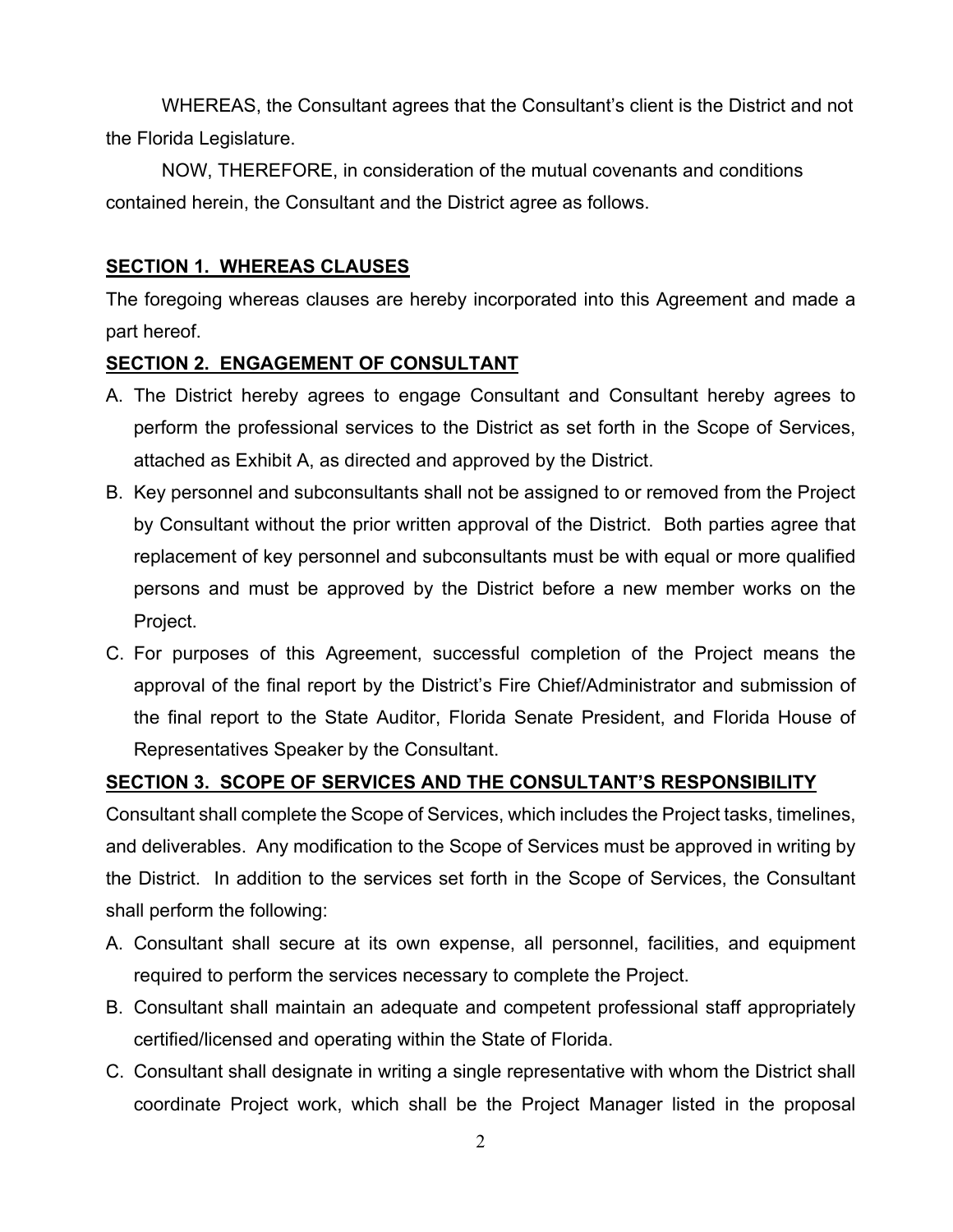incorporated into this Agreement pursuant to Section 7, unless otherwise revised in accordance with Section 2. This representative shall have the authority to transmit instructions, receive information, and interpret and deliver Consultant's policies, opinions, and decisions related to the Project.

- D. Consultant shall secure all licenses or permits required by law for the completion of the Scope of Services and shall be in compliance with all federal, state, and local law, statutes, rules, regulations, ordinances, orders, and decisions in effect at the time of the execution of the Agreement and during the time of performance of such services.
- E. Consultant shall, at all times, keep the District advised as to the status of the Project including, but not limited to, the progress on individual tasks within the Scope of Services. The District and its authorized representatives shall have the right to visit the office of Consultant at any reasonable time for purposes of inspection.
- F. Consultant shall cooperate with other consultants, contractors, or agents retained by the District as needed.
- G. The District shall have the right during the three (3) year period following the expiration or termination of the Agreement to audit Consultant with regard to any financial matters in connection with the services provided under this Agreement. The requested audit shall be performed by a certified public accountant selected and paid for by the District. Consultant shall make all documents and data available to the District or its designated auditor. Consultant may have the audit reviewed by Consultant's auditor at Consultant's expense.

# **SECTION 4. THE DISTRICT'S RESPONSIBILITY**

Except as otherwise provided in the Scope of Services, the District's responsibilities are as follows:

- A. To designate the District's Fire Chief to act on the District's behalf with respect to all matters relating to the Project. The Fire Chief, or his designee, shall have complete authority to authorize changes to the Scope of Services; transmit instructions; receive information; approve the invoice and authorize payment thereon; and interpret and define District's policies and decisions with respect to materials, elements, subconsultants, key personnel, and systems pertinent to Consultant's services.
- B. To provide, within a reasonable time from request of Consultant: existing data, plans, reports, and other information in the District's possession or under the District's control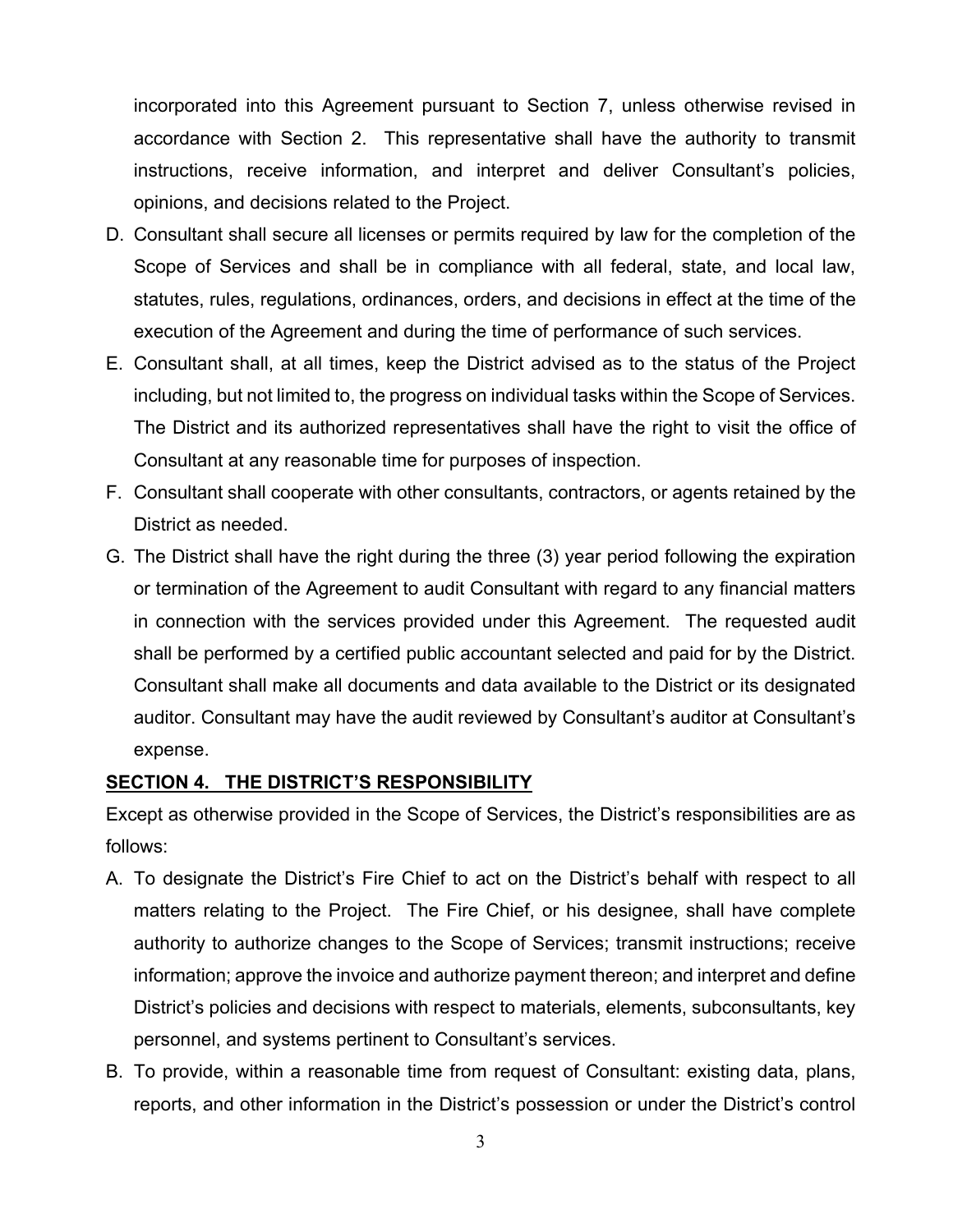that are necessary or may be helpful to Consultant in performance of their duties, and to provide full information regarding requirements of the Project.

C. To furnish required information and services and render approvals and decisions as expeditiously as necessary for the orderly progress of Consultant's services.

# **SECTION 5. TIME OF PERFORMANCE**

Consultant recognizes that the District is required to have the Project completed in a timely manner to ensure compliance with the deadline established by Section 189.0695, Florida Statutes. Consultant shall commence providing services in the Scope of Services upon the Effective Date and shall satisfactorily complete such services within the established schedule.

# **SECTION 6. COMPENSATION**

The District agrees to pay the Consultant \$<sup>[insert</sup> fee that was included in the Consultant's proposal] for services performed in the accordance with Part VII, Chapter 218, Florida Statutes (the Local Government Prompt Payment Act), upon receipt of a proper invoice and as follows:

- A. Final payment will be subject to successful completion of the Project in accordance with the terms of this Agreement.
- B. The fair and reasonable expenses of the Consultant necessarily incurred in the performance of the duties herein described and agreed to by the District shall, upon proper invoice and detail, be paid by the District, at actual cost with no mark-up. Expenses, which may be incurred by the Consultant for travel or hotels, must be preapproved by the District's Fire Chief, or his or her designee and, if pre-approved, will be reimbursed in accordance with Exhibit C, District Per Diem Policy ("Per Diem Policy").
- C. Consultant shall prepare and submit to the District an invoice for the services rendered and expenses incurred upon completion of the Project. Payment shall be made in accordance with paragraph A from the date when it is stamped as received by the District unless payment is not approved by the Fire Chief pursuant to paragraph D.
- D. The District reserves the right to withhold payment to Consultant for failure to perform services in accordance with the provisions of the Agreement and the District shall promptly notify Consultant if the invoice is found to be unacceptable and will specify the reasons, therefore.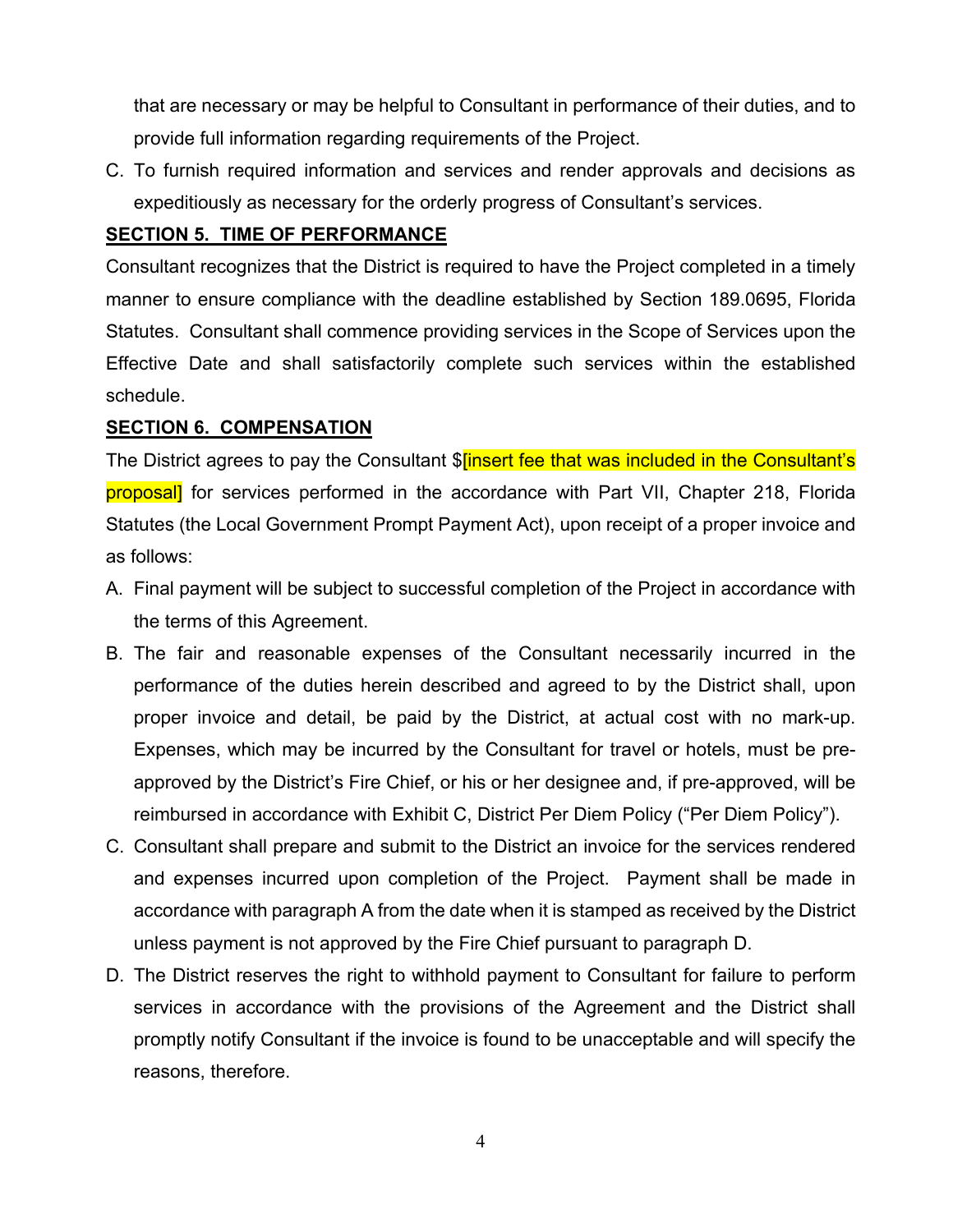E. A dispute regarding the invoice shall be resolved pursuant to Section 218.76(2), Florida Statutes, as may be amended.

# **SECTION 7. AGREEMENT DOCUMENTS**

The following documents are attached or incorporated herein by reference and made a part of this Agreement:

- A. Scope of Services, attached hereto as Exhibit A,
- B. Consultant's . 2022 Proposal submitted in response to the District's Request for Proposal – Independent Special Fire Control District Performance Review and any handouts and presentations delivered to the Selection Committee and Board of Fire Commissioners, attached hereto as Exhibit B,
- C. Per Diem Policy, attached hereto as Exhibit C,
- D. E-Verify Affidavit, attached hereto as Exhibit D,
- E. Certificate of Insurance, attached hereto as Exhibit E, and
- F. Any written amendments or addenda to the Agreement.

In the event of a conflict of contract terminology, priority shall first be given to the language in the body of this Agreement, then to Exhibit C, then to Exhibit A, as they may be amended.

# **SECTION 8. DOCUMENTS AND DATA**

- A. Consultant will provide the District with the draft report, revised draft report(s), if applicable, final report, and other documents as identified in the Scope of Services at no additional cost to the District. In the case of additional requested copies, the supplemental cost for such deliverables will be negotiated on a case by case basis in advance of authorization to commence production. All original documents prepared by Consultant are instruments of service and shall become property of the District. The use of data gathered under the Agreement shall be restricted and limited to the purposes of the Agreement, excluding the data in the public domain, and shall not be used in connection with other contracts or for other clients of Consultant without written permission of the District. Consultant will provide the District with reproducible copies of all reports and other documents. Copies of electronic media used to store data shall be provided to the District in a format suitable for hard copy print out.
- B. The reports, documents, and working papers obtained or generated under the Agreement shall be maintained by Consultant and made available to the District upon request by the District at all times during the term of the Agreement and for five (5) years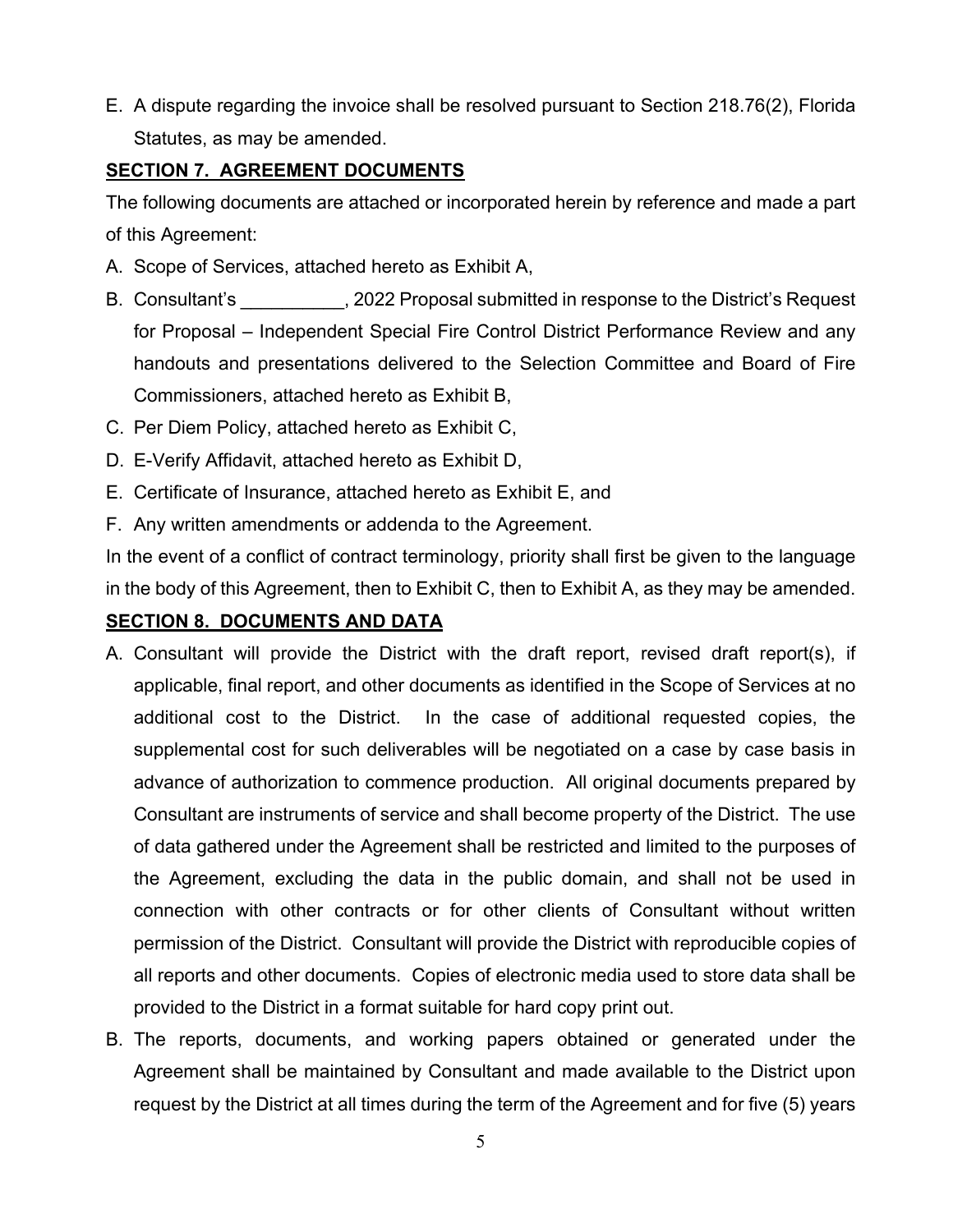thereafter. Consultant shall deliver to the District, at no cost, copies of such documents or reports.

- C. All reports, documents, and working papers prepared or obtained under the Agreement, shall become the property of the District without restriction or limitation of use, and shall be made available, upon request, to the District at any reasonable time. Consultant may retain copies thereof for their files and internal use. Any use by the District of such materials obtained under the Agreement for any purpose not related to the Project pursuant to the Agreement, or use of incomplete materials obtained from Consultant by the District shall be made at the risk of the District and made without liability to Consultant. However, this does not constitute a disclaimer of the professional competency of the original work as used within the Project.
- D. For a period of five (5) years after the completion of the Project, Consultant agrees to provide the District with copies of any additional materials in its possession resulting from the performance of the Scope of Services at no cost. However, this provision shall not be considered a waiver of any claim of attorney/client privilege to which Consultant is entitled.
- E. Consultant shall not publish, copyright, or patent any of the data furnished or developed pursuant to the Scope of Services without first obtaining the District's written consent.
- F. Consultant shall comply with the provisions of Chapter 119, Florida Statutes (Public Records Law). In addition to this Agreement's requirements and as required by Section 119.0701(2), Florida Statutes, the Consultant shall (1) keep and maintain public records that ordinarily and necessarily would be required by the District in order to perform the service; (2) provide the public with access to public records on the same terms and conditions that the District would provide the records and at a cost that does not exceed the cost provided by law; (3) ensure that public records that are exempt or confidential and exempt from public records disclosure requirements are not disclosed except as authorized by law; and (4) meet all requirements for retaining public records and transfer, at no cost to the District, all public records in possession of the Consultant upon termination of this Agreement and destroy any duplicate public records that are exempt or confidential and exempt from public records requirements. All records stored electronically must be provided to the District in a format that is compatible with the information technology systems of the District. Pursuant to Section 119.071(3)(b),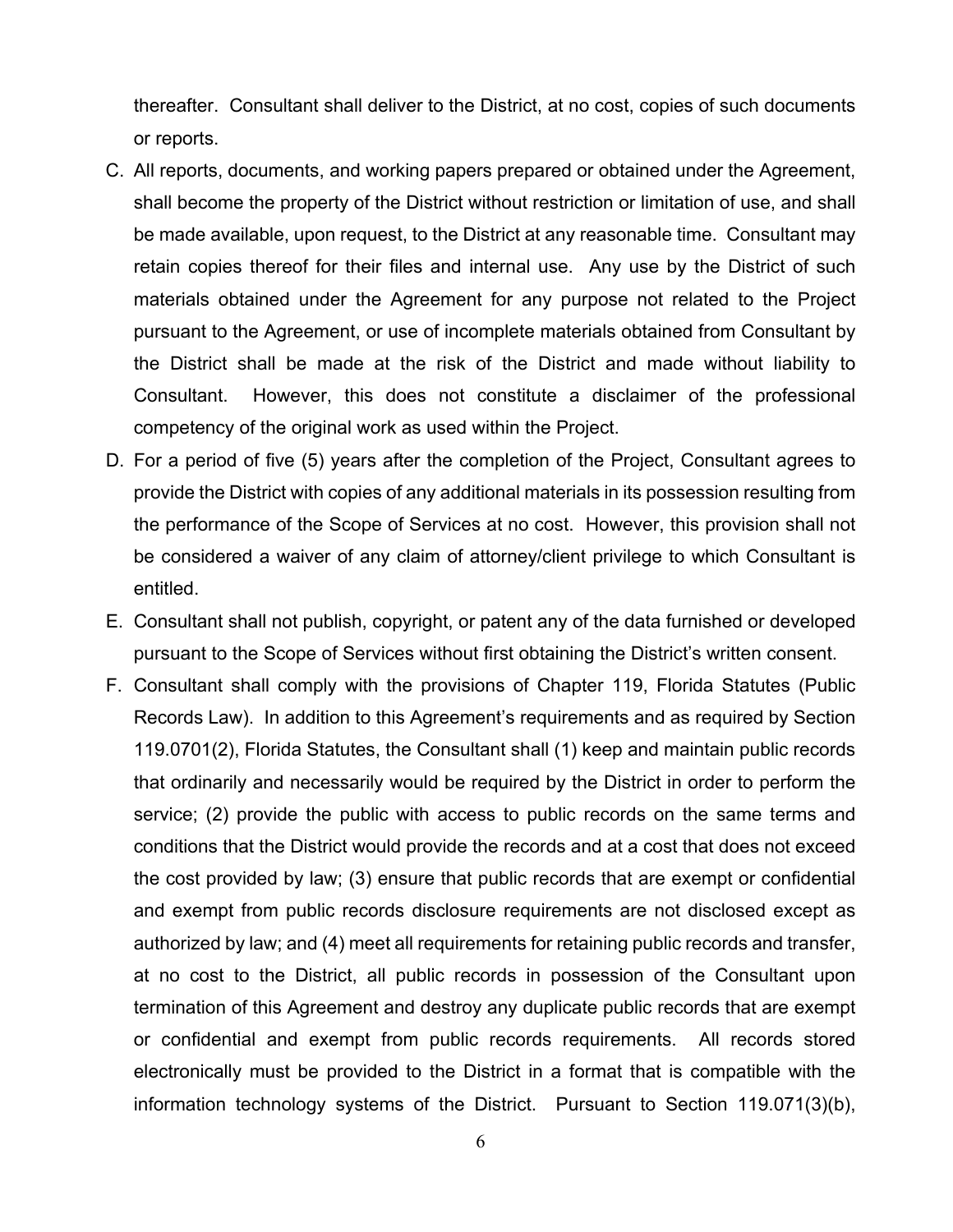Florida Statutes, building plans, blueprints, schematic drawings, and diagrams, including draft, preliminary, and final formats, which depict the internal layout and structural elements of a building, water treatment facility or other structure owned or operated by the District are exempt from the inspection, examination and duplication of public records provisions of Section 119.07(1), Florida Statutes, and Section 24(a), Article I of the State Constitution. Information made exempt by Section 119.071(3)(b), Florida Statutes, may only be disclosed to other governmental entities if disclosure is necessary for the receiving entity to perform its duties and responsibilities; to licensed architects, engineers, or contractors who are performing work on or related to the building or other structure; or upon a showing of good cause before a court of competent jurisdiction. Entities or persons receiving such information are required to maintain the exempt status of the information. Consultant agrees to include the above provision in all agreements with subconsultants that are related to the Consultant's performance under this Agreement, and to which the provisions of Chapter 119, Florida Statutes, also apply. Consultant shall also notify the District within forty-eight (48) hours of receipt of a public records request under Chapter 119, Florida Statutes.

# G. **IF THE CONSULTANT HAS QUESTIONS REGARDING THE APPLICATION OF CHAPTER 119, FLORIDA STATUTES, TO THE CONSULTANT'S DUTY TO PROVIDE PUBLIC RECORDS RELATING TO THIS CONTRACT, CONTACT THE CUSTODIAN OF PUBLIC RECORDS**

**AT (850) 267-1298 or via email at rlund@swfd.org.**

# **SECTION 9. STANDARD OF PERFORMANCE**

Consultant shall perform and complete the Project in a timely manner and in accordance with the standard of care, skill, and diligence customarily provided by an experienced professional organization rendering the same services, and in accordance with sound principles and practices. The District shall decide all questions, difficulties, and disputes of any nature whatsoever that may arise under or by reason of the Agreement, the prosecution and fulfillment of the services called for hereunder, or the character, quality, amount, or value thereof. The decision of the District upon all such claims, questions, or disputes shall be reasonable and in adherence with sound principles and practices applicable to the professional services.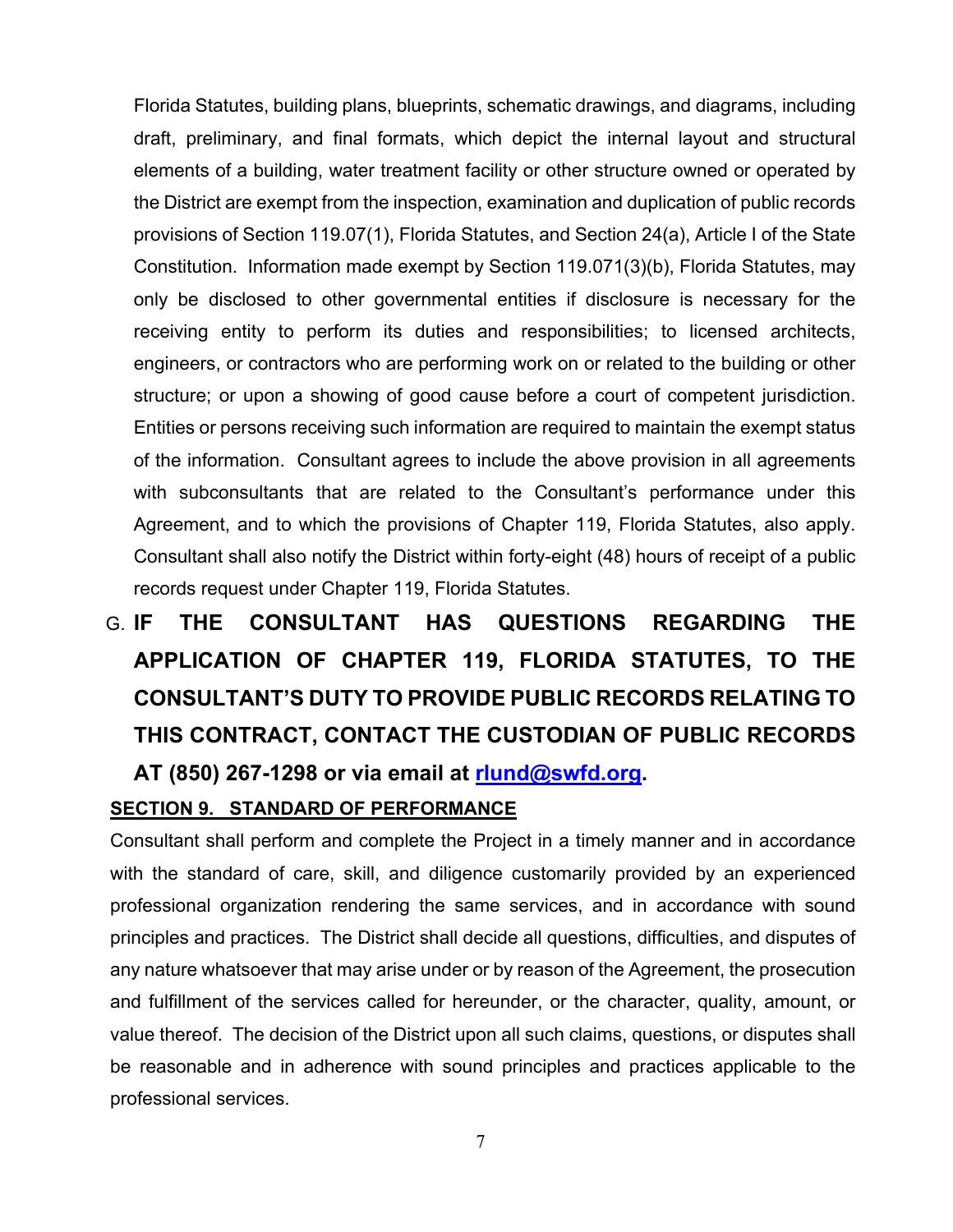# **SECTION 10. CONSULTANT'S ACKNOWLEDGEMENTS AND REPRESENTATIONS**

Consultant acknowledges and explicitly represents to the District the following:

- A. Consultant is duly authorized to conduct business in the State of Florida.
- B. In connection with the services to be performed under the Agreement, Consultant will abide by and assist the District in satisfying all applicable federal, state, and local laws, rules, regulations, and guidelines (including but not limited to the Americans with Disabilities Act) relative to performance under this Agreement. Consultant will not discriminate against any employee or applicant for employment because of race, color, religion, sex, handicap, disability, marital status, or national origin. Consultant will obtain and maintain all permits and licenses necessary for its performance under this Agreement.
- C. Consultant recognizes that:
	- 1. The performance of the services provided for within the Scope of Services may interface with work performed by others, and
	- 2. District may suffer penalties if the services are not completed within the time periods set forth in the Scope of Services, or any extensions thereof.
- D. Consultant has familiarized itself with the nature and extent of the Agreement, services expected to be performed under the Agreement, and federal, state, and local laws, statutes, rules, regulations, ordinances, orders, and decisions, which may affect Consultant's performance of the Agreement.
- E. Consultant has reviewed the Agreement (including its Exhibits) and all available information and data shown or indicated in the Agreement and has given the District written notice of all conflicts, errors, ambiguities, or discrepancies that it has discovered in the Agreement or information or data, and the written resolution thereof by the District is acceptable to Consultant.
- F. Consultant recognizes and acknowledges that the time for the performance of the services within the Scope of Services is of the essence.
- G. By signing this Agreement, Consultant certifies that it has at least five (5) years of experience conducting comparable reviews of organizations similar in size and function to the District and it does not have any affiliation with or financial involvement with the District.

# **SECTION 11. SUSPENSION OF PROJECT**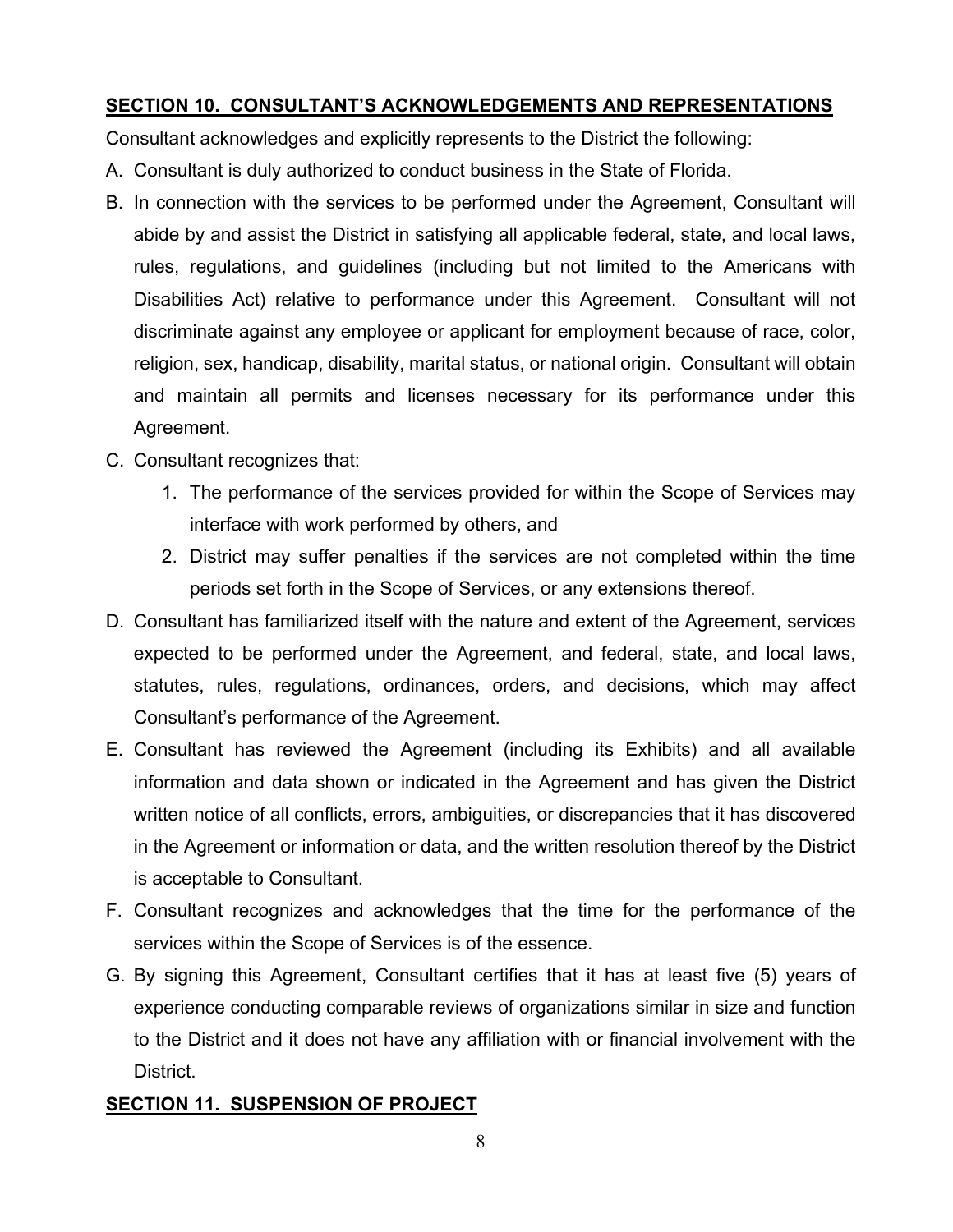- A. The District shall have the absolute right to terminate or suspend the Consultant's provision of any services, or amend the Scope of Services upon mutual agreement, at any time and for any reason upon reasonable notice, and such action on its part shall not be deemed a default or breach of the Agreement. Suspensions or termination of the Scope of Services by the District, and amendments to the Scope of Services, shall be in writing.
- B. In the event the provision of services is entirely or partly suspended, delayed, or otherwise hindered by any cause whatsoever, Consultant shall make no claims for additional compensation or damages owing to such suspensions, delays, or hindrances. Such suspensions, delays, or hindrances may only be compensated for by an extension of time, as the District may decide; however, such extension shall not operate as a waiver of any other rights of the District. Upon resumption of the provision of services, Consultant shall resume its service until the Project is completed, and the time for completion of the services, which were suspended, shall be extended for the duration of the suspension.
- C. If, in the opinion of the District, the progress of the Project during any period is substantially less than the amount that is necessary to meet the Project schedule, the District may require Consultant to take whatever action is necessary, in the opinion of the District, to put the Project back on schedule at no cost to the District.

#### **SECTION 12. SUBCONSULTANTS**

Consultant shall not subcontract, assign, or transfer the Agreement or any services specifically authorized in the Agreement without the prior written consent of the District, which consent may be withheld in the District's sole discretion, unless such subconsultant was identified as a key personnel in the Consultant's proposal. Consultant shall be solely responsible for the employment, direction, supervision, compensation, and control of any and all subconsultants or other persons employed by Consultant. Consultant shall cause all subconsultants or other persons employed by Consultant to abide by the terms and conditions of the Agreement and all applicable law as their services affect the District. Consultant shall not permit any subconsultant or other person or organization to perform services unless such subconsultant or other person or organization has complied with the workers' compensation insurance requirements contained in Section 14 herein. Nothing in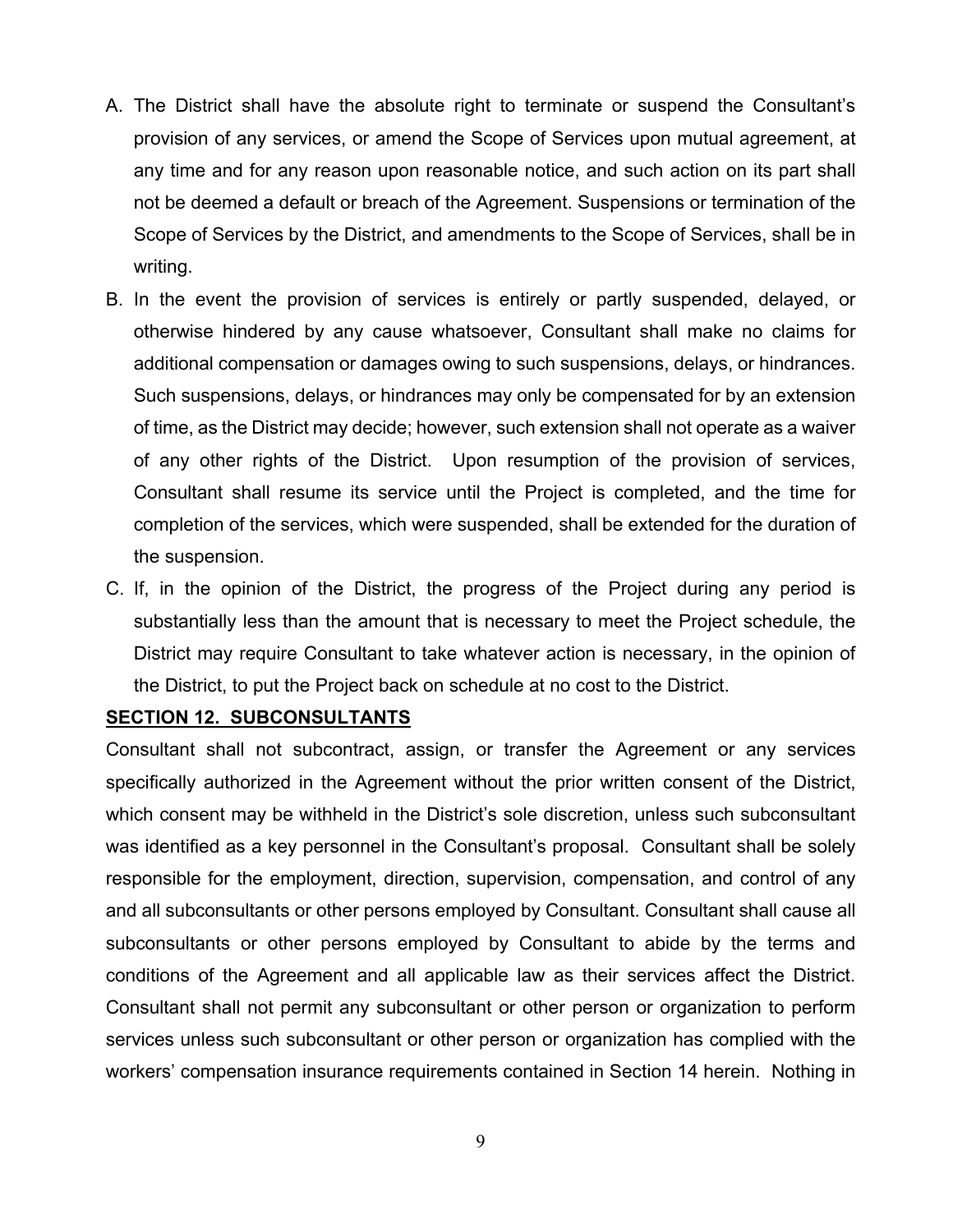this Agreement shall be construed to create, or be implied to create, any relationship between the District and any subconsultant of the Consultant.

# **SECTION 13. INDEPENDENT CONTRACTOR**

Neither the District nor any of its employees shall have any control over the conduct of Consultant or any of Consultant's employees, subconsultants, or agents, except as herein set forth, and Consultant expressly warrants not to represent at any time or in any manner that Consultant or Consultant's agents, subconsultants, or employees are in any manner agents, subconsultants, or employees of the District. It is understood and agreed that Consultant is and shall at all times remain as to the District, a wholly independent contractor and that Consultant's obligations to the District are solely as prescribed by the Agreement. Nothing contained in this Agreement will be deemed or construed by the parties or by any third person to create the relationship of principal and agent or of partnership or of joint venture or of any association between the District and the Consultant.

# **SECTION 14. INSURANCE**

- A. The Consultant must maintain during the entire term of this Agreement, insurance in the following kinds and amounts with a company or companies authorized to do business in the State of Florida and shall not commence work under this Agreement until the District has received an acceptable certificate of insurance showing evidence of such coverage.
- B. The amounts and types of insurance shall be appropriate for the services being performed by the Consultant, its employees or agents and must conform to the following minimum requirements:
	- 1. Workers Compensation. Coverage must apply for all employees and statutory limits in compliance with the applicable state and federal laws. In addition, the policy must include the following:
		- a. Employer's Liability with a minimum limit per accident in accordance with statutory requirements.
		- b. Notice of Cancellation and/or Restriction. The policy must be endorsed to provide District with thirty (30) days written notice of cancellation and/or restriction.
	- 2. Commercial or Comprehensive General Liability. Coverage must include:
		- a. \$1,000,000.00 combined limit per occurrence for bodily injury, personal injury and property damage.
		- b. Contractual coverage applicable to this specific contract, including any hold harmless and/or indemnification agreement, broad form property damage,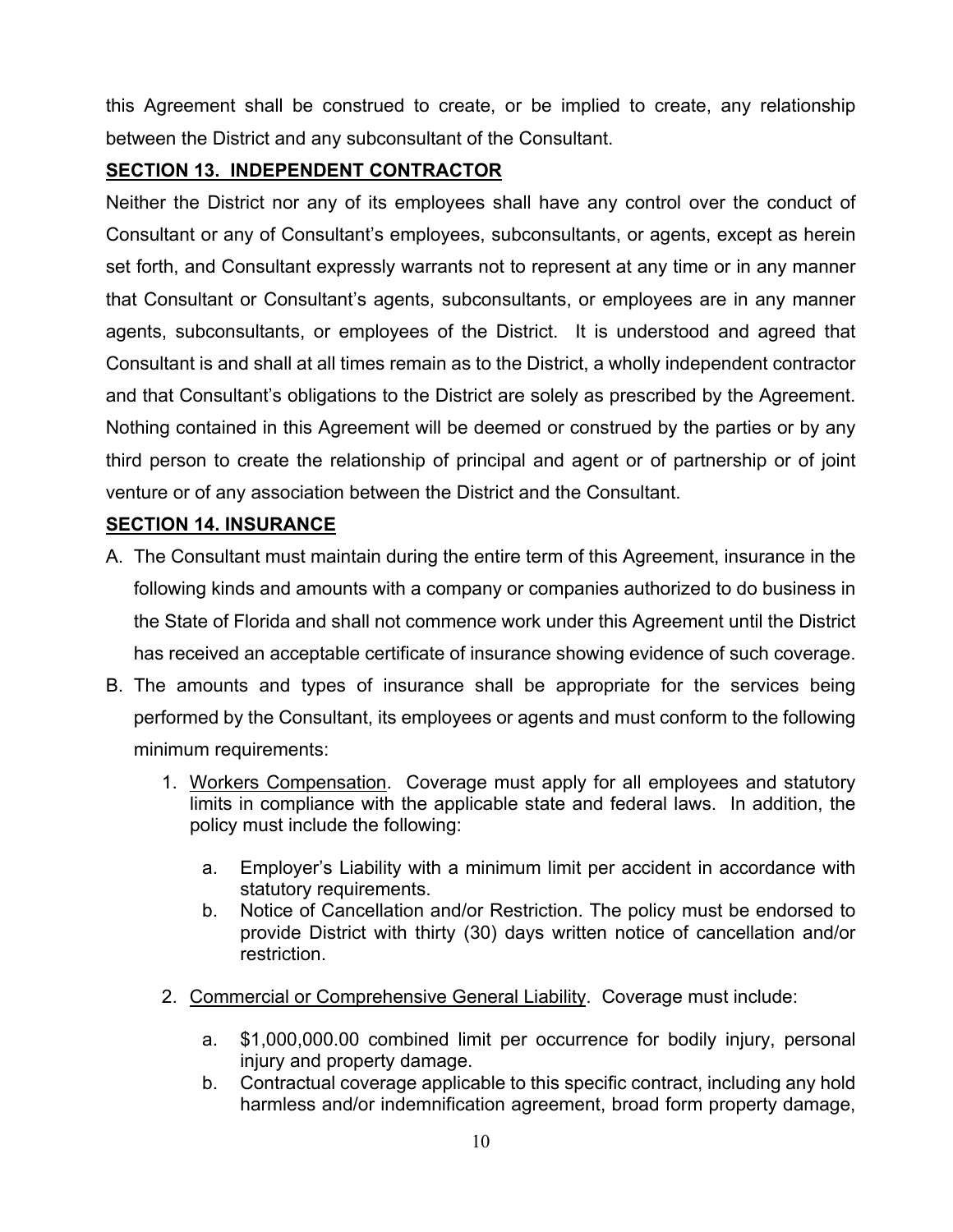explosion, collapse, and underground hazard coverage and independent contractor's coverage.

- c. Additional Insured. District is to be specifically included as an additional insured.
- d. Notice of Cancellation and/or Restriction. The policy must be endorsed to provide District with thirty (30) days written notice of cancellation and/or restriction.
- 3. Comprehensive Automobile Liability. Coverage must be afforded on a form no more restricted than the latest edition of the Comprehensive Automobile Liability Policy filed by the Insurance Services Office and must include:
	- a. \$1,000,000.00 combined single limit per accident for bodily injury and property damage.
	- b. Owned Vehicle.
	- c. Hired and Non-Owned Vehicles.
	- d. Employee Non-Ownership.
	- e. Additional Insured. District is to be specifically included as additional insured.
	- f. Notice of Cancellation and/or Restriction. The policy must be endorsed to provide District with thirty (30) days written notice of cancellation and/or restriction.
- 4. Professional Liability. Coverage must include:
	- a. Minimum limit of \$1,000,000.00 per occurrence or claim of malpractice, negligence, error and omissions.
	- b. Minimum limit of \$1,000,000.00 in the aggregate for claims of malpractice, negligence, error and omissions.
	- c. Notice of Cancellation and/or Restriction. The policy must be endorsed to provide District with thirty (30) days written notice of cancellation and/or restriction.
- C. Consultant must deliver to the District Certificates of Insurance evidencing the insurance coverage specified in this Section 14 prior to commencing services under the Agreement. The required Certificates of Insurance not only shall name types of policies provided but also shall refer specifically to the Agreement.
- D. Insurance coverage shall be placed with insurers or self-insurance funds, satisfactory to the District, licensed to do business in the State of Florida and with a resident agent designated for the service of process. Consultant shall provide the District with financial information concerning any self-insurance fund insuring Consultant. At the District's option, self-insurance fund financial information may be waived.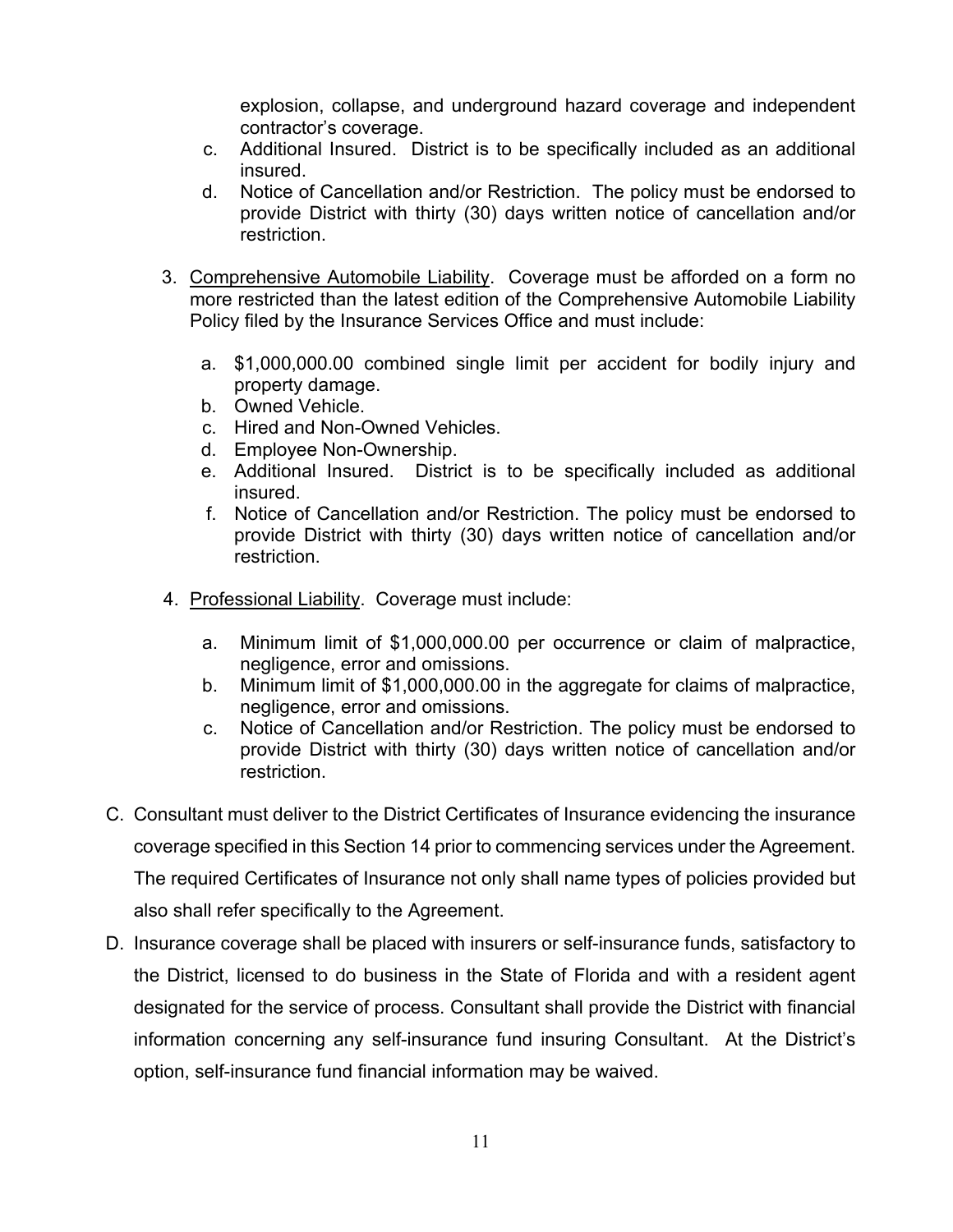- E. All the policies of insurance so required of Consultant, except workers compensation and professional liability, shall be endorsed to include as additional insureds: the District, its commissioners, officers, employees, and agents. Such insurance policies shall include or be endorsed to include a cross-liability clause so the additional insureds will be treated as if a separate policy were in existence and issued to them. If the additional insureds have other insurance, which might be applicable to any loss, the insurance required of Consultant shall be considered primary, and all other insurance shall be considered excess. The cross-liability clause does not increase the limits of liability or aggregate limits of the policy.
- F. Deductible and self-insured retention amounts shall be subject to approval by the District, which approval shall not be unreasonably withheld. Consultant is responsible for the amount of any deductibles or self-insured retentions.
- G. Approval of the insurance by the District shall not relieve or decrease the liability of Consultant hereunder. Consultant acknowledges and agrees the District does not in any way represent the insurance (or the limits of insurance) specified in this Section 14 is sufficient or adequate to protect Consultant's interests or liabilities but are merely minimums.
- H. All of the policies of insurance required to be purchased and maintained (or the certificates or other evidence thereof) shall contain a provision or endorsement that the coverage afforded will not be cancelled, materially changed, or renewal refused, until at least thirty (30) days prior written notice has been given to the District and Consultant by certified mail. Consultant shall give notice to the District within twenty-four (24) hours of any oral or written notice of adverse change, non-renewal, or cancellation. If the initial insurance expires prior to completion of the work, renewal Certificates of Insurance shall be furnished thirty (30) days prior to the date of their expiration.
- I. All insurance required hereunder shall remain in full force and effect until final payment.
- J. Consultant shall, upon request by the District, deliver to the District a copy of each insurance policy purchased by Consultant.
- K. All policies, except for workers' compensation and professional liability, shall contain provisions to the effect that in the event of payment of any loss or damage the insurer will have no rights of subrogation against the District, its consultants, commissioners, officers, employees, or agents. Nothing contained in these insurance requirements is to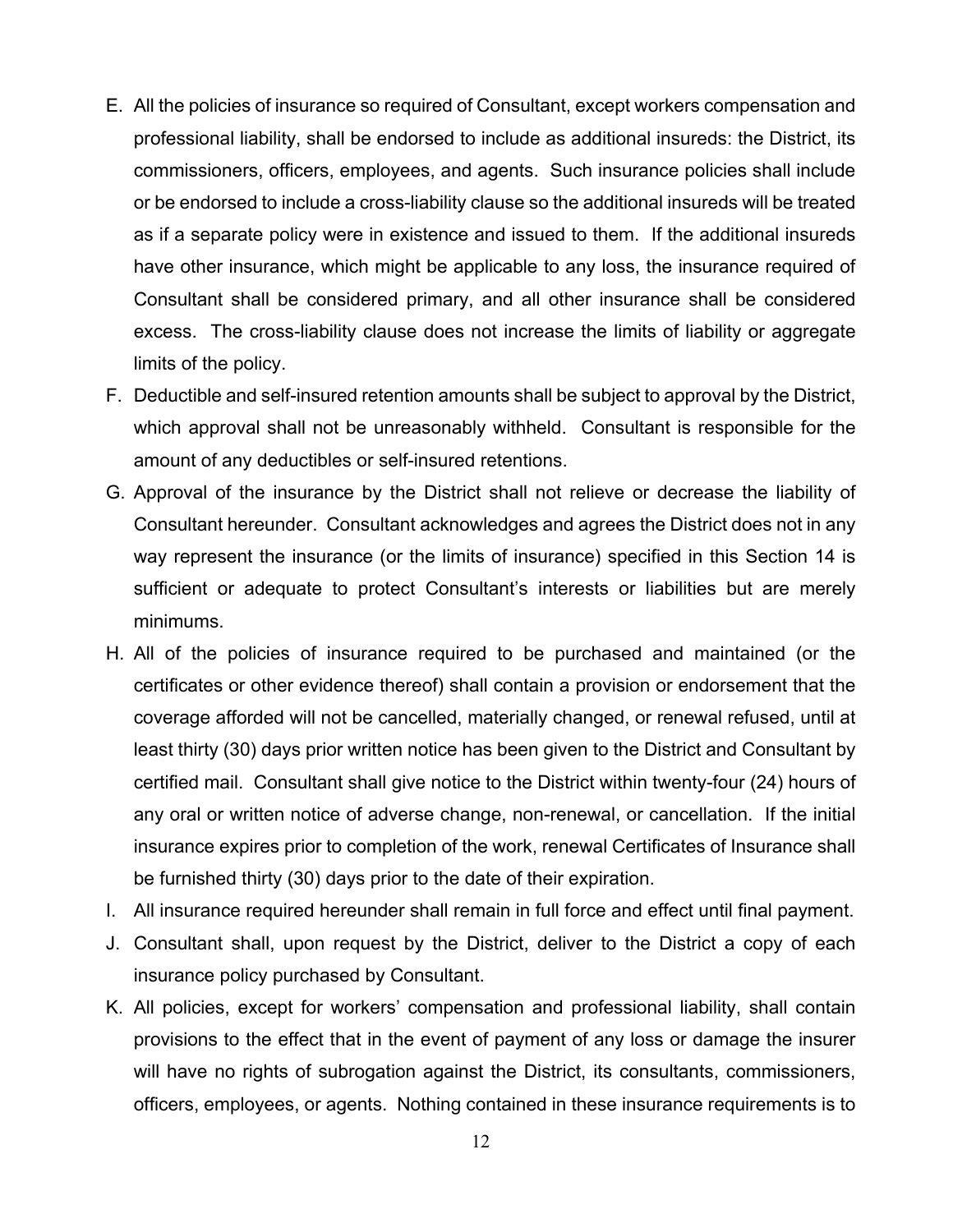be construed as limiting the liability of Consultant or Consultant's insurance carriers.

- L. The commercial (occurrence form) or comprehensive general liability (occurrence form) insurance shall include contractual liability insurance applicable to all of the Consultant's obligations under the Agreement, including any indemnity or hold harmless provision.
- M. Consultant shall require each of its subconsultants and other persons or organizations working for Consultant to procure and maintain, until the completion of that party's services, insurance of the types and in the coverage amounts required to be carried by Consultant in the Agreement unless the District agrees, in writing, to other types of coverage and/or lower coverage amounts. Provided, however, professional liability insurance shall not be required under the Agreement for subconsultants or other persons or organizations working for Consultant, unless such party is a licensed professional. The preceding sentence does not preclude Consultant for requiring such insurance. Consultant shall be responsible for ensuring all of its subconsultants and other persons or organizations working for Consultant in connection with the Project comply with all of the insurance requirements contained herein relative to each such party. The Consultant must obtain Certificates of Insurance from any subconsultant otherwise the Consultant must provide evidence satisfactory to the District that coverage is afforded to the subconsultant or by the Consultant's insurance policies.

# **SECTION 15. INDEMNIFICATION OF THE DISTRICT**

Consultant agrees to indemnify and hold harmless the District, and its commissioners, officers, and employees from liabilities, damages, losses, and costs, either at law or in equity, including but not limited to, reasonable attorney fees and costs and attorney fees and costs on appeal, as a result of any negligent or reckless act or omission or any intentional wrongful conduct of Consultant and other persons employed or utilized by the Consultant in performance of the Agreement. The execution of the Agreement by Consultant shall obligate Consultant to comply with the foregoing indemnification provision; however, the obligations of insuring this indemnification must also be complied with as set forth in Section 14 herein.

# **SECTION 16. TERM OF AGREEMENT**

The term of this Agreement is for the duration of the Project or a period of nine (9) months from the Effective Date whichever comes first, unless terminated pursuant to the provisions of this Agreement.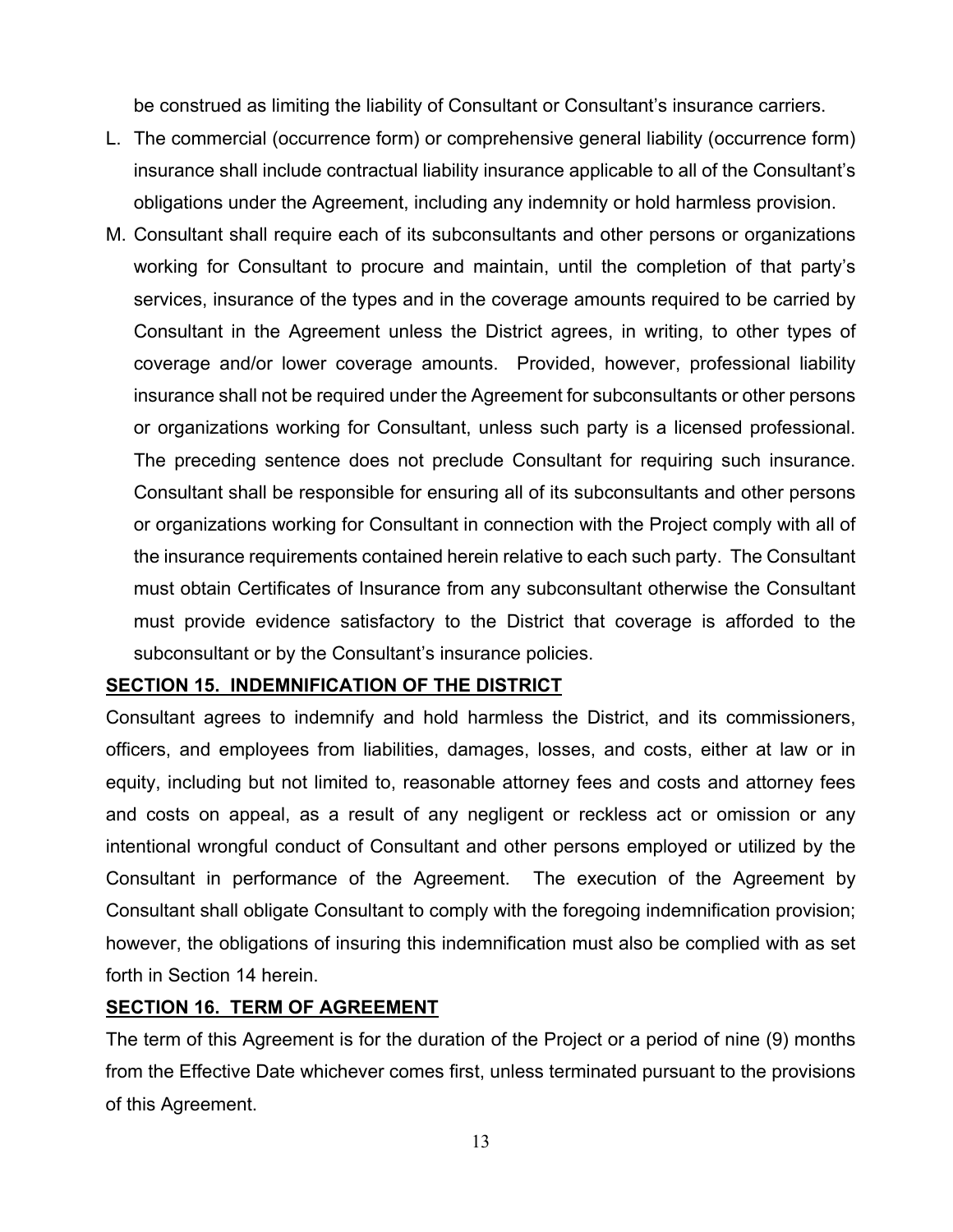# **SECTION 17. TERMINATION OF AGREEMENT BY THE DISTRICT/SURVIVAL**

- A. The Agreement may be terminated by the District, with or without cause, upon ten (10) days written notice to the Consultant. Termination will be effective on the date provided in the notice. In the event of termination under this section, the Consultant shall be entitled to compensation for all services provided to the District up to the date of termination, which are within the Scope of Services, and are allowed under this Agreement. If the Agreement is so terminated, Consultant must promptly deliver to the District copies of all then completed deliverable items and other documents that directly support the deliverables prepared by Consultant.
- B. In the event the Agreement expires or should be terminated by the District or Consultant, the duties and obligations of Consultant under the following provisions shall survive termination and continue in full force and effect:
	- 1. Section 3(G), regarding Audits;
	- 2. Section 8, regarding Documents and Data;
	- 3. Section 15, regarding Indemnification of the District;
	- 4. Section 17, regarding Termination of Agreement by the District/Survival;
	- 5. Section 18, regarding Default/Remedies;
	- 6. Section 21, regarding Truth-In-Negotiations/Public Entity Crimes Affidavit;
	- 7. Section 25, regarding Dispute Resolution; and
	- 8. Section 26, regarding Controlling Law/Attorney Fees.

# **SECTION 18. DEFAULT/REMEDIES**

A. Either party may terminate this Agreement upon the other party's failure to comply with any term or condition of this Agreement, as long as the terminating party is not in default of any term or condition of this Agreement at the time of termination. To effect termination, the terminating party shall provide the defaulting party with a written "Notice of Termination" stating its intent to terminate and describing all terms and conditions with which the defaulting party has failed to comply. If the defaulting party has not remedied its default within thirty (30) days after receiving the Notice of Termination, this Agreement shall automatically terminate. In addition, the initiation, either by Consultant or against Consultant, of proceedings in bankruptcy, or other proceedings for relief under any law for the relief of debtors, or Consultant becoming insolvent, admitting in writing its inability to pay its debts as they mature or making an assignment for the benefit of creditors shall constitute a default by Consultant entitling the District to terminate this Agreement as set forth above. The parties agree that this Agreement is an executory contract. If, after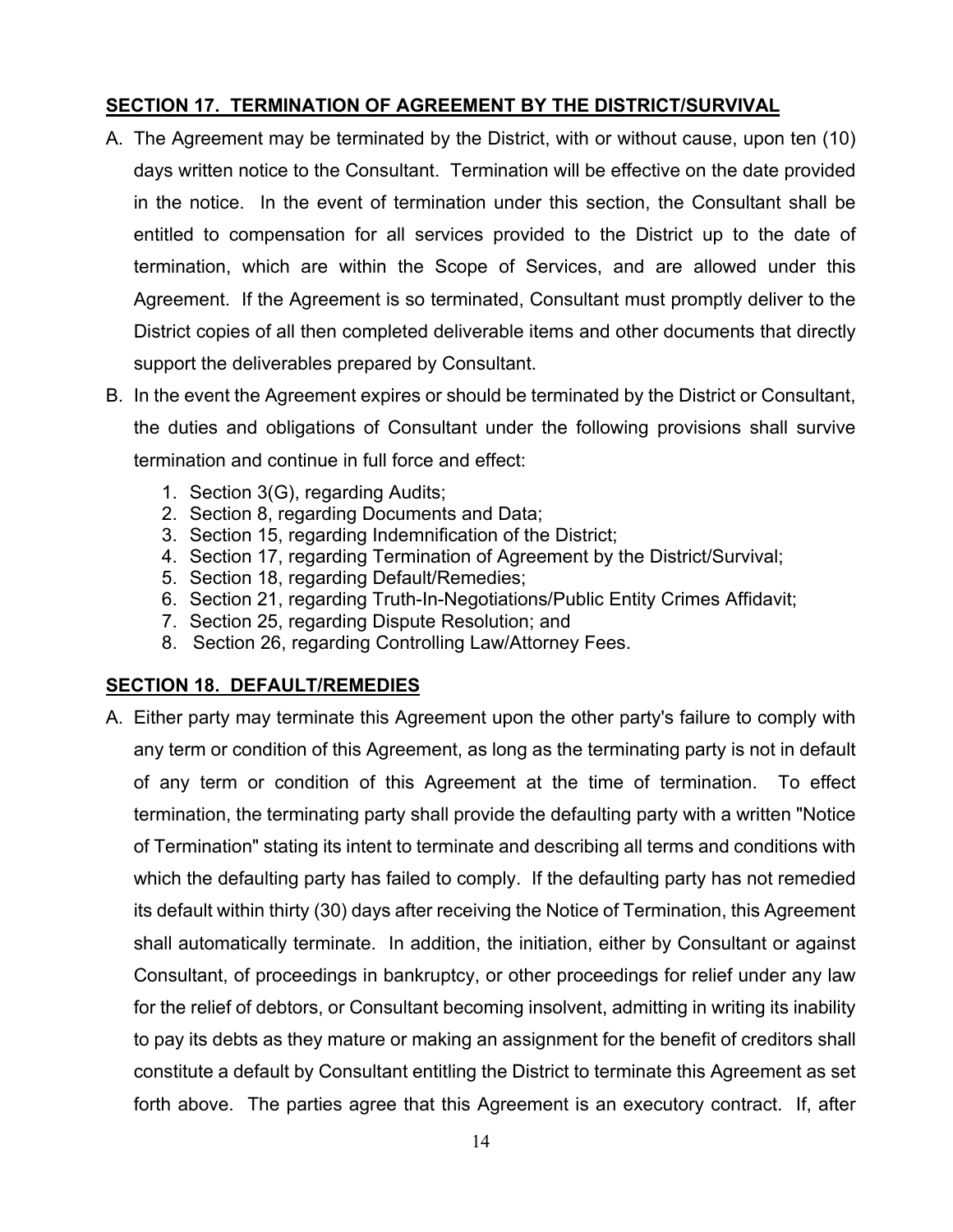termination by the District, it is determined that the Consultant was not in default, or that the default was excusable, the rights and obligations of the parties shall be the same as if the termination had been issued for the convenience of the District. The rights and remedies in this provision are in addition to any other rights and remedies provided by law or this Agreement.

- B. Unless specifically waived by the District, the Consultant's failure to timely comply with any obligation in this Agreement shall be deemed a breach of this Agreement and the expenses and costs incurred by the District, including attorney fees and costs and attorney fees and costs on appeal, due to said breach shall be borne by the Consultant. Additionally, the District shall not be limited by the above but may avail itself of any and all remedies under Florida law for any breach of this Agreement.
- C. A waiver, at any time, by the District of Consultant's breach of, or default in, any of the terms, provisions and obligations of this Agreement will not be construed to be a waiver of any other terms, provisions, and obligations hereof or a waiver of any breach or default other than specifically waived. The District's failure at any time to compel a fulfillment of any one or more of the terms, provisions or obligations under this Agreement will not be construed to be a waiver of District's right thereafter to enforce any such right. No waiver by the District will be deemed to have been made unless expressed in writing and signed by the District.

# **SECTION 19. SEVERABILITY**

In the event any provision of the Agreement shall, for any reason, be held to be invalid, illegal or unenforceable in any respect, the parties hereto shall negotiate in good faith and agree to such amendments, modifications or supplements of the Agreement or such other appropriate actions as shall, to the maximum extent practicable in the light of such determination, implement and give effect to the intentions of the parties as reflected herein, and the other provisions of the Agreement, as amended, modified, supplemented or otherwise affected by such action, shall remain in full force and effect. If the parties cannot agree to such amendments, modifications or supplements to the Agreement, the remainder of the provisions in the Agreement will remain in full force and effect and will in no way be affected, impaired, or invalidated.

# **SECTION 20. PROHIBITION AGAINST CONTINGENCY FEES**

Consultant warrants that it has not employed or retained any company or person, other than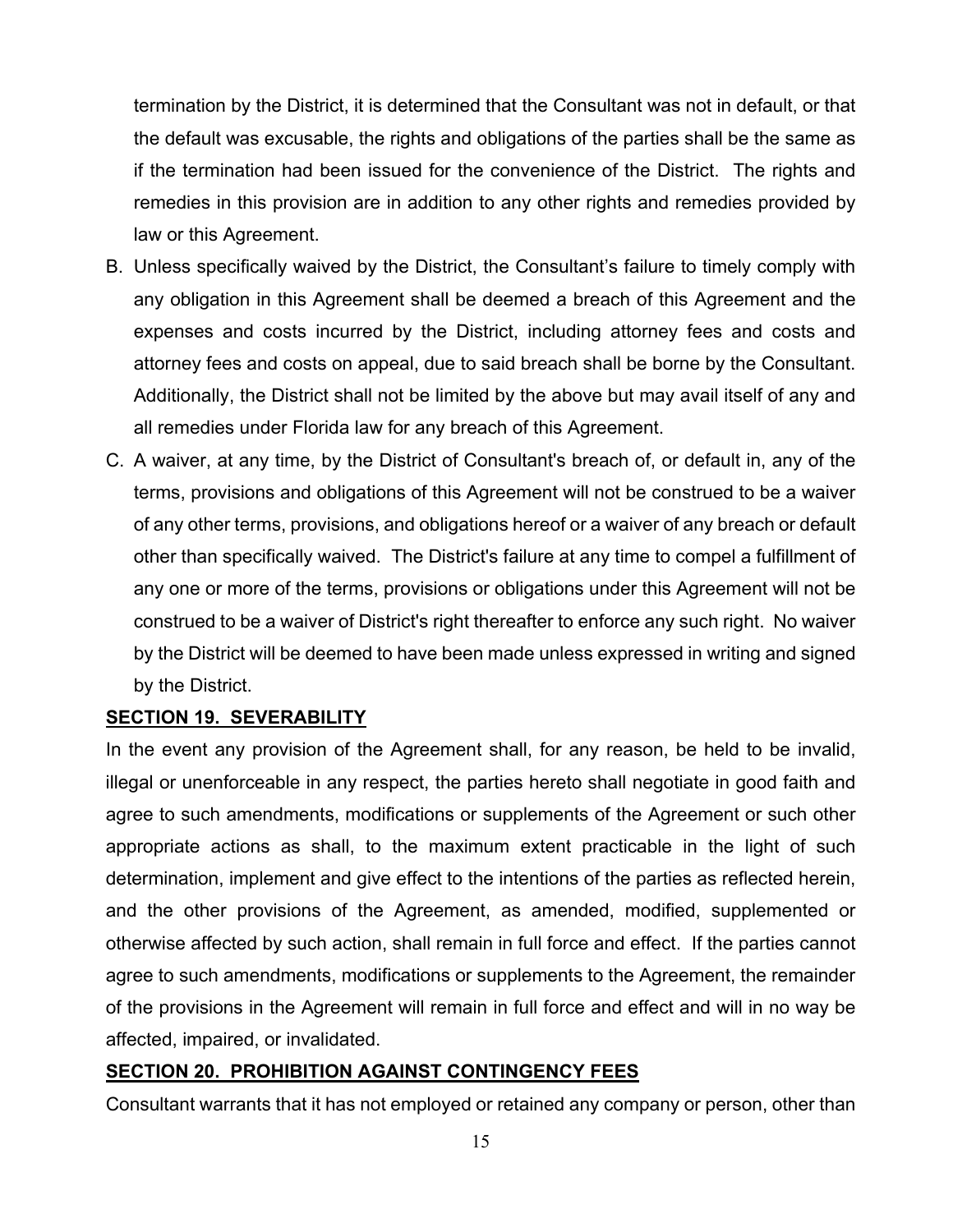a bona fide employee working solely for Consultant to solicit or secure this Agreement and that Consultant has not paid or agreed to pay any person, company, corporation, individual or Consultant, other than a bona fide employee working solely for Consultant, any fee, commission, percentage, gift, or any other consideration contingent upon or resulting from the award or making of this Agreement. For the breach or violation of this provision, the District shall have the right to terminate the Agreement without liability, and at its discretion, to deduct from the contract price, or otherwise recover, the full amount of such fee, commission, percentage, gift or consideration.

# **SECTION 21. PUBLIC ENTITY CRIMES**

Pursuant to Subsections 287.133(2) and (3), Florida Statutes, a person or affiliate who has been placed on the convicted vendor list following a conviction for a public entity crime may not submit a bid, proposal, or reply on a contract to provide any goods or services to a public entity; may not submit a bid, proposal, or reply on a contract with a public entity for the construction or repair of a public building or public work; may not submit bids, proposals, or replies on leases of real property to a public entity; may not be awarded or perform work as a contractor, supplier, subcontractor, or consultant under a contract with any public entity; and may not transact business with any public entity in excess of the threshold amount provided in Section 287.017, Florida Statutes, for Category Two, for a period of thirty-six (36) months following the date of being placed on the convicted vendor list. By signing this Agreement, Consultant warrants that it is not currently on a suspended vendor list and that it has not been placed on a convicted vendor list in the past thirty-six (36) months. Consultant further agrees to notify the District if placement on either of these lists occurs within three (3) days of placement on either of these lists. Consultant agrees to include this provision in all subcontracts and require the Public Entity Crimes Statement Form for all subcontracts and lower tier agreements executed to support the Consultant's work under this Agreement.

# **SECTION 22. SUCCESSORS AND ASSIGNS**

Except as otherwise provided in this Agreement, Consultant may not assign any of its rights or delegate any of its obligations under this Agreement without the prior written consent of the District.

# **SECTION 23. FORCE MAJEURE**

16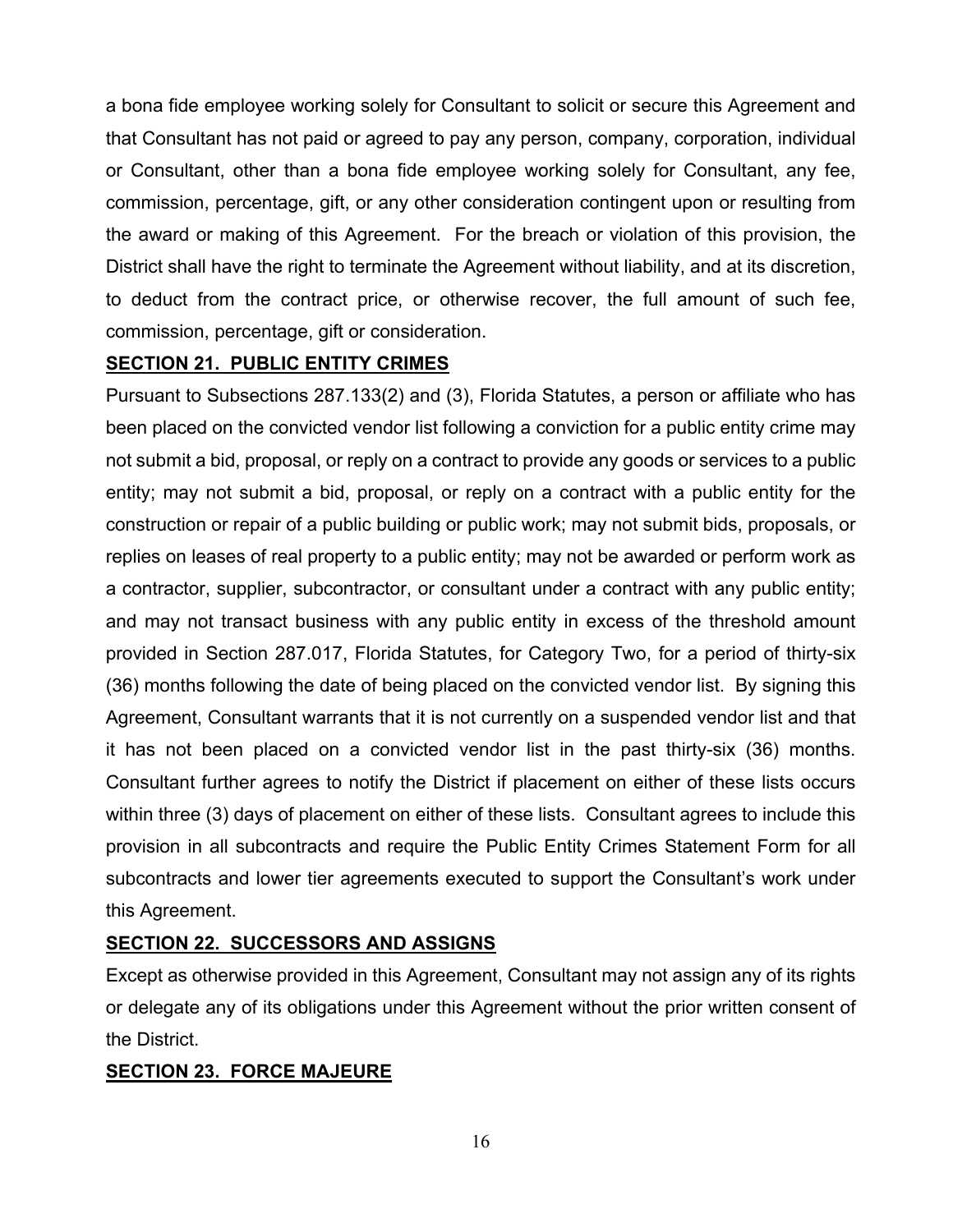Consultant is not responsible for damages or delay in performance caused by acts of God, strikes, lockouts, accidents, or other events beyond control of Consultant. In any such event, Consultant's contract price and schedule shall be equitably adjusted by the District.

# **SECTION 24. NO THIRD-PARTY BENEFICIARY**

Nothing in this Agreement shall be construed to benefit any person or entity not a party to this Agreement.

# **SECTION 25. DISPUTE RESOLUTION**

In the event any dispute or disagreement arises during the term of this Agreement, the Consultant shall fully perform the Scope of Services in accordance with the District's written instructions and may claim additional compensation. The Consultant is under a duty to seek clarification and resolution of any issue, discrepancy, or dispute by submitting a formal request for additional compensation, schedule adjustment or other proposed dispute resolution to the District's Fire Chief no later than ten (10) days after the precipitating event. The parties will use their best efforts to resolve amicably any dispute, including use of alternative dispute resolution options. No services shall be delayed or postponed pending resolution of any disputes or disagreements.

# **SECTION 26. CONTROLLING LAW/ATTORNEY FEE**

- A. The Agreement is to be governed by the laws of the State of Florida. The sole and exclusive venue for any litigation resulting out of the Agreement shall be in Walton County, Florida, and if in federal court, shall be exclusively in the Northern District of Florida, Pensacola Division. Consultant hereby expressly waives any right it has to object to the venue of any action commenced in any courts in Walton County, Florida or the Northern District of Florida, Pensacola Division.
- B. Should either party employ an attorney or attorneys to enforce any of the provisions of this Agreement, or to protect its interest in any matter arising under this Agreement, or to recover damages for the breach of this Agreement, the party prevailing is entitled to receive from the other party all reasonable costs, charges, and expenses, including attorneys' fees, expert witness fees, fees, and costs on appeal, and the cost of paraprofessionals working under the supervision of an attorney, expended or incurred in connection therewith, whether resolved by out-of-court settlement, arbitration, pre-trial settlement, trial or appellate proceedings, to the extent permitted under Section 768.28, Florida Statutes. This paragraph does not constitute a waiver of the District's sovereign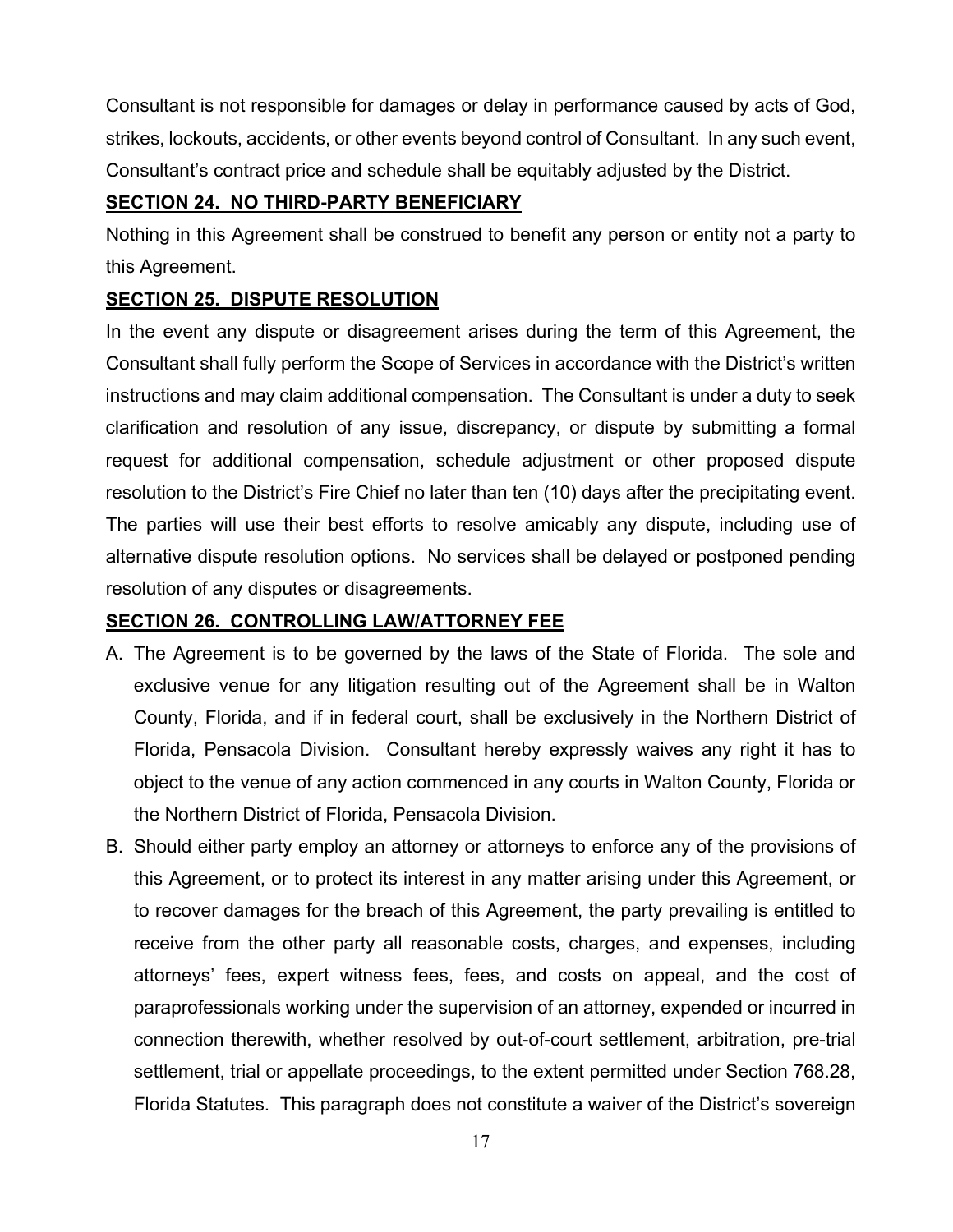immunity or extend the District's liability beyond the limits established in Section 768.28, Florida Statutes.

#### **SECTION 27. CONFLICTING EMPLOYMENT**

Consultant certifies that it does not at the time of execution of this Agreement have any retainer or employment agreement, oral or written, with any third party that directly conflicts with any interest or position of the District relating to the services provided by the Consultant under this Agreement. The Consultant further agrees that it shall not accept during the term of this Agreement any retainer or employment from a third party whose interests are in direct conflict with those of the District regarding the services being performed under this Agreement. In the event the Consultant is faced with an employment opportunity that appears to be a direct conflict with the services the Consultant is performing under this Agreement, the Consultant shall provide the District with notice of the employment opportunity. If the District determines that the employment would be a direct conflict with the services the Consultant is performing under this Agreement, the Consultant and the District shall have the opportunity to decide whether or not the Consultant will decline the employment opportunity or will accept the employment opportunity and terminate this Agreement.

# **SECTION 28. SCRUTINIZED COMPANIES**

A. Pursuant to Section 287.135, Florida Statutes, a company that, at the time of bidding or submitting a proposal for a new contract or renewal of an existing contract, is on the Scrutinized Companies that Boycott Israel List, or is engaged in a boycott of Israel, shall be ineligible for, and may not bid on, submit a proposal for, or enter into or renew a contract with an agency or local governmental entity for goods or services of any amount. By signing this Agreement, the Consultant certifies that it is not currently on the aforementioned list or is engaged in a boycott of Israel and agrees to notify the District if placement on the list or a boycott occurs. If Consultant submits a false certification, the District may terminate this Agreement and bring a civil action against the Consultant, which may result in a penalty equal to the greater of \$2 million or twice the fee for completion of the Scope of Services resulting from this Agreement and all reasonable attorney's fees and costs.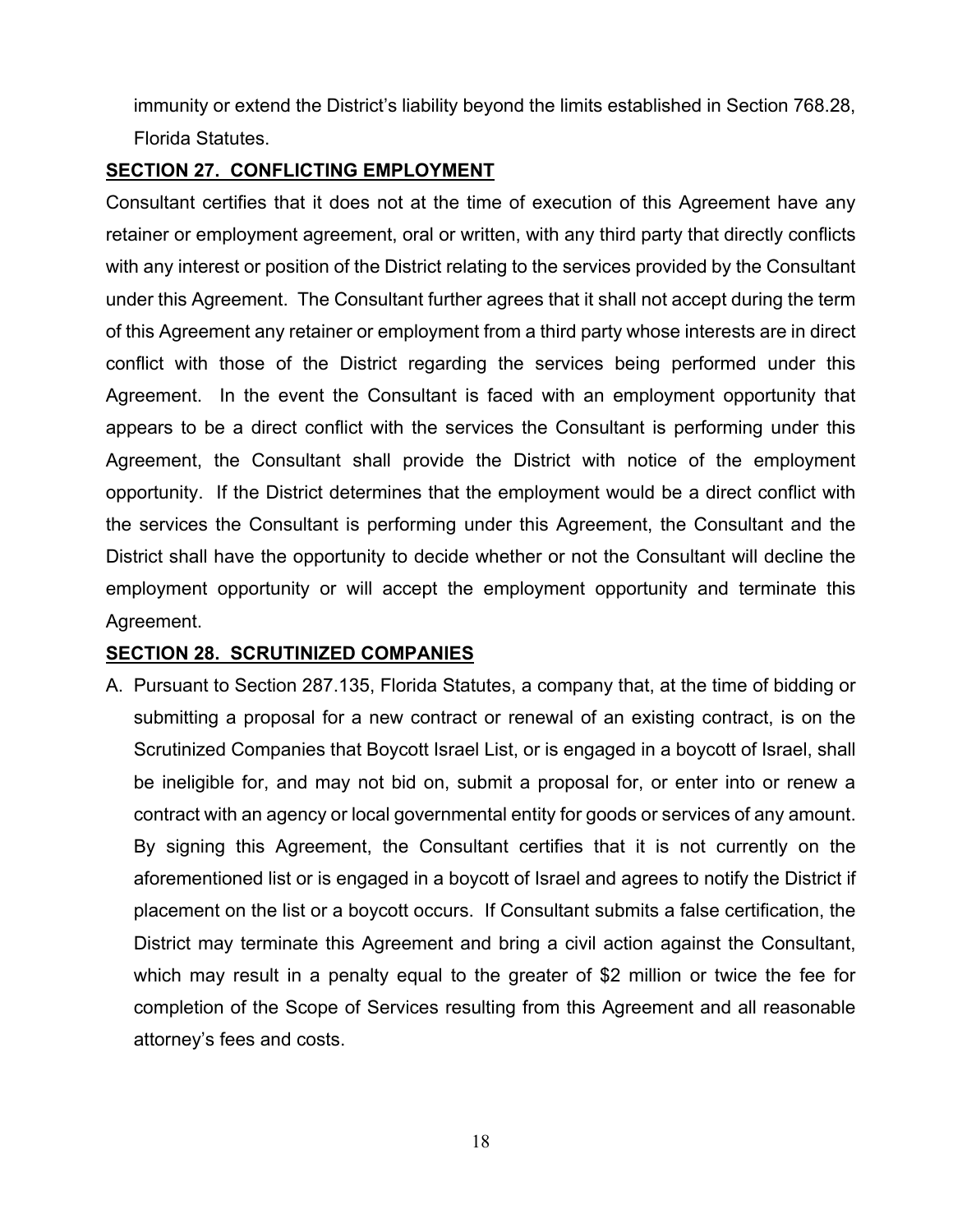B. The Consultant shall continue to satisfy the conditions and requirements that it was required to satisfy to provide services on this Project throughout the term of this Agreement.

# **SECTION 29. CONFLICT OF INTEREST**

This Agreement is subject to the provisions of Chapter 112, Part III, Florida Statutes, as amended, governing conflicts of interest. By execution of this Agreement, Consultant certifies that it has disclosed to the District the name of any officer, director, or agent who is also an employee of the District, and the name of any employee of the District who owns, directly or indirectly, an interest in the Consultant's company or any of its subsidiaries.

# **SECTION 30. NOTICES**

Any notices or other writings permitted or required to be delivered under the provisions of the Agreement must be in writing and shall be delivered by sending the notice by personal delivery, U.S. certified mail return receipt requested, or overnight delivery in any event with sufficient postage affixed, and addressed as follows:

| If to the District: | Fire Chief/Administrator Ryan H. Crawford<br>911 North County Highway 393, Santa Rosa Beach, FL 32459 |
|---------------------|-------------------------------------------------------------------------------------------------------|
|                     |                                                                                                       |

If to the Consultant: [insert Consultant name and address]

Either party may change said address by notice in writing to the other party in the manner herein provided.

# **SECTION 31. EXTENT OF AGREEMENT**

The Agreement represents the entire and integrated agreement between the District and Consultant and supersedes all prior negotiations, representations, or agreement, either written or oral for services under a blanket agreement of this nature. This Agreement in not connected with nor affects separate agreement(s) arrived at through formal solicitation for professional services associated with large, dedicated capital improvement projects as may be awarded by the Board of Commissioners.

# **SECTION 32. PARTICIPATION IN E-VERIFY SYSTEM**

Consultant and its subconsultants warrant compliance with all federal immigration laws and regulations that relate to their employees. Consultant agrees and acknowledges that the District is a public employer that is subject to the E-Verify requirements as set forth in Section 448.095, Florida Statutes, and that the provisions thereof apply to this Agreement.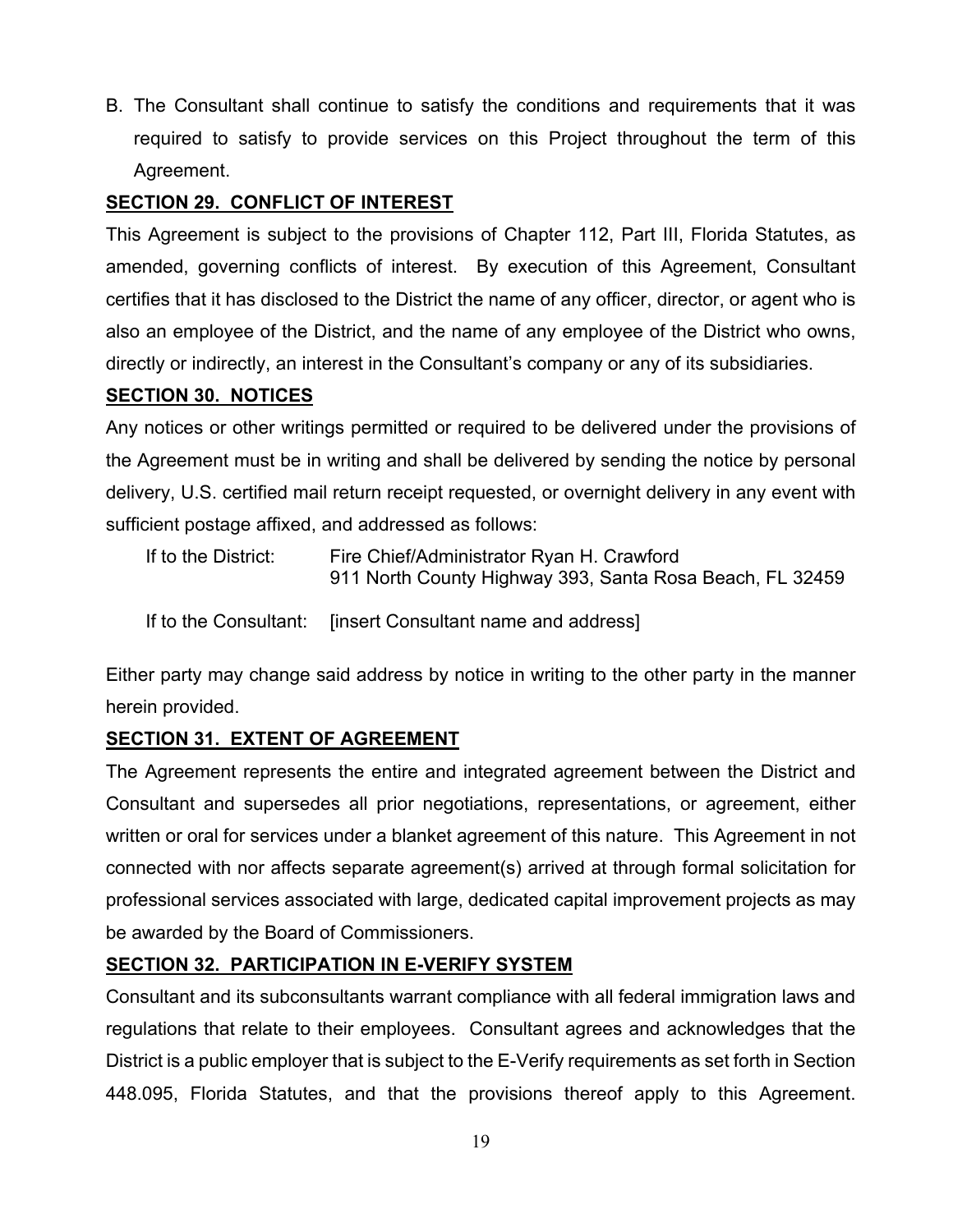Consultant by entering into this Agreement with the District, certifies: (i) it is registered with and uses the E-Verify system operated by the U.S. Department of Homeland Security to verify the work authorization status of all newly hired employees, (ii) during the year prior to making its submission or entering into this Agreement, no contract of Consultant was terminated by a public employer in compliance with Section 448.095, Florida Statutes, and (iii) Consultant is and shall remain in compliance with Sections 448.09 and 448.095, Florida Statutes, including securing and maintaining subconsultant affidavits as required by Section 448.095(2)(b), Florida Statutes. Additionally, Consultant shall require all subconsultants performing work under this Agreement to use the E-Verify system for any employees hired on and after January 1, 2021. Contractor must provide evidence to the District of compliance with Section 448.095, Florida Statutes, prior to entering into the Agreement and then annually on each anniversary of the Agreement's Effective Date. The District's receipt of proof that Consultant and each subconsultant performing through Consultant are E-Verify system participants is a condition precedent to entering this Agreement. The submission of an executed affidavit, similar to the affidavit in Exhibit D, from the Contractor and any subconsultants stating it is in compliance with Section 448.095, Florida Statutes, and all employees hired on and after January 1, 2021, have had their work authorization status verified through the E-Verify system shall satisfy this requirement. Notwithstanding the provisions of SECTION 17., TERMINATION OF AGREEMENT BY THE DISTRICT/SURVIVAL, or SECTION 18., DEFAULT/REMEDIES herein, if the District has a good faith belief that Consultant or its subconsultant/contractors have knowingly hired, recruited, or referred an alien who is not duly authorized to work by the immigration laws or the Attorney General of the United States for employment under this Agreement, the District shall terminate this Agreement. Consultant shall be liable for any additional costs incurred by the District as a result of the termination of this Agreement based on the failure of Consultant or its subconsultant/contractors to comply with the E-Verify requirements referenced herein.

#### **SECTION 33. AMENDMENTS**

This Agreement may be amended from time to time provided the District and the Consultant mutually agree to such amendment, and the amendment is stated in writing, executed by both parties; provided, however, that District may review and modify the terms and

20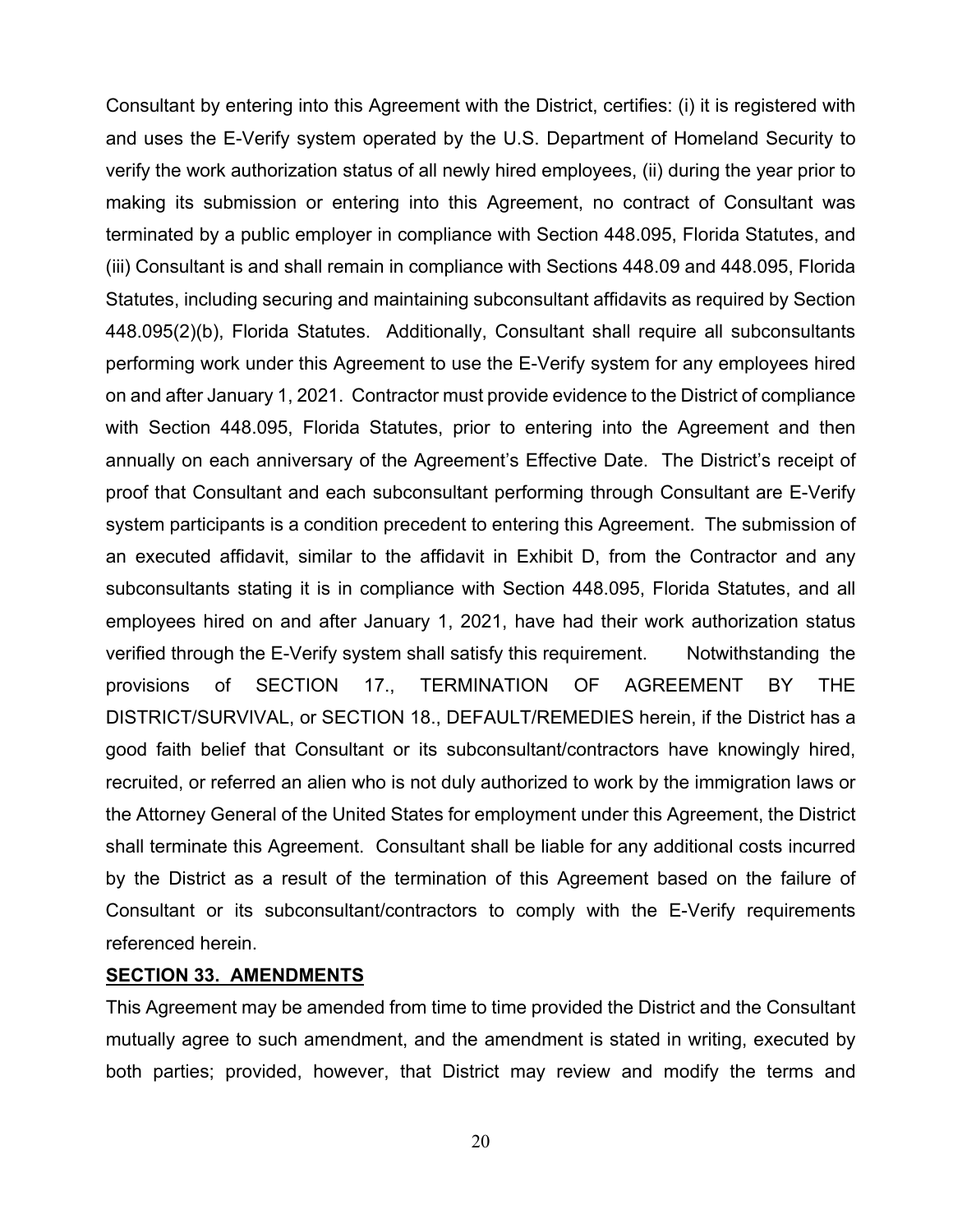conditions of this Agreement at any time during the term as deemed necessary by the District for the following reasons including, but not limited to:

- A. Conforming the Agreement to the adoption or revision of Florida Statutes, rules, cases, regulations, and standards that require the modification of the Agreement for compliance; and
- B. Conforming to the adoption or revision of the District's Procurement Policy.

# **SECTION 34. COUNTERPARTS**

The parties hereto may execute this Agreement in counterparts and such signatures will have the same effect as if signed all at the same time.

# **SECTION 35. COMPUTATION OF TIME**

The time in which any act provided by this Agreement is to be done is computed by excluding the first day and including the last day, unless the last day is Saturday, Sunday, or a legal holiday and then it is also extended to the next business day.

# **SECTION 36. TIME OF ESSENCE**

Time is of the essence with respect to each date and time specified in this Agreement by which an event is to occur.

# **SECTION 37. HEADINGS AND CAPTIONS**

All headings and captions in this Agreement are for reference and convenience only and will not be held to modify or affect the substantive terms and provisions of this Agreement in any manner.

 **IN WITNESS WHEREOF**, the parties hereto have executed the Agreement as of the day and year written above.

| ATTEST:         | <b>South Walton Fire District</b> |      |
|-----------------|-----------------------------------|------|
| BY:             | Ryan Crawford, Fire Chief         | Date |
| <b>WITNESS:</b> |                                   |      |

Consultant (name & title) Date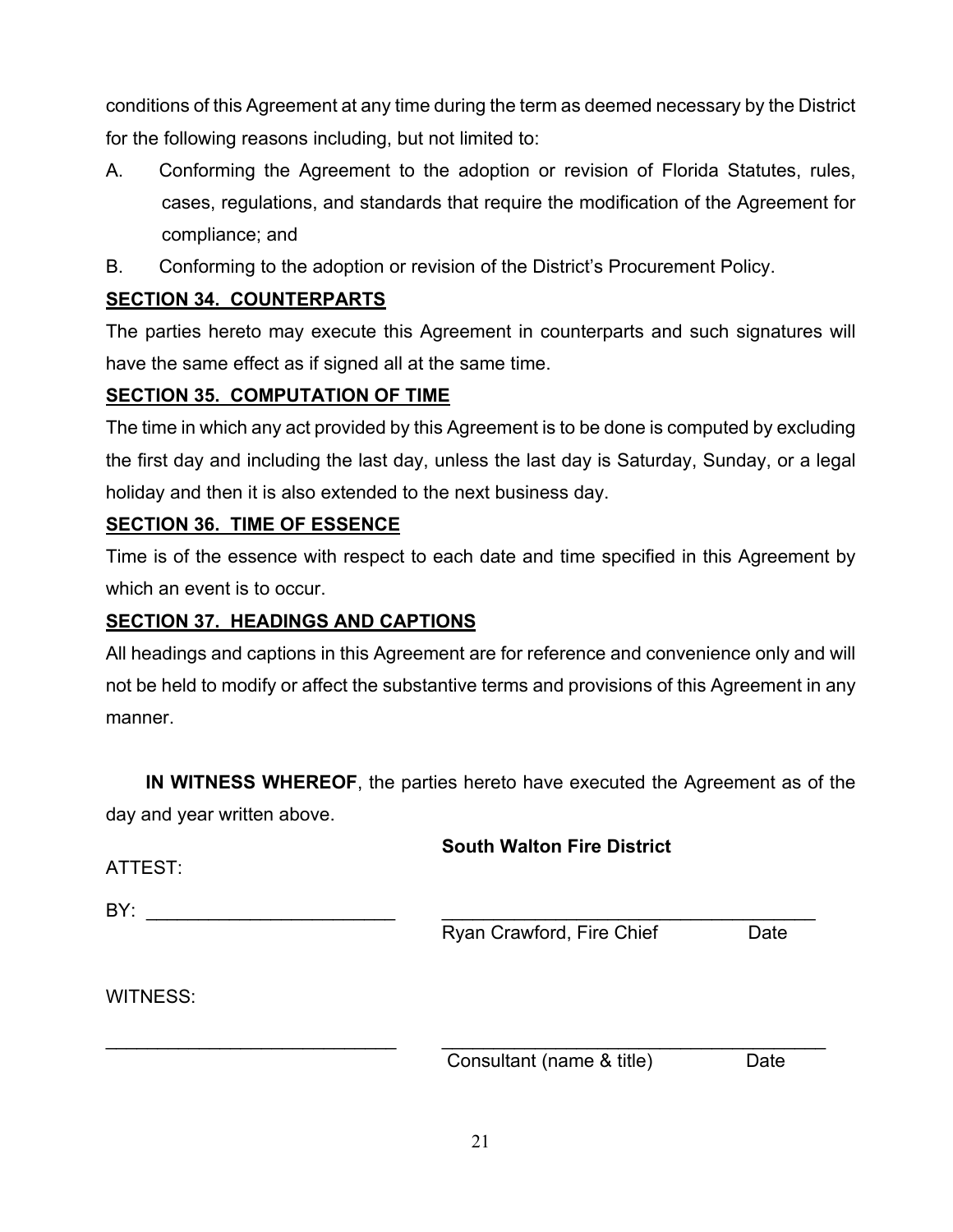# EXHIBIT A

# Consultant Scope of Services

The Project shall include the following services and deliverables:

# Task 1: Project Kick Off

# *Completed no later than four (4) weeks of Effective Date*

- Meet with the District's Fire Chief/Administrator and staff (as designated by the Fire Chief) to discuss the requirements of the performance audit.
- Obtain relevant materials needed from the District.

# Task 2: Performance Review

# *Completed no later than twenty-six (26) weeks of Effective Date*

- Perform a performance review, which is defined as an evaluation of the District and its programs, activities, and functions.
- Research and analyze the following:
	- The special district's purpose and goals as stated in its charter.
	- The special district's goals and objectives for each program and activity, the problem or need that the program or activity was designed to address, the expected benefits of each program and activity, and the performance measures and standards used by the special district to determine if the program or activity achieves the district's goals and objectives.
	- The delivery of services by the special district, including alternative methods of providing those services that would reduce costs and improve performance, including whether revisions to the organization or administration will improve the efficiency, effectiveness, or economical operation of the special district.
	- A comparison of similar services provided by the county and municipal governments located wholly or partially within the boundaries of the special district, including similarities and differences in services, relative costs and efficiencies, and possible service consolidations.
	- The revenues and costs of programs and activities of the special district, using data from the current year and the previous three (3) fiscal years.
	- The extent to which the special district's goals and objectives have been achieved, including whether the goals and objectives are clearly stated, measurable, adequately address the statutory purpose of the special district, provide sufficient direction for the district's programs and activities, and may be achieved within the district's adopted budget.
	- Any performance measures and standards of the special district's programs and activities using data from the current year and the previous three (3) fiscal years, including whether the performance measures and standards:
		- o Are relevant, useful, and sufficient to evaluate the costs of the programs and activities.
		- o Are being met.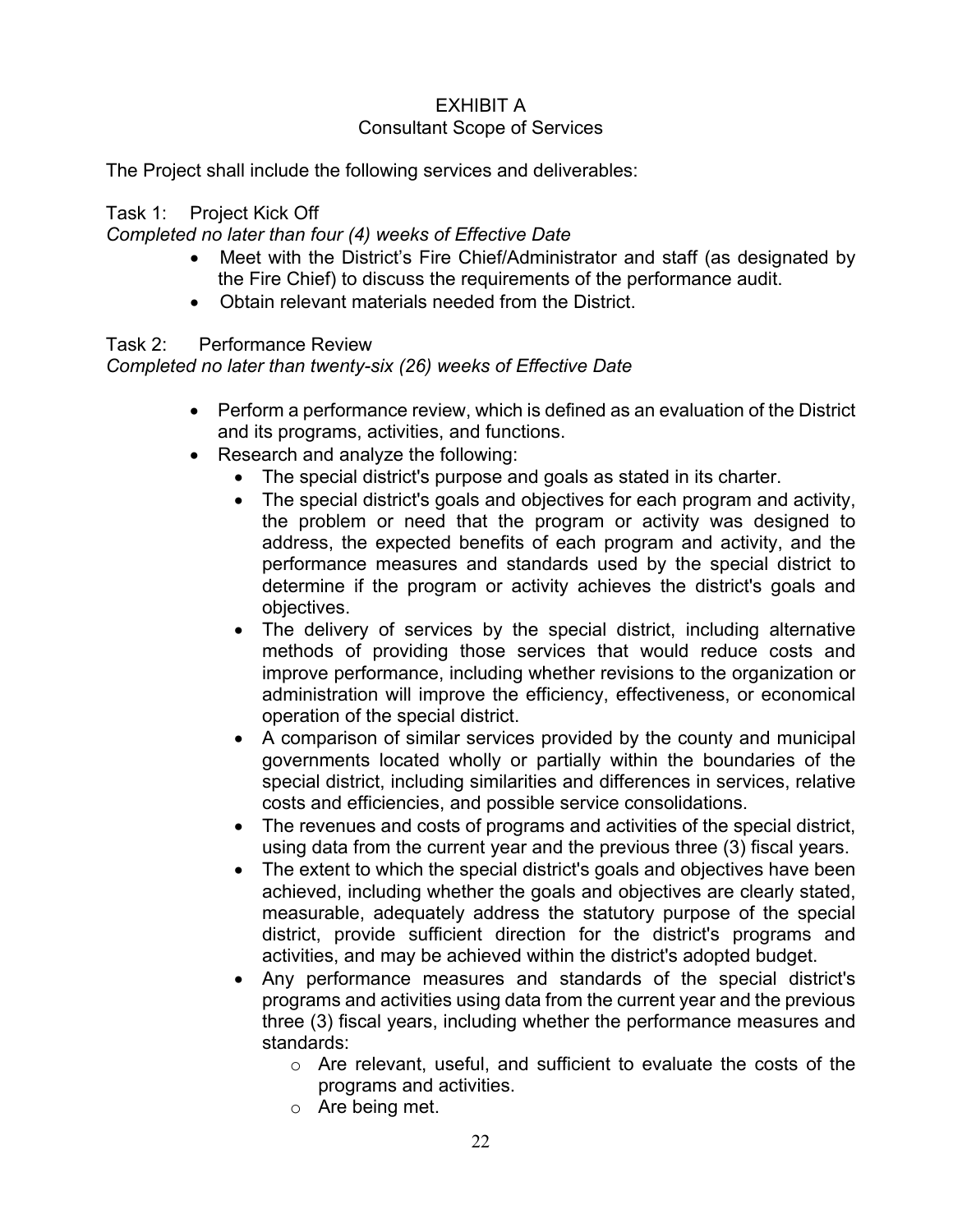- $\circ$  Should be revised.
- Factors that have contributed to any failure to meet the special district's performance measures and standards or achieve the district's goals and objectives, including a description of efforts taken by the special district to prevent such failure in the future.
- Recommendations for statutory or budgetary changes to improve the special district's program operations, reduce costs, or reduce duplication, including the potential benefits to be achieved and the potential adverse consequences of the proposed changes.

The analysis must be conducted in accordance with the applicable industry best practices (including but not limited to the National Fire Protection Association, Center for Public Safety Excellence, and the Insurance Services Office).

- Meetings with District Fire Chief and staff (as designated by the Fire Chief) as required and requested by the Consultant. At a minimum, the Consultant will meet with the District's Fire Chief/Administrator and staff at least twice as part of this task.
- Obtain any additional information, data, materials needed to complete the performance review.

# Task 3: Draft Performance Review Report ("Draft Report")

*Completed no later than thirty-four (34) weeks of Effective Date* 

- Develop a Draft Report of the analysis and review as provided for in Task 2, which shall include a separate section and analysis on each paragraph provided in Section 189.0695(1)(a)-(i), Florida Statutes.
- Submit the Draft Report to the District Fire Chief and staff (as designated by the Fire Chief).
- Schedule and hold a meeting with the District Fire Chief and staff (as designated by the Fire Chief) within one (1) week of Draft Report submission to discuss Draft Report, concerns, recommendations, etc. The purpose of the meeting is to provide a medium for discussing the Draft Report, including the results, conclusions, observations, and recommendations.
- Revise the Draft Report based on the above meeting and comments by District and submit a revised Draft Report. Revisions and additional Draft Report(s) are required to be made until approved by the Fire Chief.
- Incorporate District's comments submitted to the Consultant if received no more than two (2) weeks from submission of the Draft Report or a revised Draft Report(s) to the District, whichever is later. The Consultant shall include the District's comments in the Final Report, which shall be included in a separate section.

Task 4: Final Performance Review Report ("Final Report") *Completed no later than thirty-six (36) weeks of Effective Date* 

> Upon approval by the Fire Chief of the Draft Report, finalize and submit the Final Report to the District Fire Chief.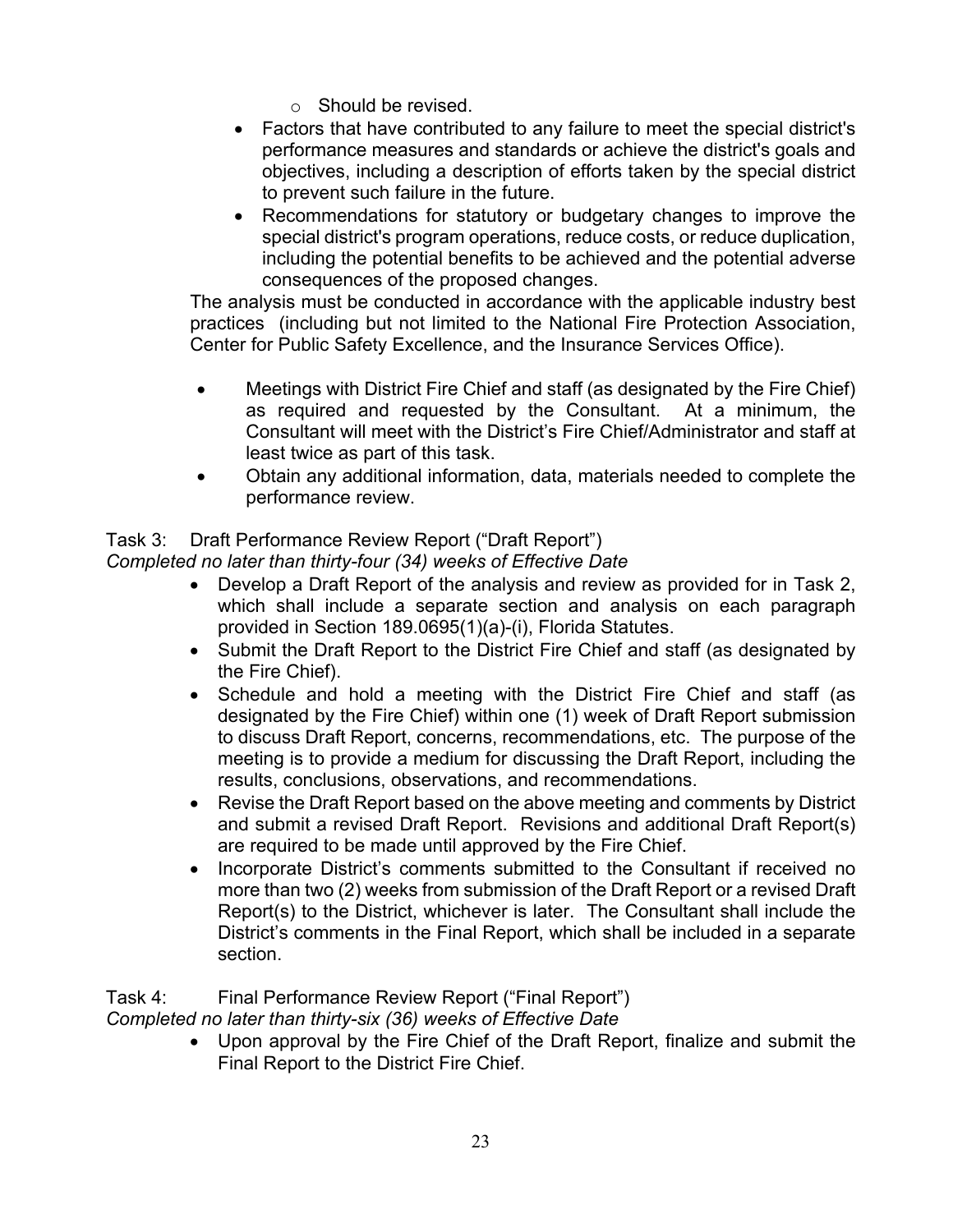- Provide an electronic copy of the Final Report that must be ADA compliant, and five (5) printed and bound copies to the District. In addition, all relevant electronic files will be provided in their native format on a USB drive.
- If requested, Consultant will deliver a final presentation to the District's Board of Fire Commissioners.
- Submit the Final Report to the State Auditor, Florida Senate President, and Florida House of Representatives Speaker no later than seven (7) days from the presentation to the Board of Fire Commissioners, if requested, or submission of the Final Report to the District, whichever is later.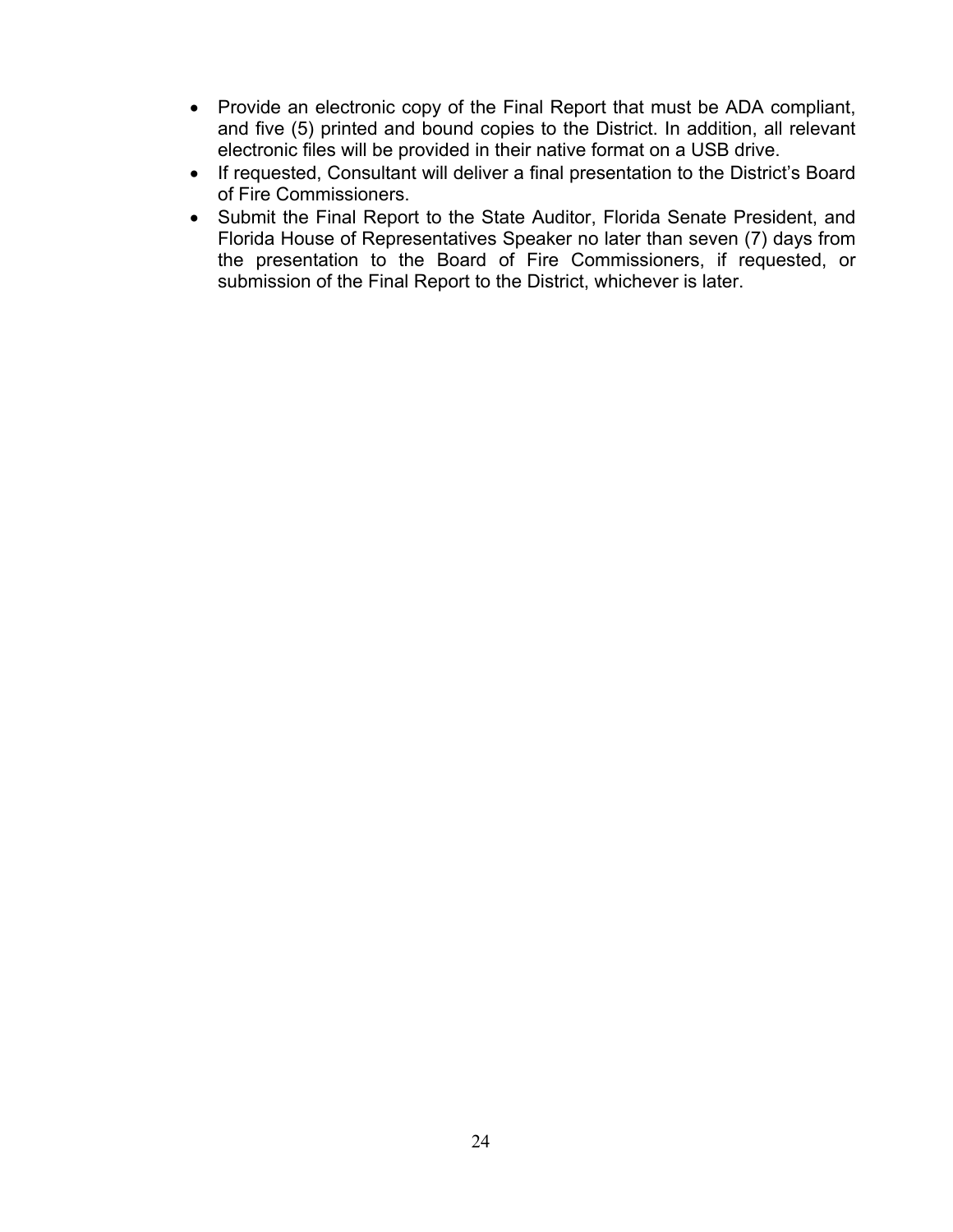# EXHIBIT B Consultant Proposal

[insert proposal]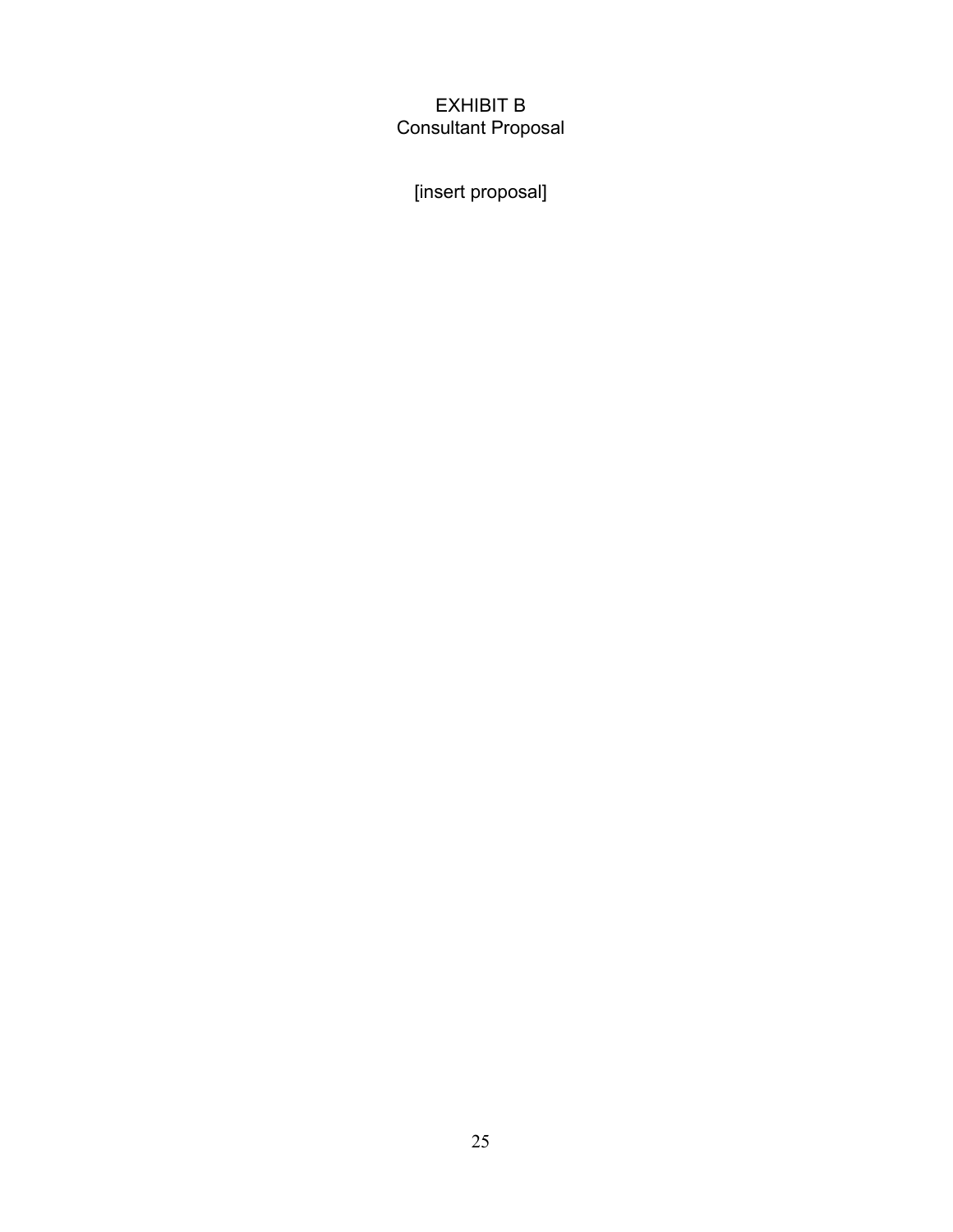# EXHIBIT C Per Diem Policy

Consultant travel reimbursement will follow the guidelines below.

- 1. Pre-Approval Any travel to be paid for by the District must be for valid District business and shall be pre-approved by the District's Fire Chief.
- 2. Transportation Transportation must be at the most economical rate available for the appropriate mode of transportation. Mileage will be reimbursed at 44.5 cents per mile in accordance with Section 112.061, Florida Statutes.
- 3. Hotel Hotel charges may be paid directly by the District at the option of the District. Incidentals such as room service, movie rentals, minibars, meals, etc. shall not be charged to nor reimbursed by the District.
- 4. Meals Meals not paid directly by the District will be reimbursed at the lower of actual cost as evidenced by original receipts or \$9 for breakfast, \$14 for lunch and \$22 for dinner. Any meals that can be eaten at home before departure or after arrival back home from travel shall not be included for reimbursement.
- 5. Incidentals The District does not pay for entertainment, alcohol, laundry, snacks, toiletries or any other incidental expenses incurred during business travel.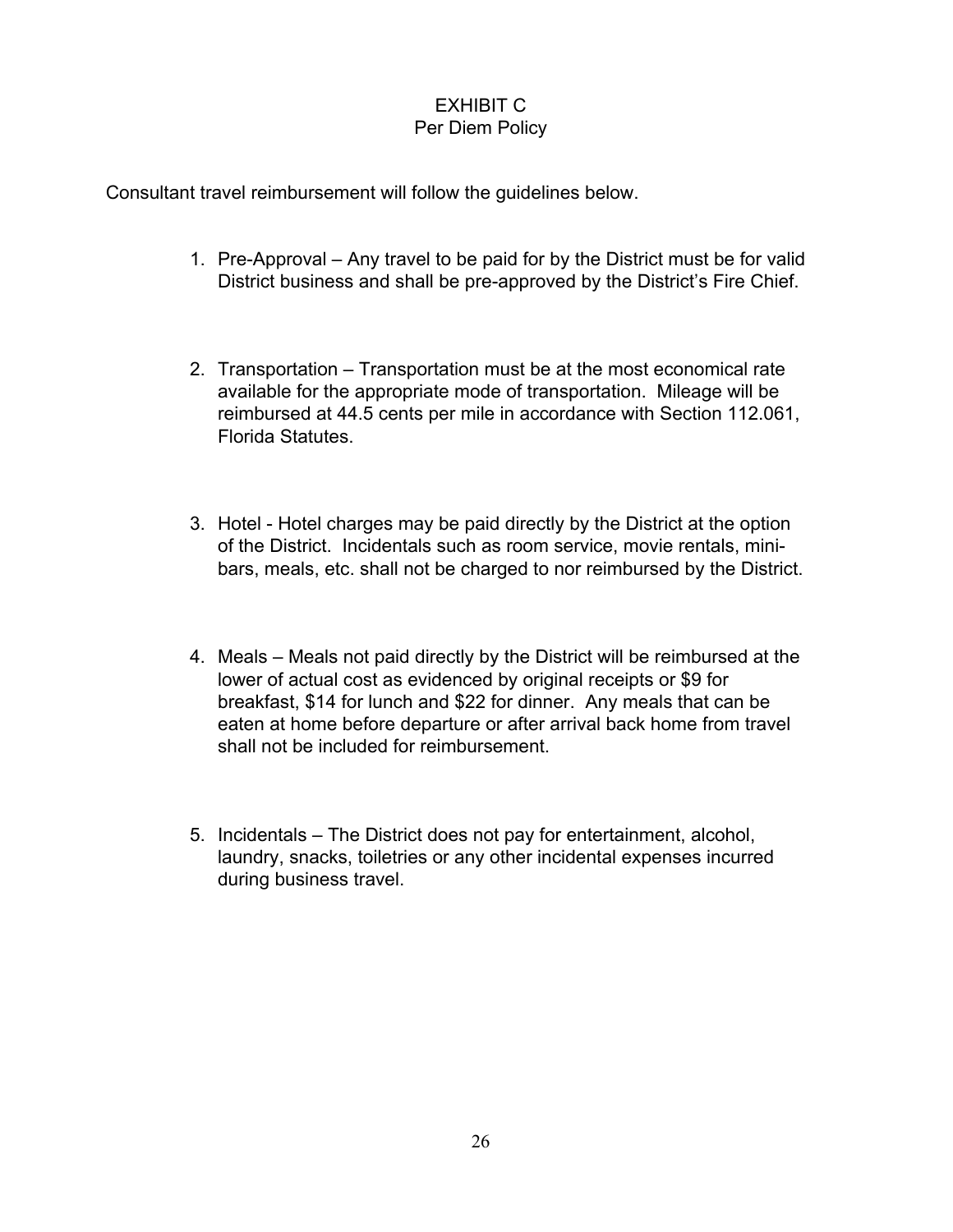#### EXHIBIT D CONSULTANT E-VERIFY **AFFIDAVIT**

|                                                                                                                                                                                                                                      | I hereby certify that <b>the contract of the contract of the contract of the contract of the contract of the contract of the contract of the contract of the contract of the contract of the contract of the contract of the con</b> | <b>[insert</b> |
|--------------------------------------------------------------------------------------------------------------------------------------------------------------------------------------------------------------------------------------|--------------------------------------------------------------------------------------------------------------------------------------------------------------------------------------------------------------------------------------|----------------|
|                                                                                                                                                                                                                                      | Consultant name] does not employ, contract with, or subcontract with an unauthorized alien,<br>and is otherwise in full compliance with Section 448.095, Florida Statutes.                                                           |                |
| verified through the E-Verify system.                                                                                                                                                                                                | All employees hired on or after January 1, 2021, have had their work authorization status                                                                                                                                            |                |
|                                                                                                                                                                                                                                      | Consultant name] proofof registration in the E-Verify system is attached to this Affidavit.                                                                                                                                          |                |
|                                                                                                                                                                                                                                      |                                                                                                                                                                                                                                      |                |
|                                                                                                                                                                                                                                      |                                                                                                                                                                                                                                      |                |
|                                                                                                                                                                                                                                      |                                                                                                                                                                                                                                      |                |
| <b>COUNTY OF THE COUNTY OF THE COUNTY OF THE COUNTY OF THE COUNTY OF THE COUNTY OF THE COUNTY OF THE COUNTY OF THE COUNTY OF THE COUNTY OF THE COUNTY OF THE COUNTY OF THE COUNTY OF THE COUNTY OF THE COUNTY OF THE COUNTY OF T</b> |                                                                                                                                                                                                                                      |                |
|                                                                                                                                                                                                                                      | The foregoing instrument was acknowledged before me by means of $\Box$ physical presence                                                                                                                                             |                |
|                                                                                                                                                                                                                                      |                                                                                                                                                                                                                                      |                |
|                                                                                                                                                                                                                                      | under the laws of the State of ___________, on behalf of the company, who is personally                                                                                                                                              |                |
|                                                                                                                                                                                                                                      |                                                                                                                                                                                                                                      |                |
|                                                                                                                                                                                                                                      | <b>Notary Public</b><br>(Name Printed)____________________________                                                                                                                                                                   |                |
|                                                                                                                                                                                                                                      |                                                                                                                                                                                                                                      |                |

(Printed typed or stamped Commissioned name of Notary Public)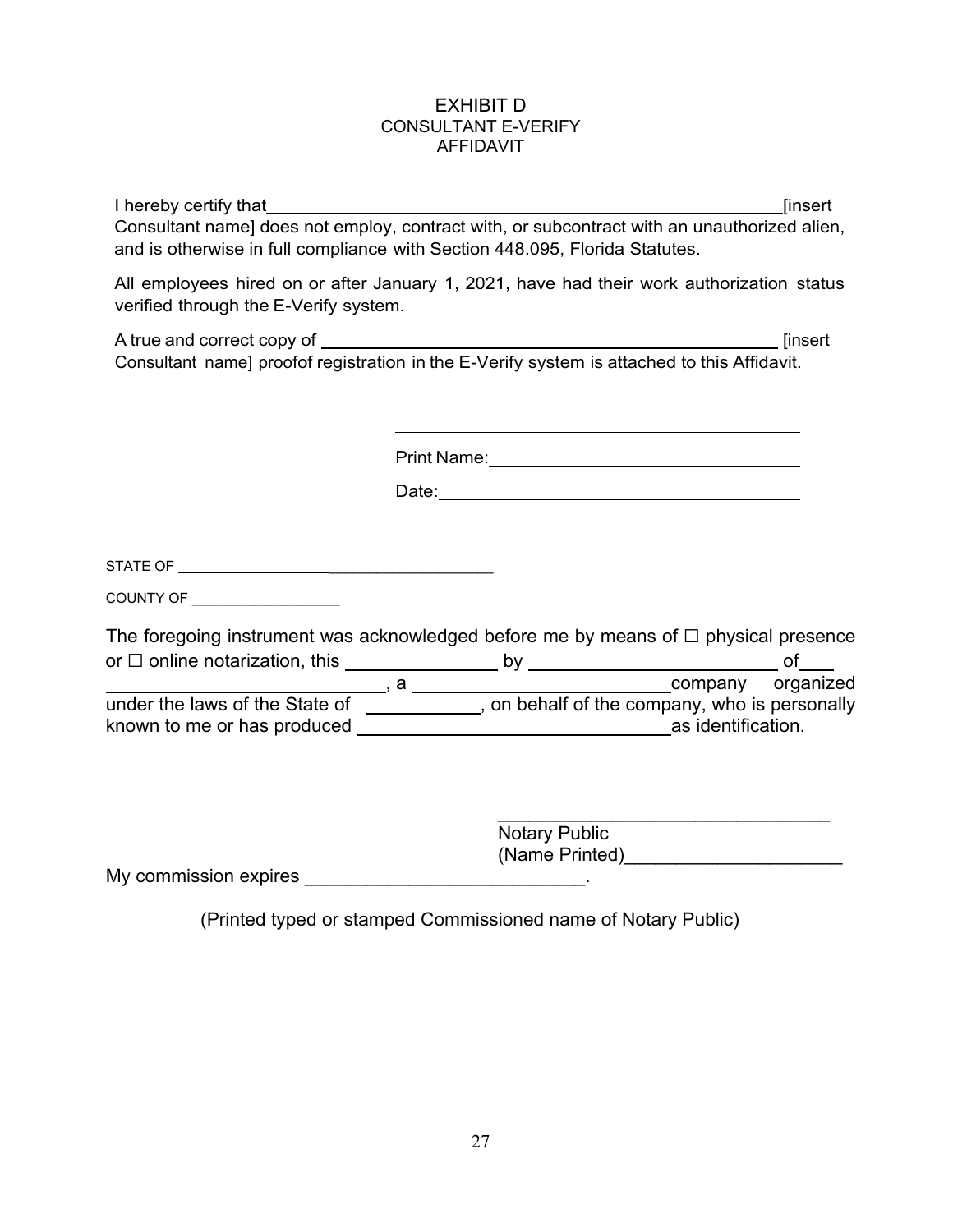#### SUBCONSULTANT E-VERIFY AFFIDAVIT

| Statutes.                             | Subconsultant company name] does not employ, contract with, or subcontract with an<br>unauthorized alien, and is otherwise infull compliance with, section 448.095, Florida                                                         |
|---------------------------------------|-------------------------------------------------------------------------------------------------------------------------------------------------------------------------------------------------------------------------------------|
| verified through the E-Verify system. | All employees hired on or after January 1, 2021, have had their work authorization status                                                                                                                                           |
|                                       |                                                                                                                                                                                                                                     |
|                                       |                                                                                                                                                                                                                                     |
|                                       | name]proof of registration in the E-Verify system is attached to this Affidavit.                                                                                                                                                    |
|                                       |                                                                                                                                                                                                                                     |
|                                       |                                                                                                                                                                                                                                     |
|                                       |                                                                                                                                                                                                                                     |
|                                       |                                                                                                                                                                                                                                     |
|                                       |                                                                                                                                                                                                                                     |
|                                       | Date: <u>Date:</u> 2004 Contract 2006 Contract 2006 Contract 2006 Contract 2006 Contract 2006 Contract 2006 Contract 2006 Contract 2006 Contract 2006 Contract 2006 Contract 2006 Contract 2006 Contract 2006 Contract 2006 Contrac |
|                                       |                                                                                                                                                                                                                                     |
|                                       |                                                                                                                                                                                                                                     |
|                                       |                                                                                                                                                                                                                                     |
| COUNTY OF ___________________         |                                                                                                                                                                                                                                     |
|                                       | The foregoing instrument was acknowledged before me by means of $\Box$ physical presence                                                                                                                                            |
|                                       |                                                                                                                                                                                                                                     |
|                                       |                                                                                                                                                                                                                                     |
|                                       |                                                                                                                                                                                                                                     |
|                                       |                                                                                                                                                                                                                                     |
|                                       |                                                                                                                                                                                                                                     |
|                                       |                                                                                                                                                                                                                                     |
|                                       |                                                                                                                                                                                                                                     |
|                                       | <b>Notary Public</b>                                                                                                                                                                                                                |

 (Name Printed)\_\_\_\_\_\_\_\_\_\_\_\_\_\_\_\_\_\_\_\_\_ My commission expires \_\_\_\_\_\_\_\_\_\_\_\_\_\_\_\_\_\_\_\_\_\_\_\_\_\_\_\_\_\_\_\_\_.

(Printed typed or stamped Commissioned name of Notary Public)